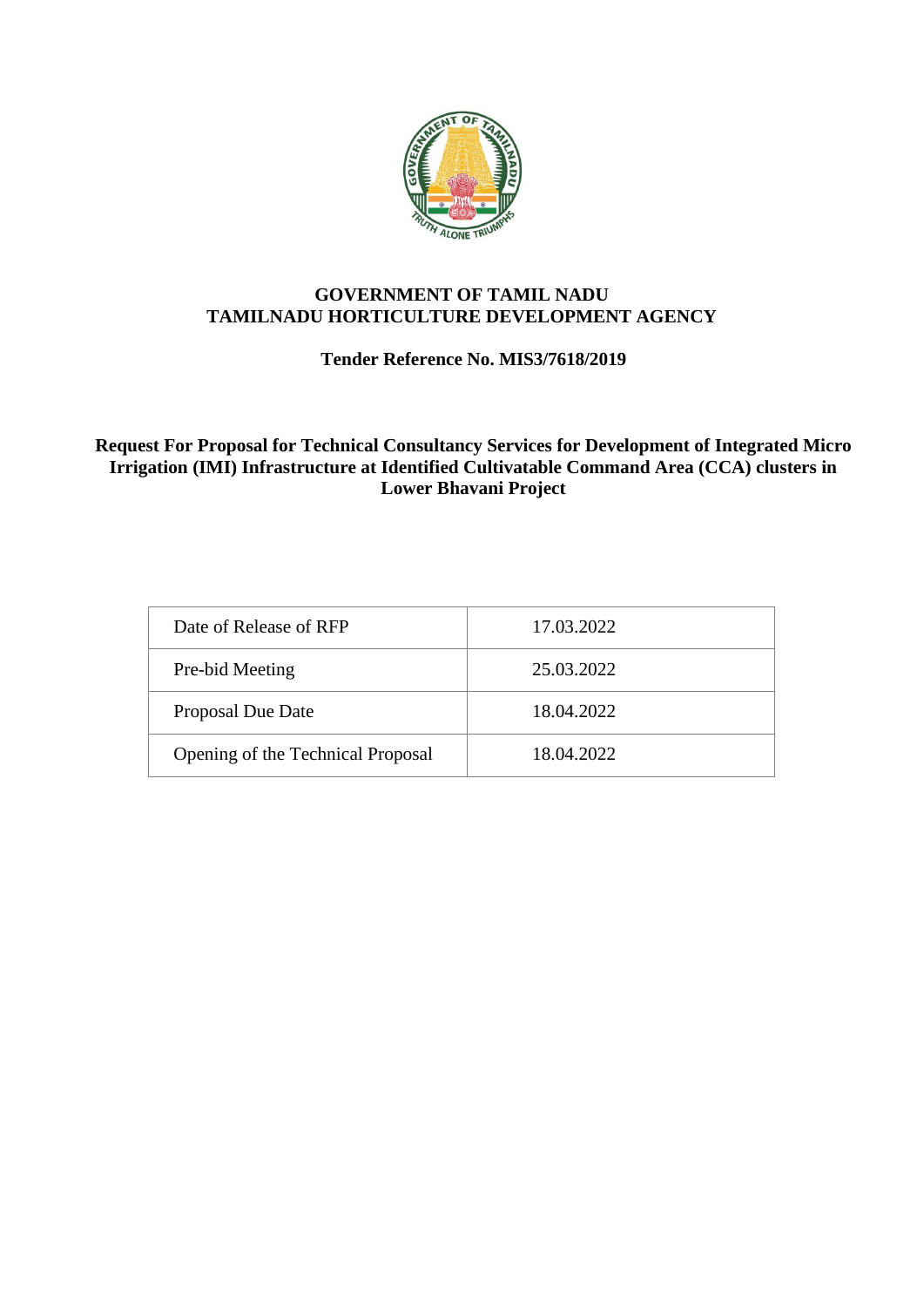### **DISCLAIMER**

The information contained in this Request for Proposals document ("RFP") or subsequently provided to Applicants, whether verbally or in documentary or any other form by or on behalf ofthe Authority or any of its employees or advisers, is provided to Applicants on the terms and conditions set out in this RFP and such other terms and conditions subject to which such information is provided.

This RFP is not an agreement and is neither an offer nor invitation by the Authority to the prospective Applicants or any other person. The purpose of this RFP is to provide interested parties with information that may be useful to them in the formulation of their Proposals pursuant to this RFP. This RFP includes statements, which reflect various assumptions and assessments arrived at by the Authority in relation to the Consultancy. Such assumptions, assessments and statements do not purport to contain all the information that each Applicant may require. This RFP may not be appropriate for all persons, and it is not possible for the Authority, its employees or advisers to consider the objectives, technical expertise and particular needs of each party who reads or uses thisRFP. The assumptions, assessments, statements and information contained in this RFP, may not be complete, accurate, adequate or correct. Each Applicant should, therefore, conduct its own investigations and analysis and should check the accuracy, adequacy, correctness, reliability and completeness of the assumptions, assessments and information contained in this RFP and obtain independent advice from appropriate sources.

Information provided in this RFP to the Applicants is on a wide range of matters, some of which depends upon interpretation of law. The information given is not an exhaustive account of statutoryrequirements and should not be regarded as a complete or authoritative statement of law. The Authority accepts no responsibility for the accuracy or otherwise for any interpretation or opinion on the law expressed herein. The Authority, its employees and advisers make no representation or warranty and shall have no liability to any person including any Applicant under any law, statute, rules or regulations or tort, principles of restitution or unjust enrichment or otherwise for any loss, damages, cost or expense which may arise from or be incurred or suffered on account of anything contained in this RFP or otherwise, including the accuracy, adequacy, correctness, reliability or completeness of the RFP and any assessment, assumption, statement or information contained therein or deemed to form part of this RFP or arising in any way in this Selection Process.

The Authority also accepts no liability of any nature whether resulting from negligence or otherwise, howsoever caused, arising from reliance of any Applicant upon the statements containedin this RFP. The Authority may in its absolute discretion, but without being under any obligation to do so, update, amend or supplement the information, assessment or assumption contained in this RFP.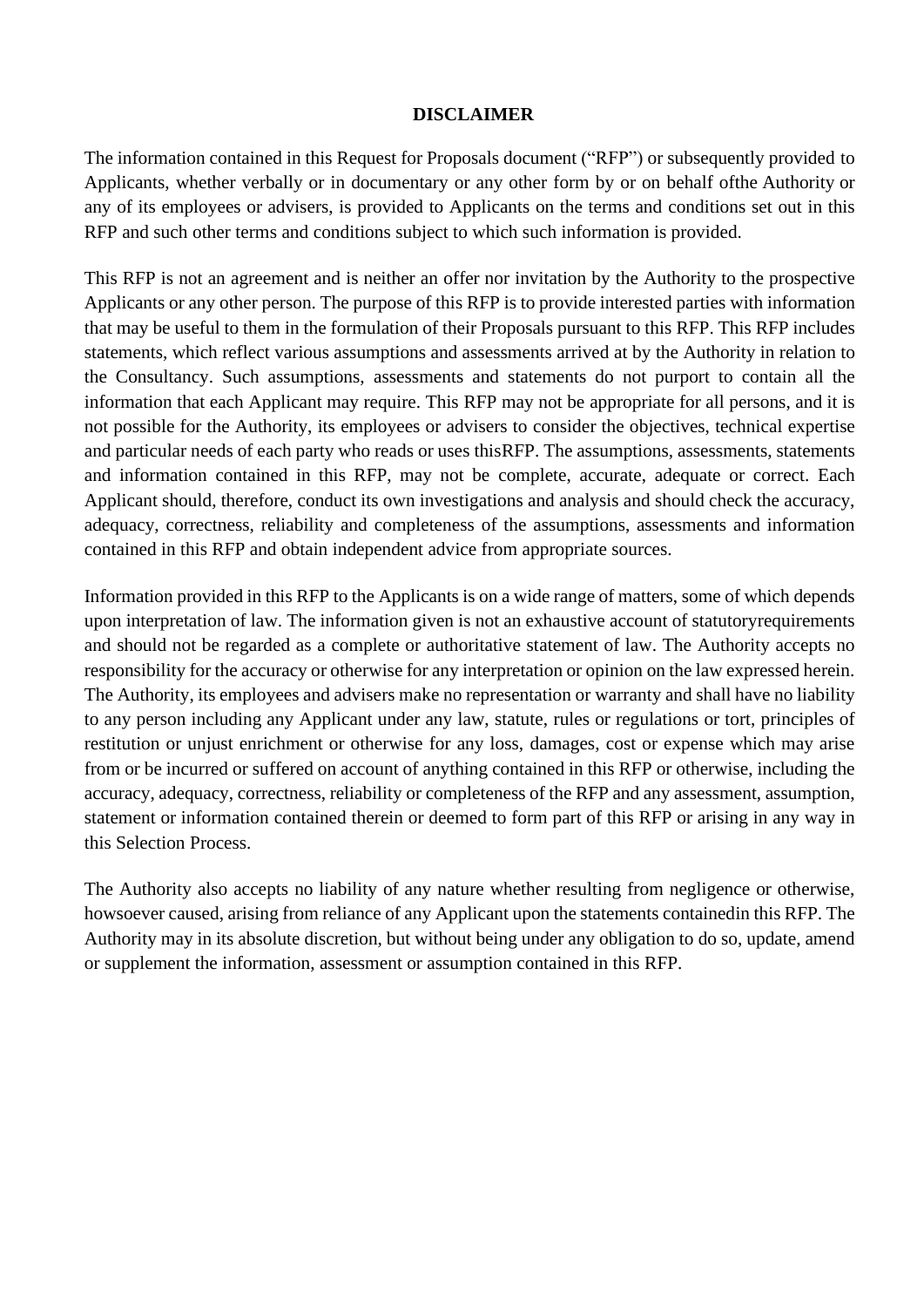The issue of this RFP does not imply that the Authority is bound to select an Applicant or to appoint the Selected Applicant, as the case may be, for the Consultancy and the Authority reserves the right to reject all or any of the Proposals without assigning any reasons whatsoever

The Applicant shall bear all its costs associated with or relating to the preparation and submissionof its Proposal including but not limited to preparation, copying, postage, delivery fees, expenses associated with any demonstrations or presentations which may be required by the Authority or anyother costs incurred in connection with or relating to its Proposal. All such costs and expenses will remain with the Applicant and the Authority shall not be liable in any manner whatsoever for the same or for any other costs or other expenses incurred by an Applicant in preparation or submissionof the Proposal, regardless of the conduct or outcome of the Selection Process.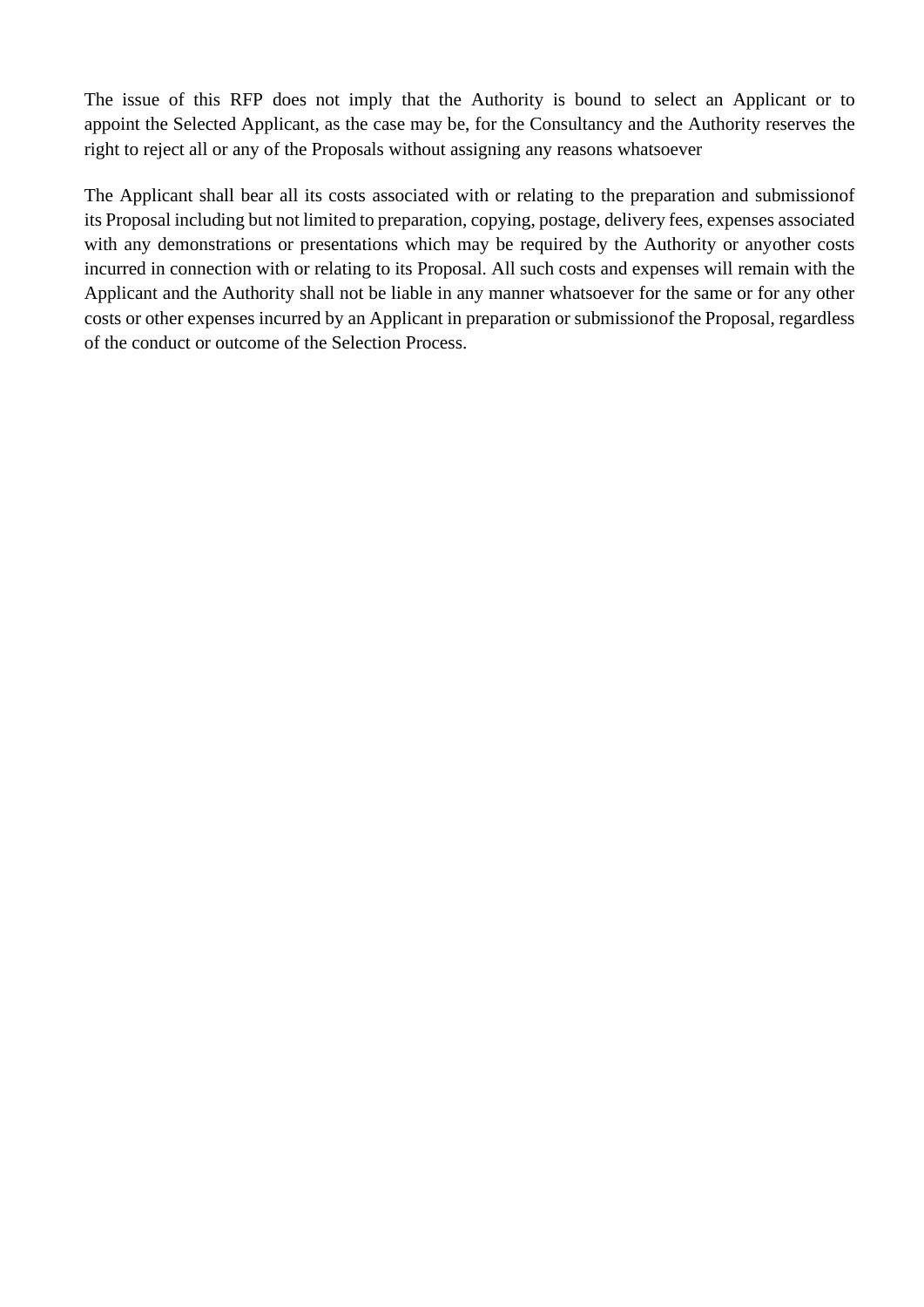# Contents

| 1.  |  |
|-----|--|
| 2.  |  |
| 3.  |  |
| 4.  |  |
| 5.  |  |
| 6.  |  |
| 7.  |  |
| 8.  |  |
| 9.  |  |
| 10. |  |
| 11. |  |
|     |  |
|     |  |
|     |  |
|     |  |
|     |  |
|     |  |
|     |  |
|     |  |
|     |  |
|     |  |
|     |  |
|     |  |
|     |  |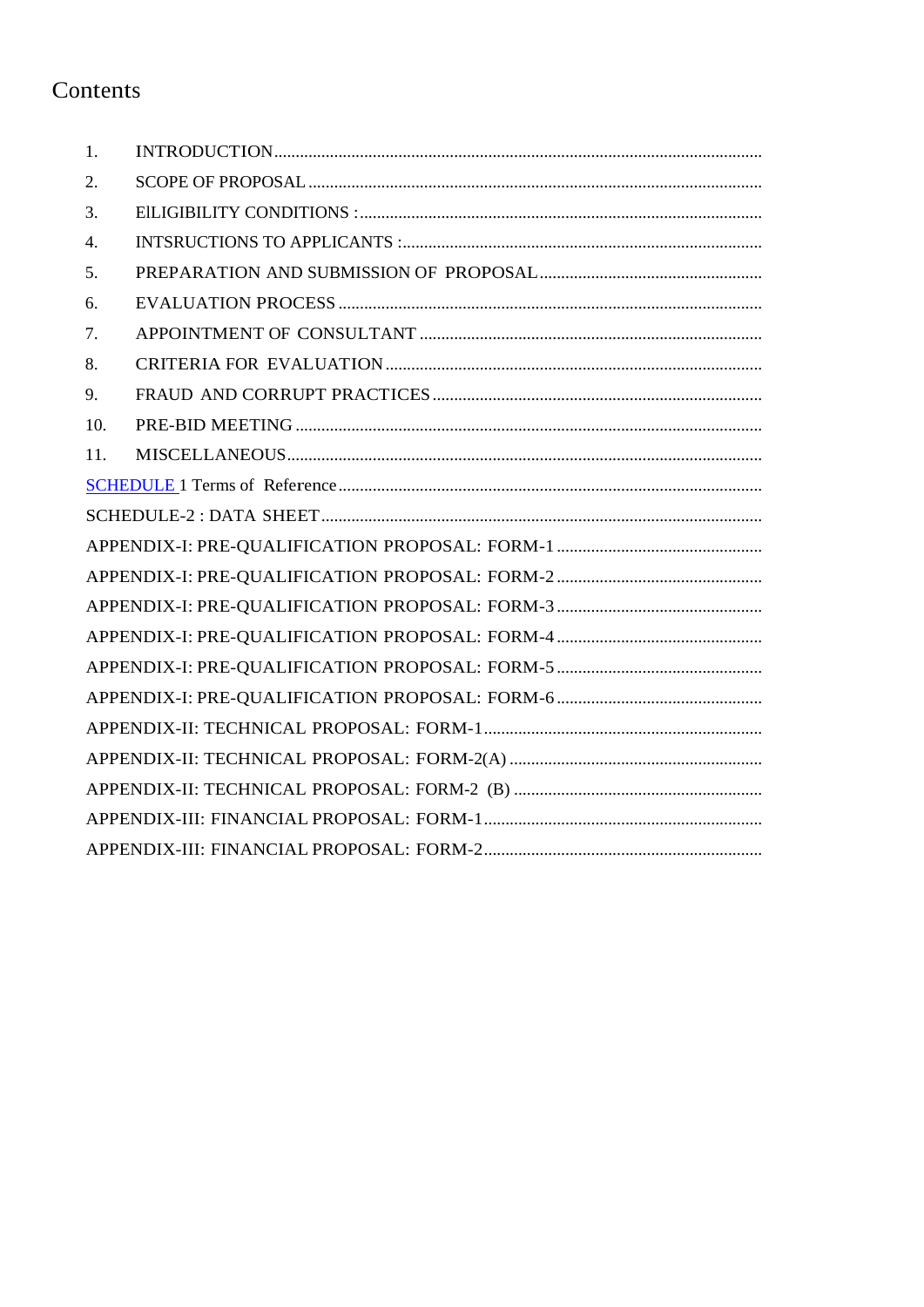# **1. INTRODUCTION**

Tamil Nadu Horticulture Development Agency registered under Tamil Nadu Societies Registration Act, 1975 started functioning from 18.06.2004 to promote Horticulture development. This serves as a "Special Purpose Vehicle" for disseminating all the Horticulture techniques involved right from seeds to value addition, by formulating and implementing various schemes, controls the activities of State Horticulture Farms, Parks and Gardens, Horticulture sales Centre and Landscape wing.

# **OBJECTIVE**

# **1.1 Background**

- 1.1.1 The Managing Director, TANHODA, Govt. of Tamil Nadu, (hereafter referred to as "MD, TANHODA "or the "Authority") proposes to implement a project envisaging development of Integrated Micro Irrigation (IMI) Infrastructure across an area of approximately 2350 Acres of contiguous Culturable Command Area (CCA) in the command of Lower Bhavani Dam, Tamil Nadu State.
- 1.1.2 As part of the project, pressurized piped water will be provided up to the farm gate and for subsequent application in the farms through drip and sprinkler based Irrigation technologies. This project aims to integrate the On-Farm micro irrigation (MI) infrastructure with the Common Infrastructure with the aim of providing connectivity of water from dam head regulator to the farm gate for ultimate users of irrigation water i.e. the farmers.
- 1.1.3 The project area consists of 2350 Acres (The model project is implemented in irrigated areas 1<sup>st</sup> to 6<sup>th</sup> sluice upto milage of 5.2.280) of contiguous Culturable Command Area (CCA). Under the proposed project, community based micro irrigation schemes are proposed to be installed on the identified project site through existing Water User Associations (WUA) comprising of farmers owning the land falling under each such outlet coverage.

| Sr. No. | Region                     | Area in Ha.  |
|---------|----------------------------|--------------|
|         | Lower Bhavani Dam Division | $2350$ Acres |

- 1.1.4 With the view to develop an Integrated Micro-Irrigation Management system for the Project area, MD, TANHODA intends to appoint a reputed specialised Consultancy Firm to provide technical consultancy services for the proposed Integrated Micro-Irrigation project. Approximate duration for completion of the services under this contract is 12 months.
- 1.1.5 Now, it is envisaged that the Authority will carry out the process for selection of a Consultant for Proposal for Technical Consultancy Services for Development of Integrated Micro Irrigation (IMI) Infrastructure at Identified Cultivatable Command Area (CCA) clusters in Lower Bhavani Project. The Consultant shall execute this assignment in accordance with the **Terms of Reference** (the **"TOR"**) as per this RFP.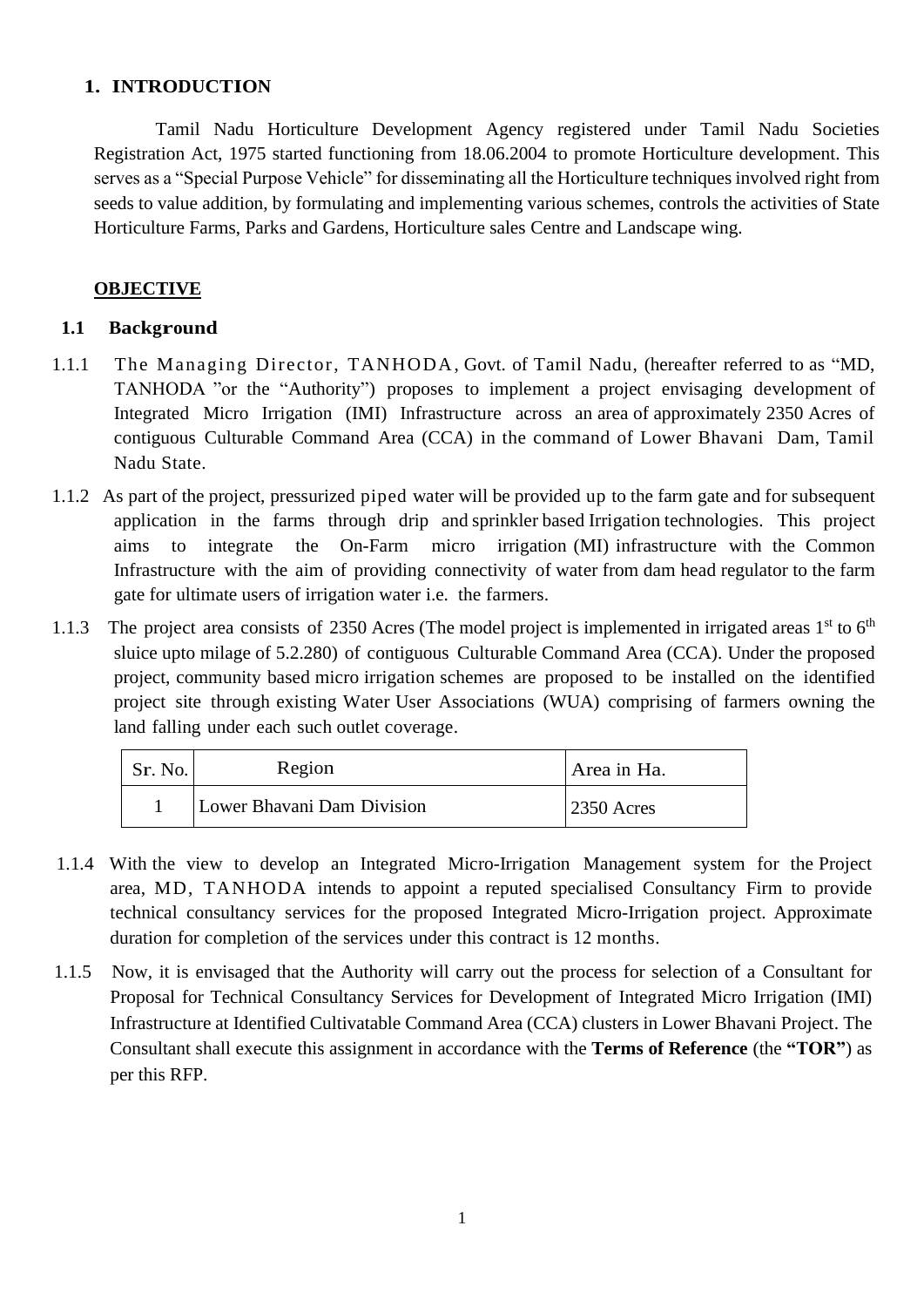## **1.2 Request for Proposal**

The Authority invites proposals (the "Proposals") for selection of a Consultant (the "Consultant") who shall prepare the Proposal for Technical Consultancy Services for Development of Integrated Micro Irrigation (IMI) Infrastructure at Identified Cultivatable Command Area (CCA) clusters in Lower Bhavani Project.

The assignment shall include the following broad scope of work –

- Preparation and submission of Conceptual Plan for the Project including preparation, submission & Presentation of drawing and incorporating the suggestions of TANHODA.
- Preparation and submission of all preliminary drawings, design, specification and preliminary cost estimates for each component / Structure.
- Preparation and submission of Structural design and working drawings.
- Preparation of detailed estimates as per Schedule of rates.
- Submission of design, Specifications and drawings in both soft and hard copy.
- Carrying out all modification/deletion/ addition/ alterations in design/ drawing as required by TANHODA
- Inspection of sites periodically

 The scope of work detailed above is in conformity with the TOR (collectively the "Consultancy"). The Authority intends to select the Consultant through an open competitive bidding process in accordance with the procedure set out herein.

# **1.3 Due Diligence by Applicants**

Applicants are encouraged to inform themselves fully about the assignment and thelocal conditions before submitting the Proposal by paying a visit to the Authority andthe Project site, sending written queries to the Authority, and attending a Pre-Proposal Conference on the date and time specified in Section1.8 of this RFP

## **1.4 Release of RFP Document**

- 1.4.1 The RFP document will be made available in the website of Tamil Nadu Tenders Website (www.tenders.tn.gov.in) from the date of publication of RFP notification in the newspapers.
- 1.4.2 The Proposal should be accompanied by a **Earnest money deposit (EMD) to the value of INR Rs.10,000/- (Rupees Ten Thousand Only)** Demand draft /Bankers Cheque from Nationalised or Scheduled Bank or National Savings Certificate duly pledged in favour of The Managing Director, TANHODA, and Chennai.5.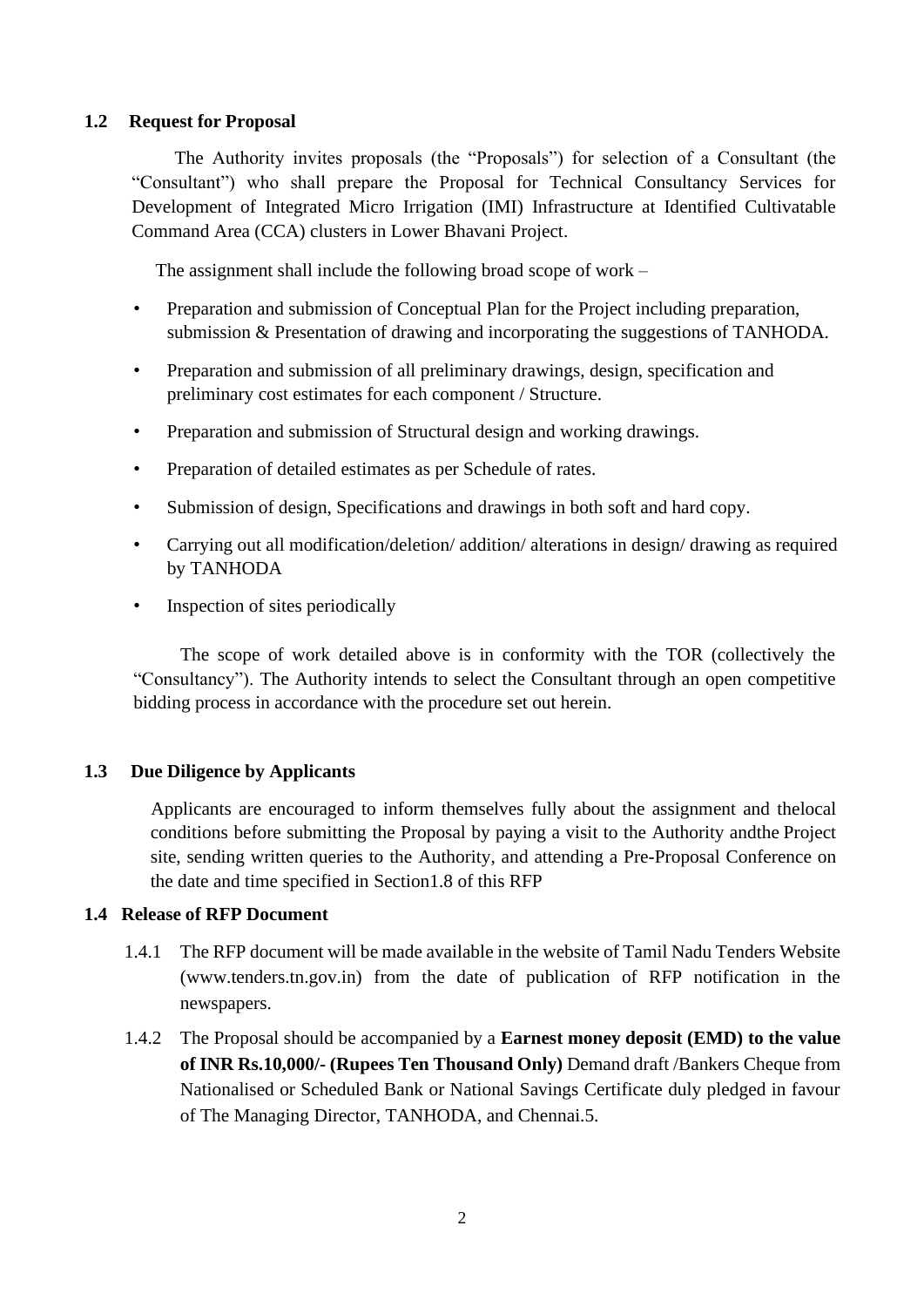#### **1.5 Validity of the Proposal**

The Proposal shall be valid for a period not less than 90 days from the Proposal DueDate (the "**PDD**")

#### **1.6 Brief Description of the Selection Process**

- 1.6.1 MD, TANHODA has adopted a three stage selection process (collectively called the "Selection Process") for evaluating the Proposals comprising: (i) Pre-Qualification Proposal (ii) Technical Proposal and (iii) Financial Proposals to be submitted in two separate sealed envelopes (collectively called the "Proposal"). The Pre-Qualification Proposal shall be placed separately in a sealed envelope titled "Request for Qualification (RFQ)" along with the Processing Fee and Bid Security as prescribed in this RFQ -cum-RFP document. The Technical Proposal and Financial Proposal shall be placed in a sealed envelope titled "Request for Proposal (RFP)" as prescribed in this RFQ - cum-RFP document. The evaluation of Pre-Qualification Proposal, Technical Proposal and Financial Proposal will be based on the methodology and criteria.
- 1.6.2 In the first stage, evaluation of the Pre-Qualification Proposal will be carried out as specified for selection of Qualified Applicants (the "Qualified Applicants"). Based on this, a list of Qualified Applicants shall be prepared. In the second stage, evaluation of Technical Proposals of all Qualified Applicants will be carried out and a list of Technically Qualified Applicants (the "Technically Qualified Applicants") will be prepared. In the third stage, evaluation of Financial Proposals of all Technically Qualified Applicants will be carried out as specified in 3.3. Proposals will finally be ranked according to their combined technical and financial scores as specified. The first ranked Applicant (the "Selected Applicant") shall be called for negotiation, if necessary, while the second ranked Applicant will be kept in reserve.
- 1.6.3 The Authority has adopted a two-stage selection process (collectively the "**Selection Process**") for evaluating the Proposals comprising technical and financial bids to be submitted in two separate sealed envelopes.
- 1.6.4 The first ranked Applicant shall be selected for negotiation (the "**Selected Applicant**") while the second ranked Applicant will be kept in reserve.
- 1.6.5 All payments to the Consultant shall be made in INR in accordance with the provisions of this RFQ-cum-RFP.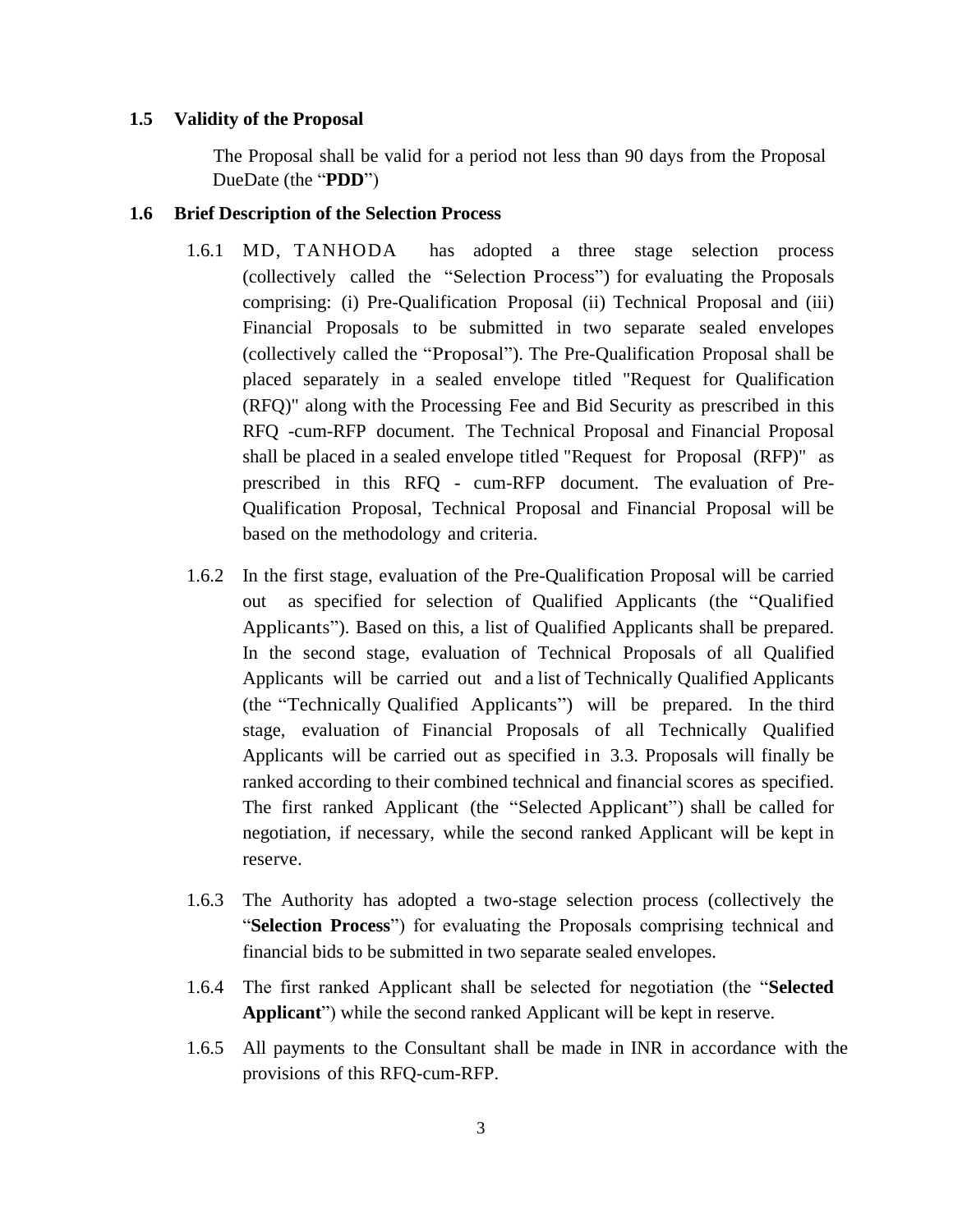#### 1.6.6 **Pre-Proposal visit to the Sites and inspection of data**

Prospective Applicants may visit the Sites and review the available data at any time prior to Pre-bid meeting. For this purpose, they will provide at least four working days' notice to the nodal offices specified below: Managing Director, TANHODA, 3<sup>rd</sup> foor, Agriculture Complex, Chepauk,Chennai-600005. TelNo:04428524643

#### **1.7 Pre-Bid Meeting**

The date and time for the Pre-Proposal Conference is provided in 1.8 below

During the course of Pre-Proposal Conference, the Applicants will be free to seek clarifications and make suggestions for consideration of MD, TANHODA. MD, TANHODA shall endeavour to provide clarifications and such further information as it may, in its sole discretion, consider appropriate for facilitating a fair, transparent and competitive Selection Process.

#### **Note:**

A maximum of two representatives of each Applicant shall be allowed to participate on production of an authority letter from the Applicant.

#### **1.8 Schedule of Selection Process**

The following schedule will be followed as given below:

| Date of Release of RFP            | 17.03.2022 |
|-----------------------------------|------------|
| Pre-bid Meeting / Conference      | 25.03.2022 |
| <b>Proposal Due Date</b>          | 18.04.2022 |
| Opening of the Technical Proposal | 18.04.2022 |

#### **1.9 Communications**

All communications including the proposal shall be addressed to "The Managing Director, Tamil Nadu Horticulture Development Agency, Chepauk, Chennai 600 005.

#### **2 Instructions to Applicants**

#### **2.1 Scope of Proposal**

2.1.1 Detailed description of the objectives, scope of services, Deliverables and other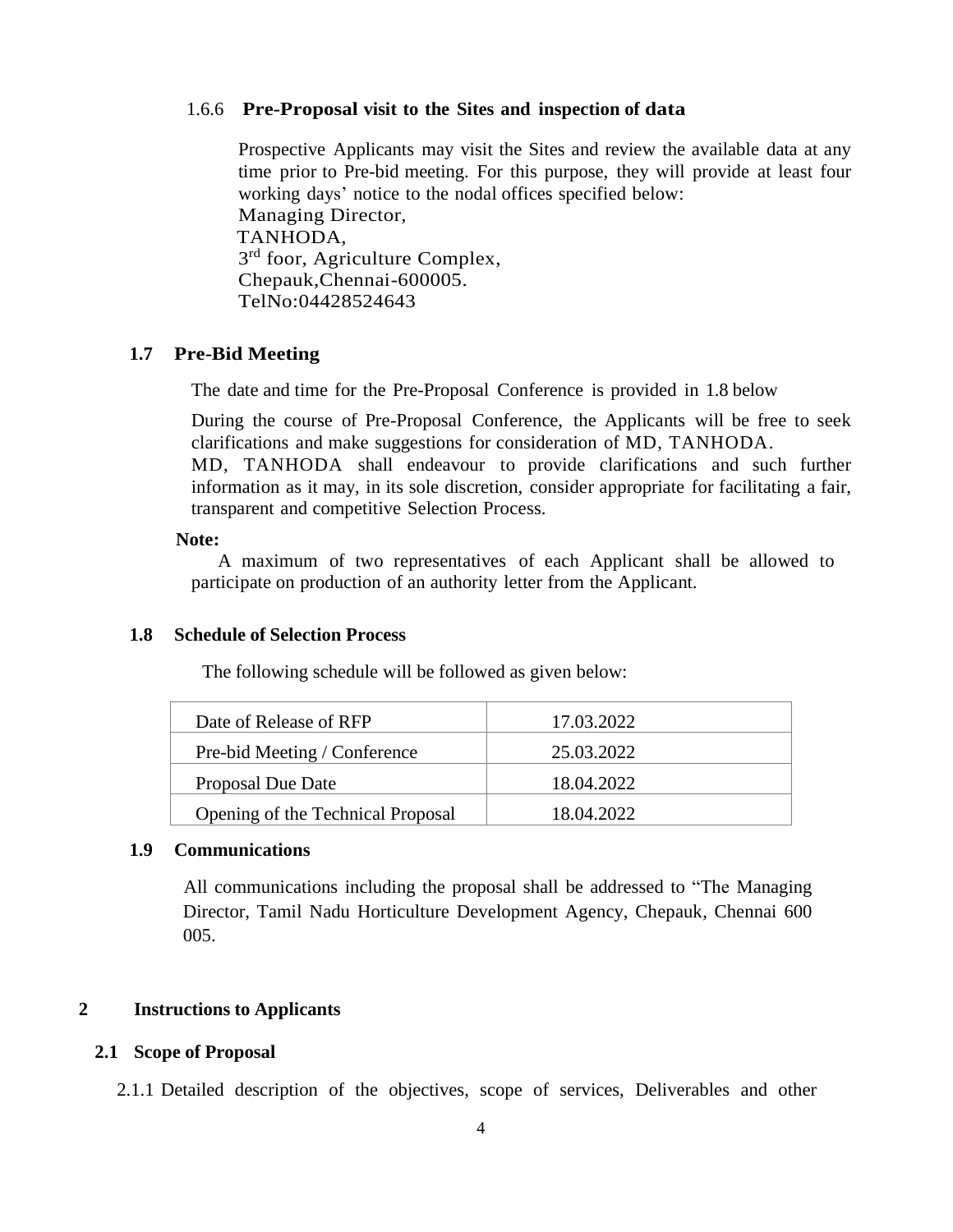requirements relating to this Consultancy are specified in this RFP. In case an applicant firm possesses the requisite experience and capabilities required for undertaking the Consultancy, it may participate in the Selection Process **only in individual capacity (the "Sole Firm")** in response to this invitation. The term applicant (the **"Applicant")** means the Sole Firm. The manner in which the Proposal is required to be submitted, evaluated and accepted is explained in this RFQ cum RFP.

- 2.1.2 Applicants are advised that the selection of Consultant shall be on the basis of evaluation by the Authority through the Selection Process specified in this RFP. Applicants shall be deemed to have understood and agreed that no explanation or justification for any aspect of the Selection Process will be given and that the Authority's decisions are without any right of appeal whatsoever.
- 2.1.3 The Applicant shall submit its Proposal in the form and manner specified in this RFP. The Technical proposal shall be submitted as per the **Annexures I to X** and the Financial Proposal shall be submitted as per the **Annexures XI and XII.** Upon selection,the Applicant shall be required to enter into an agreement with the Authority in the form specified at **Annexure XIII -Form of Agreement.**

#### <span id="page-8-0"></span>**2.2 Clarifications Requested by Applicants**

2.2.1 Applicants requiring any clarification on the RFP may send their queries to the Authority in writing by speed post/ courier/ special messenger or by e-mail so as to reach before thedate mentioned in the Schedule of Selection Process of the RFP. The subject of such envelope/mails shall clearly bear the following identification:

## **"Queries concerning RFP for Development of Integrated Micro Irrigation (IMI) Infrastructure at Identified Cultivatable Command Area (CCA) clusters in Lower Bhavani Project.**

The Authority shall endeavour to respond to the queries within the period specified therein but not later than 7 (seven) days prior to the Proposal Due Date. The Authority will post the reply to all such queries on the Official Website without identifying the source of queries.

2.2.2 The Authority reserves the right not to respond to any questions or provide any clarifications, in its sole discretion, and nothing in this Clause [2.2](#page-8-0) shall be construed as obliging the Authority to respond to any question or to provide any clarification.

#### **2.3 Amendment of RFP**

2.3.1 At any time prior to the deadline for submission of Proposal, the Authority may, for any reason, whether at its own initiative or in response to clarifications requested by an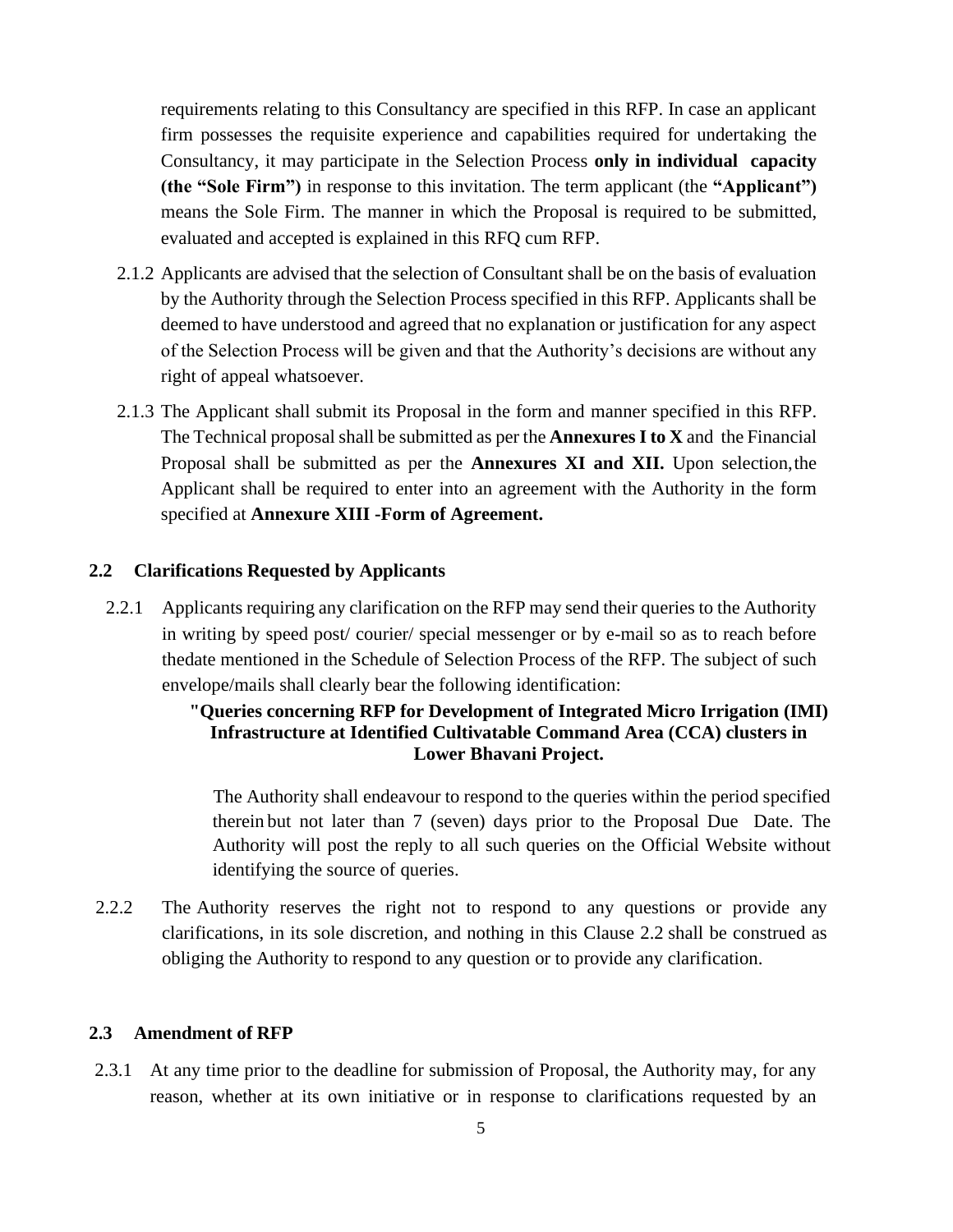Applicant, modify the RFP document by the issuance of Addendum/ Corrigendum and posting it on the Official Website and by conveying the same to the prospective Applicants by e-mail.

- 2.3.2 All such amendments will be binding on all Applicants.
- 2.3.3 In order to afford the Applicants a reasonable time for taking an amendment into account, or for any other reason, the Authority may, in its sole discretion, extend the Proposal Due Date.

#### **2.4 Opening of Proposal**

The proposals Technical bid containing (technical proposal only) will be opened by Tender Scrutiny Committee of TANHODA at 18.04.2022. It may please be noted that the Financial bid containing the Financial proposal will not be opened until eligibility criteria is evaluated and technical evaluation has been completed and the result is approved.

#### **2.5 Evaluation**

A two-stage procedure will be adopted in evaluating the proposals:

- i) Eligibility and Technical Evaluation: The eligibility of Consultants will be verified based on the eligibility information provided by the Consultants as per the formats given in the tender document which will be carried out prior to evaluation of technical proposal as per minimum eligibility criteria mentioned in Clause II. The technical evaluation shall be taken up only for those firms found eligible.
- ii) Financial evaluation: it will be carried out for the technically qualifiedfirms.

#### **3. Technical Proposal:**

3.1 The Tender Scrutiny / Evaluation Committee appointed by the MD, TANHODA will carry out its evaluation, applying the evaluation criteria.

#### **3.2 Minimum Eligibility Criteria**

<span id="page-9-0"></span>3.2.1 To be eligible for evaluation of its Proposal, the Applicant shall fulfil the following: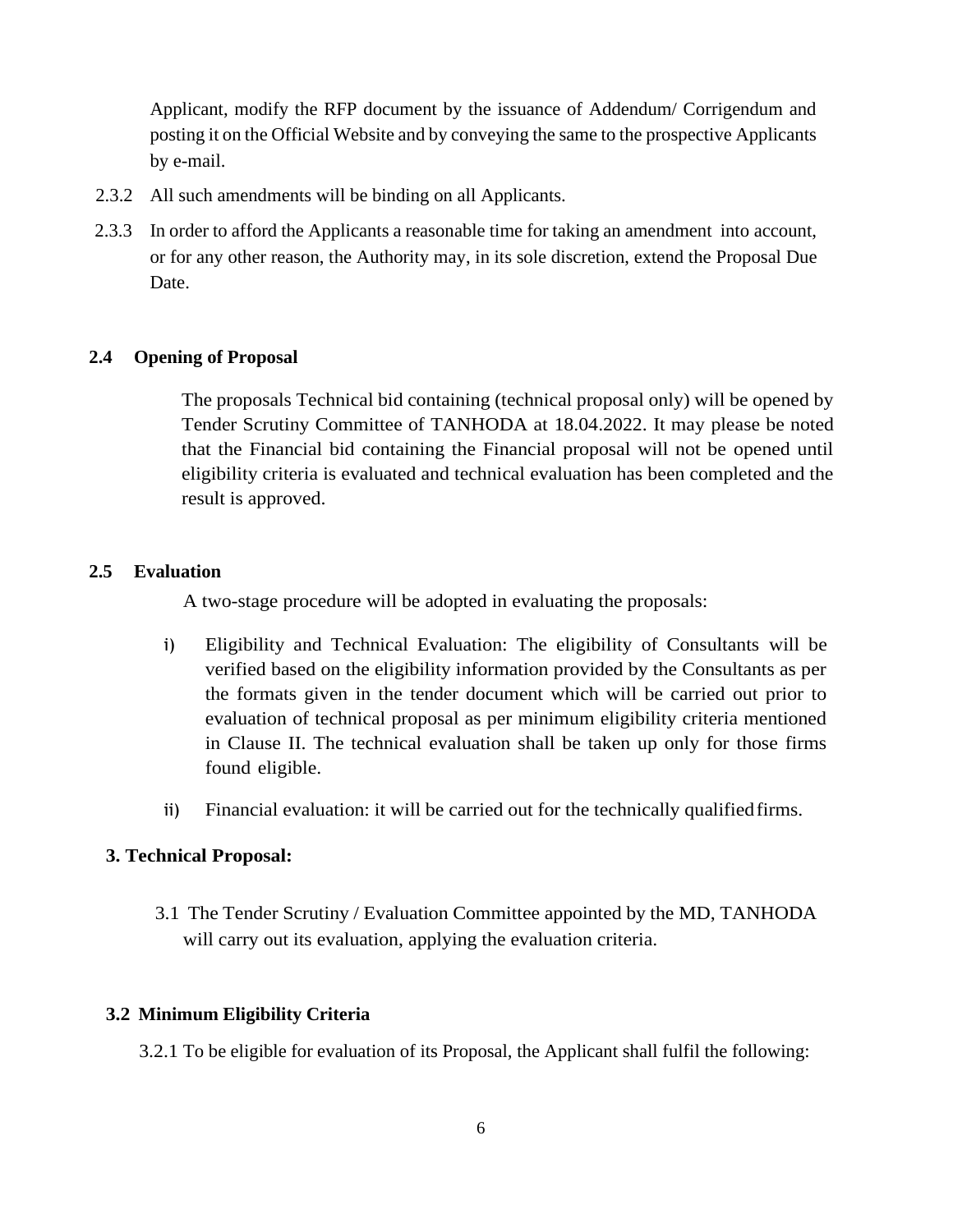| $\#$           | <b>Minimum Eligibility</b>                                                                                                                                                                                                                                                                                                                                                                                                                                | <b>Documentary Proof</b>                                                                                                                                                                                                                                                                                                                  |
|----------------|-----------------------------------------------------------------------------------------------------------------------------------------------------------------------------------------------------------------------------------------------------------------------------------------------------------------------------------------------------------------------------------------------------------------------------------------------------------|-------------------------------------------------------------------------------------------------------------------------------------------------------------------------------------------------------------------------------------------------------------------------------------------------------------------------------------------|
| a.             | A Single Applicant should be a registered legal entity in<br>India and should be in existence for more than 5 years.                                                                                                                                                                                                                                                                                                                                      | Copy<br>of<br>Registration<br>the<br>Certificate/Incorporation Certificate                                                                                                                                                                                                                                                                |
| $b$ .          | Technical Capacity: The Applicant should have<br>experience of completing at least Two Eligible<br><b>Assignment</b> in the last 5 years.<br>*Technical Eligibility can be met by the Parent<br>Company of the Applicant firm.<br>Parent Company's experience can be considered only if<br>the Parent Company has a minimum 51% shareholding<br>in the applicant firm. Relevant proof on the share<br>holding pattern shall be shared.                    | Copy of Work Order and Completion<br>Certificate from Client or Certificate<br>from Statutory Auditor indicating the<br>fees received.<br>In case the Applicant doesn't have a<br>Statutory Auditor, it shall provide a<br>requisite certificate from the Chartered<br>Accountant who usually audits annual<br>accounts of the Applicant. |
| $\mathbf{c}$ . | Financial Capacity: The Applicant should have an<br>Average<br>Annual<br>Turnover from<br>management<br>consultancy and advisory services (excluding tax, audit<br>and IT implementation services) of INR<br>20 Lakhs for the past three audited financial years i.e.<br>FY 2018-19, FY 2019-20, FY 2020-21.                                                                                                                                              | $\text{Certificance}(s)$<br>from<br>its<br>Statutory<br>Auditors stating its turnover from<br>management consultancy and advisory<br>services (excluding tax, audit and IT<br>implementation services) during each<br>of the 3 (three) financial years<br>preceding the PDD.                                                              |
|                | *The turnover eligibility can also be met by the parent<br>company of the Applicant Firm. If the turnover criteria<br>above is met by the Parent Company, then the Applicant<br>should have minimum AverageAnnual Turnover from<br>consultancy and<br>management<br>advisory<br>services<br>(excluding tax, audit and IT implementation services) of<br>INR 20 Lakhs for the past three audited financialyears<br>i.e. FY 2018-19, FY 2019-20, FY 2020-21 |                                                                                                                                                                                                                                                                                                                                           |
|                | *If the value is in currency other than INR, the same<br>shall be converted to INR as per the exchange rate as on<br>the date of tender notice and the same shall be provided<br>along with the proof of the exchange rate used.                                                                                                                                                                                                                          |                                                                                                                                                                                                                                                                                                                                           |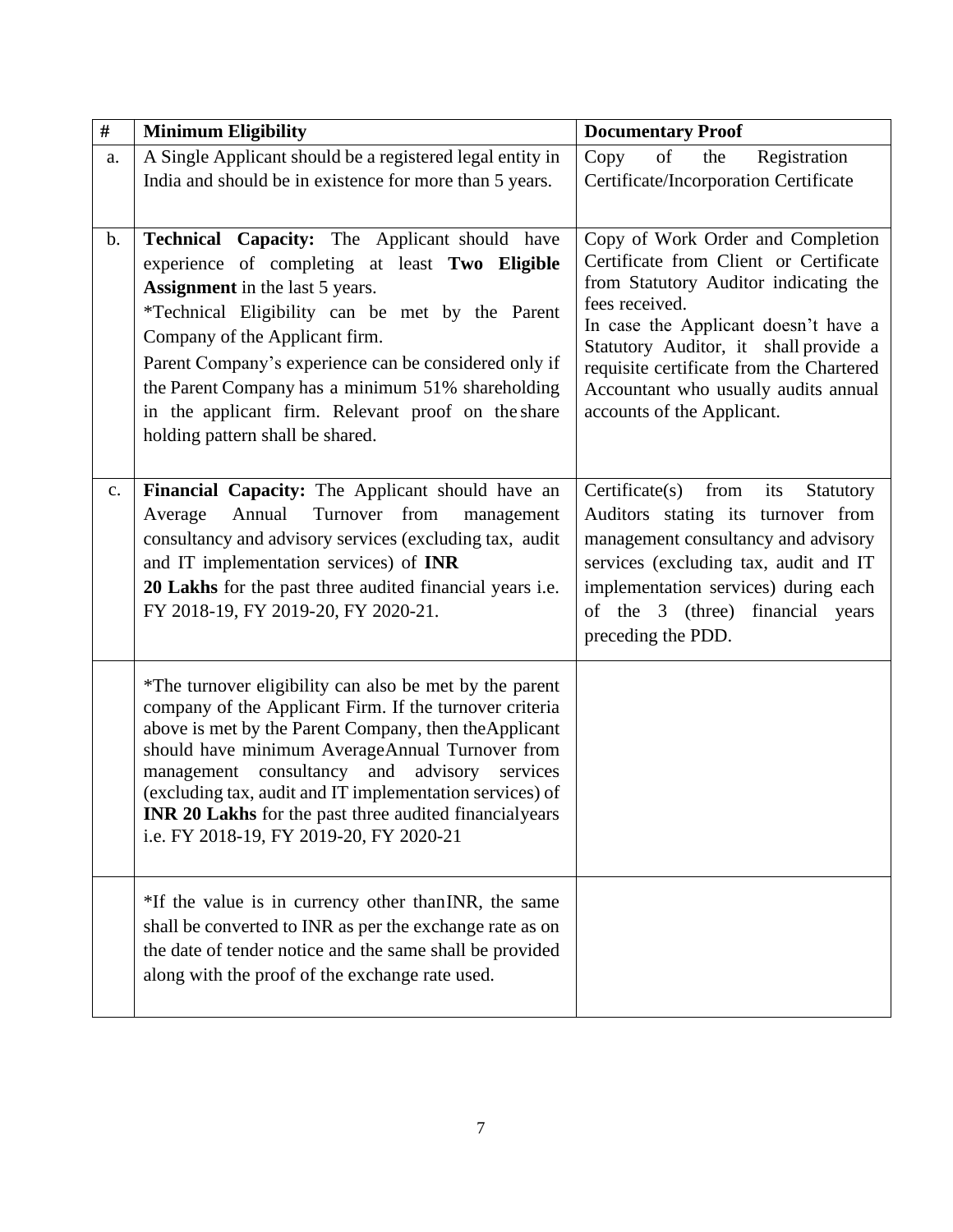<span id="page-11-0"></span>

| d. | The Applicant should not have been<br>Blacklisted by any Central Government/ State<br>Government Agency/Corporation /Establishment/ Instit<br>ution and if any such bar subsists at the time of<br>submission of the Proposal, such Applicant shall be<br>considered ineligible for this Proposal.                                                                                                                                                                             | Self-Certification |
|----|--------------------------------------------------------------------------------------------------------------------------------------------------------------------------------------------------------------------------------------------------------------------------------------------------------------------------------------------------------------------------------------------------------------------------------------------------------------------------------|--------------------|
| e. | An Applicant or its Associate should have, during the<br>last three years, neither failed to perform on any<br>agreement, asevidenced by imposition of a penalty by<br>an arbitral or judicial authority or a judicial<br>pronouncement or arbitration award against the<br>Applicant or its Associate, nor been expelled from any<br>project or agreement nor have had any agreement<br>terminated for breach by such Applicant or its<br>Associate both in India and Abroad. | Self-Certification |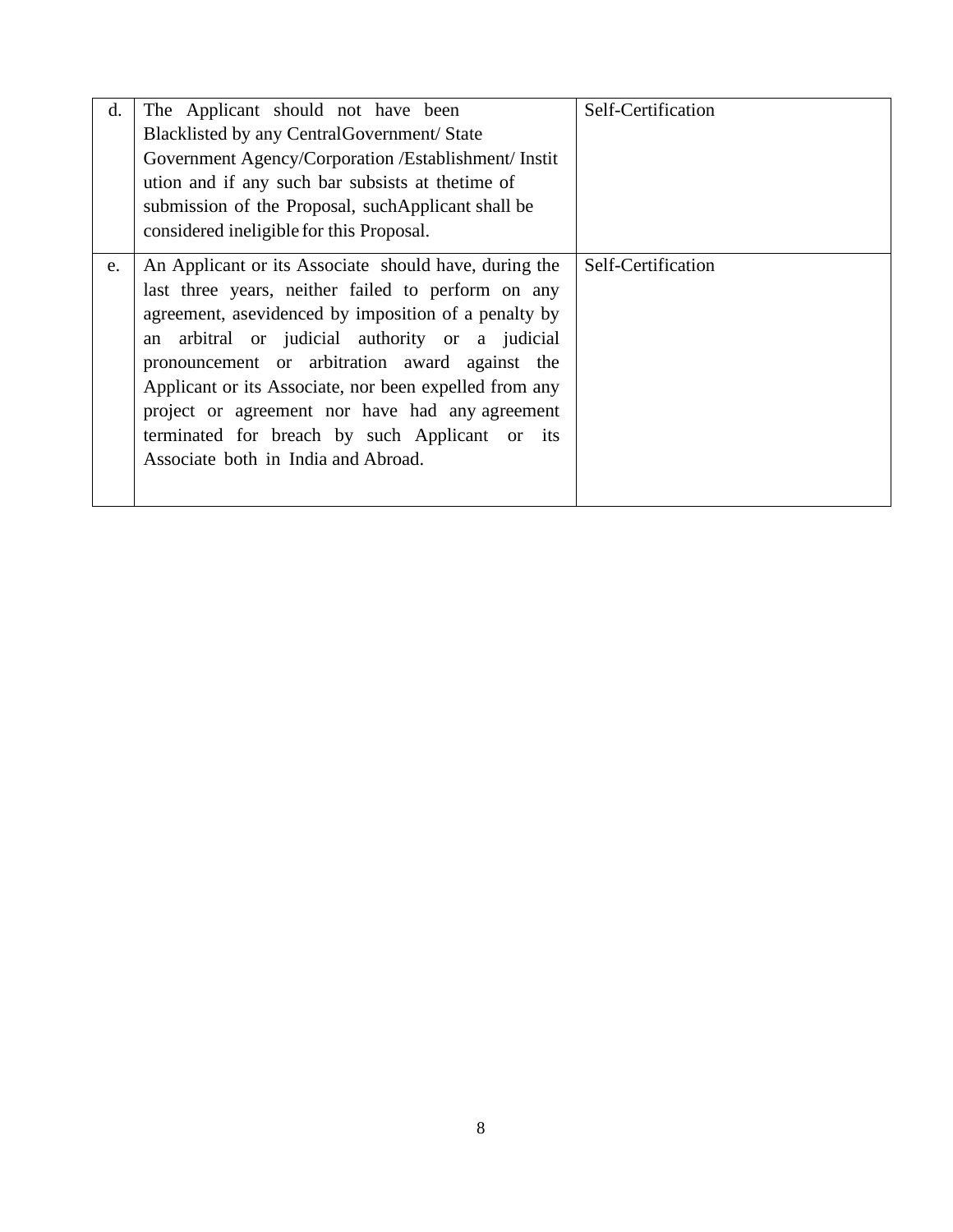| Sr. No.        | Minimum Qualification Criteria                                                                                                                                                                                                                                                                                                                                                                                                                                                                                                                                                                                                                                                                                    | <b>Supporting Documents</b>                                                                          |
|----------------|-------------------------------------------------------------------------------------------------------------------------------------------------------------------------------------------------------------------------------------------------------------------------------------------------------------------------------------------------------------------------------------------------------------------------------------------------------------------------------------------------------------------------------------------------------------------------------------------------------------------------------------------------------------------------------------------------------------------|------------------------------------------------------------------------------------------------------|
| $\mathbf{1}$   | Applicant should have necessary GST registration                                                                                                                                                                                                                                                                                                                                                                                                                                                                                                                                                                                                                                                                  | Certificate to be provided                                                                           |
| $\overline{2}$ | The Applicant should be a Private/ Public<br>limited company or partnership firm or expert institution.<br>Individuals are not eligible to participate in this Contract.<br>The Applicant (sole entity, in case of single Applicant or Lead<br>Member of the Consortium, in case Applicant is a<br>Consortium) must be in operation in India.                                                                                                                                                                                                                                                                                                                                                                     | Certificate of incorporation<br>or registration with Public<br>Works Department of any<br>government |
| 3              | Key persons of the applicants should have knowledge<br>/professional experience of micro irrigation of at least 5 years                                                                                                                                                                                                                                                                                                                                                                                                                                                                                                                                                                                           | Biodata to be attached                                                                               |
| $\overline{4}$ | The Applicant or the Consortium member<br>should not have been barred by the Central Government, any<br>State Government, a statutory authority or a public sector<br>undertaking, from participating in any consulting assignment.<br>The Applicant or its Associate or the Consortium member<br>should not have, during the last three years, failed to<br>perform on any agreement - as evidenced by imposition of a<br>penalty by an arbitral or judicial authority or a judicial<br>arbitration<br>award<br>pronouncement<br><sub>or</sub><br>against the Applicant or its Associate or the Consortium<br>member - nor been expelled from any project or<br>agreement nor have had any agreement terminated. | Undertaking to be provided                                                                           |

# **3.3 Minimum Eligibility of Key Personnel**

3.3.1 Each of the Key Personnel must fulfil the conditions given below for making the Applicant eligible for the stage of evaluation:

| <b>SN</b> | <b>Key Personnel</b>                  | No s. | Responsibilities                                                                                                                                                                                      |
|-----------|---------------------------------------|-------|-------------------------------------------------------------------------------------------------------------------------------------------------------------------------------------------------------|
|           | Team Leader (the<br>"Team<br>Leader") |       | He/she will lead, co-ordinate and<br>supervise the multidisciplinary team for overall technical<br>consultancy and act as a focal point to MD, TANHODA<br>throughout the duration of the Consultancy. |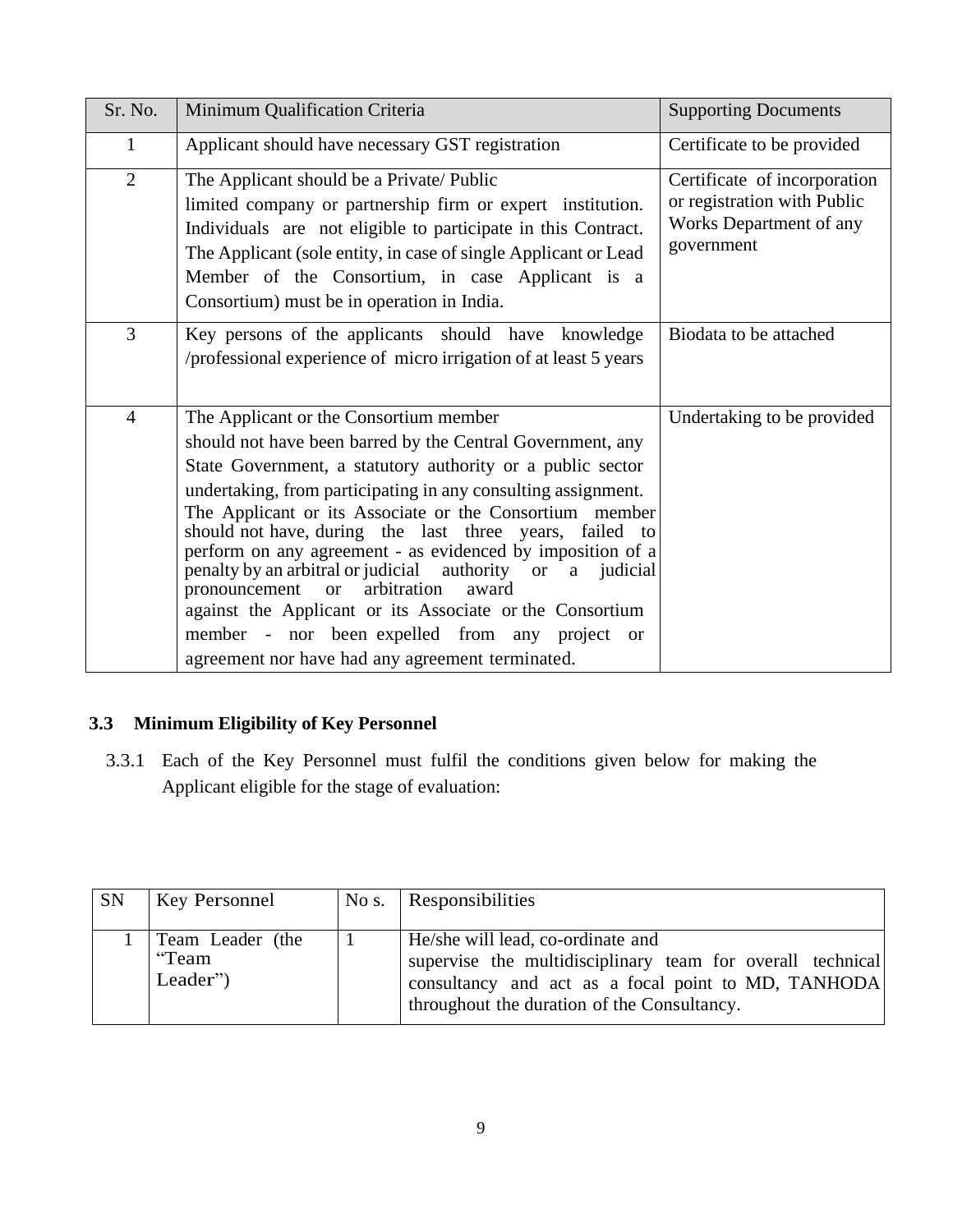| 2 | Irrigation/Automation<br>Engineer | 1 | He/she will be responsible for reviewing available data, site<br>characteristics for the design of the common and on-farm<br>infrastructure. He/she will be responsible for creation of output<br>specifications that will set out the requirements and standards<br>to which the contractor shall deliver the services and also for<br>preparation of technical schedules that<br>consist<br>- of l<br>specifications in construction and functional outline criteria<br>of the execution agreement. The expert will work closely<br>with the structural engineer, surveyor and associates. |
|---|-----------------------------------|---|----------------------------------------------------------------------------------------------------------------------------------------------------------------------------------------------------------------------------------------------------------------------------------------------------------------------------------------------------------------------------------------------------------------------------------------------------------------------------------------------------------------------------------------------------------------------------------------------|
| 3 | Civil Engineer                    | 1 | He/she will work closely with the irrigation engineer, surveyor<br>and associates in formulating the technical schedules with<br>respect to the IMI infrastructure. He shall be responsible for<br>ascertaining / reviewing overall technical cost estimates for the<br>project.                                                                                                                                                                                                                                                                                                             |
| 4 | Surveyor                          | 1 | He/she will be responsible in carrying out<br>the site surveys as required and work closely with the irrigation<br>engineer, structural engineer and associates.                                                                                                                                                                                                                                                                                                                                                                                                                             |
| 5 | Associate                         | 2 | He/she will be responsible for day to day<br>coordination with MD, TANHODA and supporting the<br>team.                                                                                                                                                                                                                                                                                                                                                                                                                                                                                       |

- 3.3.2 If the Applicant's proposed Team Leader or any Two Experts (as in section (2), (3), (4)) doesn't comply with the minimum eligibility mentioned above, the Applicant shall be considered as ineligible. Among other experts, if only one of them doesn't comply with the minimum eligibility, such personnel shall be awarded zero marks for evaluation and if the Applicant becomes a Selected Applicant, the corresponding expert shall have to be replaced with an equivalent or better key personnel who complies with the minimum eligibility criteria.
- 3.3.3 For project experience of Key Personnel, projects which are completed or in progress will be considered.
- 3.3.4 The experience shall be duly endorsed by the respective personnel and the authorized signatory of the bidder. However, the personnel/ bidder will be solely responsible for any fake information / CV, which may result in debarment.
- 3.3.5 CV should be signed by the respective staff member, and counter-signed by the authorized representative of the firm. Digital signature of staff is also acceptable.

## **3.4 Qualifications of Key Personnel:**

Each of the Key Personnel must fulfil the Conditions of qualifications and experience specified below.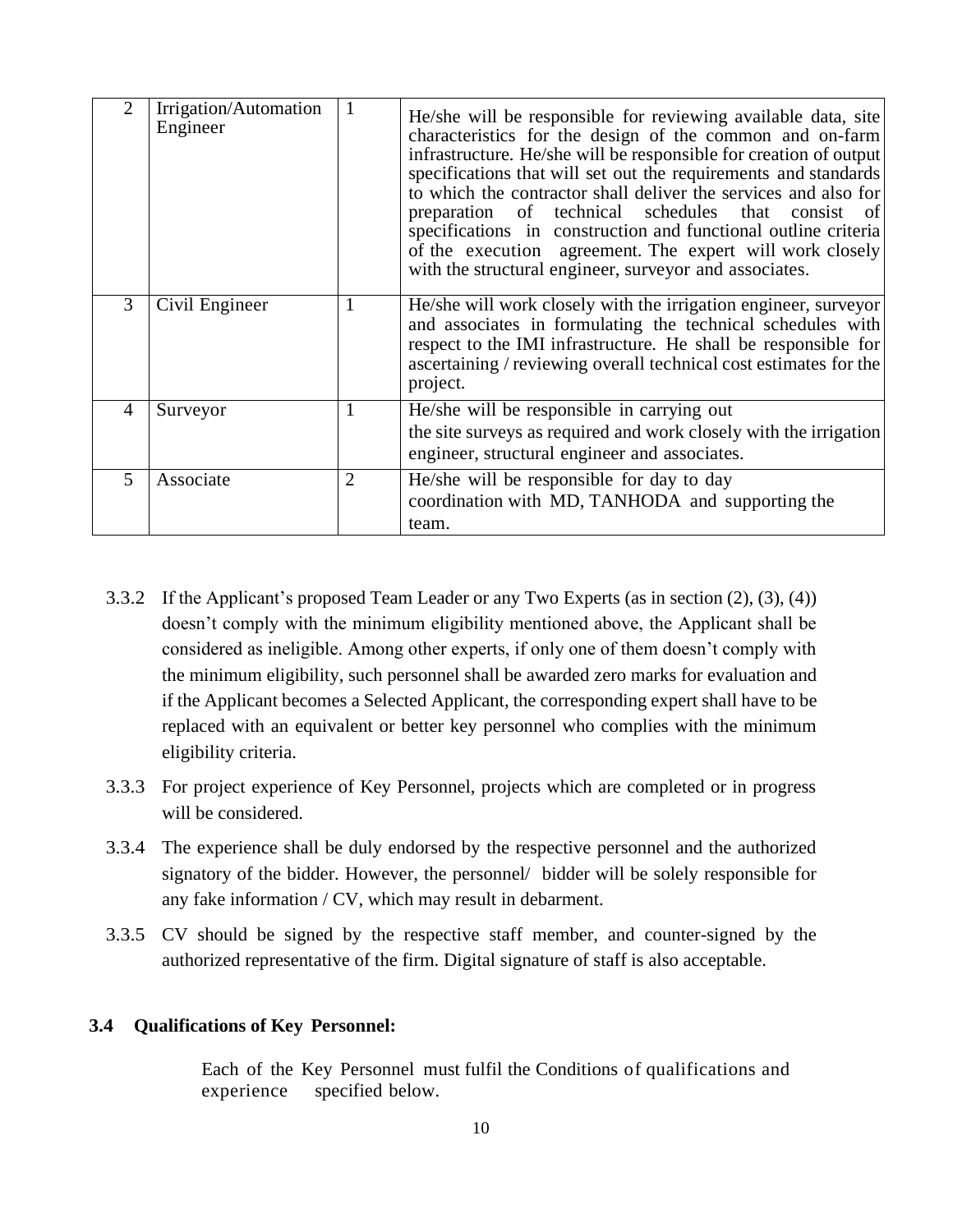| S.  | Key Personnel                                 | Education                                                                           | Length of Professional |
|-----|-----------------------------------------------|-------------------------------------------------------------------------------------|------------------------|
| No. |                                               | Qualification                                                                       | Experience             |
| 1.  | Team Leader (the<br>"Team Leader")            | Degree in the<br>field of Agricultural/Civil Engineering<br>$&\sqrt{\text{or MBA}}$ | 20 Years               |
| 2.  | Irrigation<br>Engineer/Automation<br>Engineer | University<br>Graduate<br>Degree in Agriculture<br>Engineering                      | 10 Years               |
| 3.  | Civil Engineer                                | Degree in the field of Civil<br>Engineering                                         | 5 years                |
| 4.  | Surveyor                                      | Diploma in the field of Surveying/<br>Engineering                                   | 3 Years                |
| 5.  | Associate                                     | Graduate Degree in any discipline                                                   | 3 Years                |

#### **4. INTSRUCTIONS TO APPLICANTS :**

### **4.1 Power of Attorney :**

The Applicant should submit a Power of Attorney however, such Power of Attorney would not be required if the Application is signed by a partner of the Applicant, in case the Applicant is a partnership firm or limited liability partnership.

#### **4.2 Conflict of Interest**

- 4.2.1 An Applicant shall not have a conflict of interest that may affect the Selection Process or the Consultancy (the "Conflict of Interest"). Any Applicant found to have a Conflict of Interest shall be disqualified. In the event of disqualification, shall forfeit and appropriate the Performance Security, if available, as mutually agreed genuine preestimated compensation and damages payable to MD, TANHODA for, inter alia, the time, cost and effort of MD, TANHODA including consideration of such Applicant's Proposal, without prejudice to any other right or remedy that may be available MD, TANHODA hereunder or otherwise.
- 4.2.2 MD, TANHODA requires that the Consultant provides professional, objective, and impartial advice and at all times hold MD, TANHODA's interests paramount, avoid conflicts with other assignments or its own interests, and act without any consideration for future work. The Consultant shall not accept or engage in any assignment that would be in conflict with its prior or current obligations to other clients, or that may place it in a position of not being able to carry out the assignment in the best interests of MD, TANHODA
- 4.2.3 An Applicant eventually appointed to provide Consultancy for this Project, its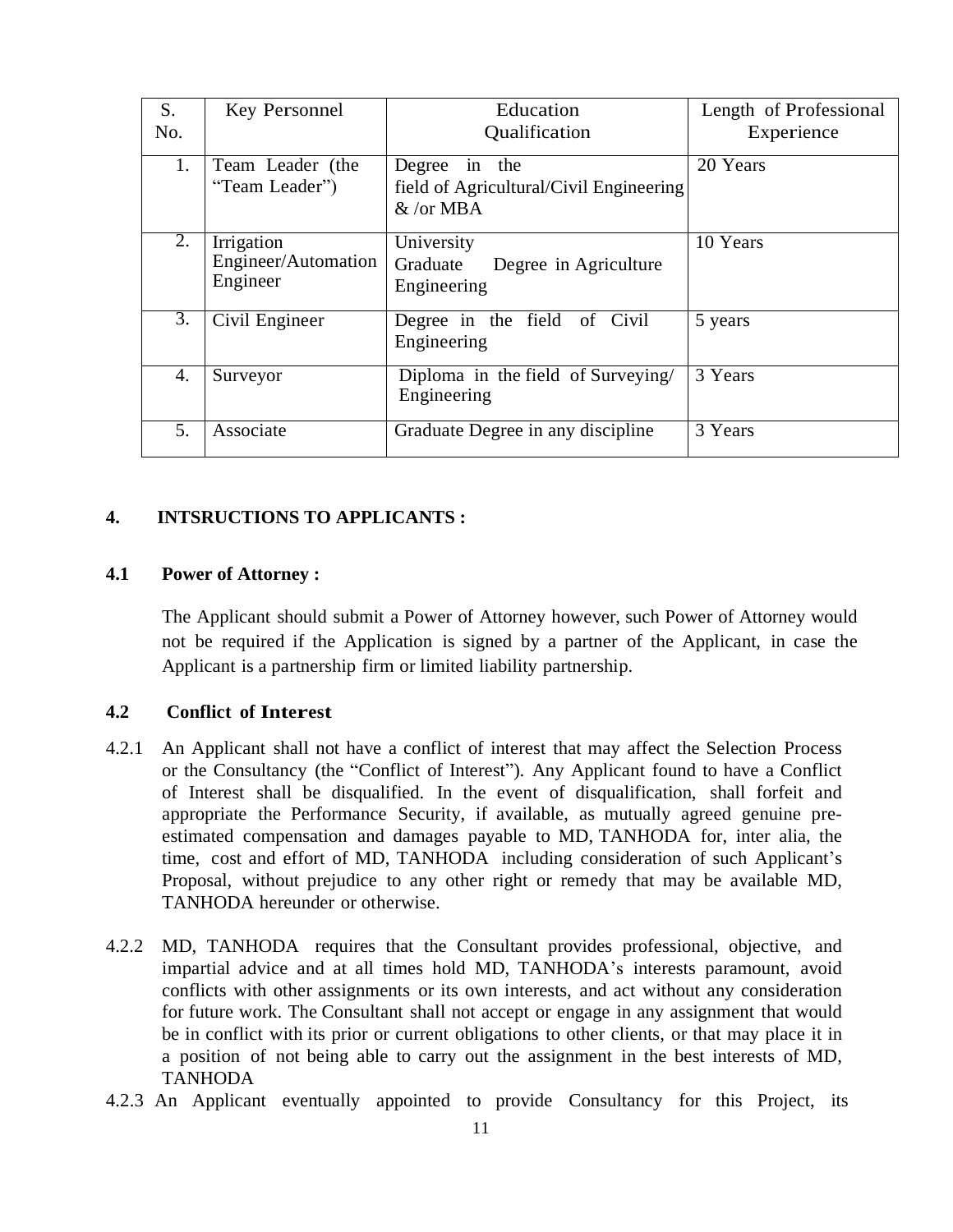Associates, affiliates and the Financial Expert, shall be disqualified from subsequently providing goods or works or services related to the construction and operation of the same Project and any breach of this obligation shall be construed as Conflict of Interest; provided that the restriction herein shall not apply after a period of 3 (three) years from the completion of this assignment or to any consulting assignments granted by banks/lenders at any time; provided further that this restriction shall not apply to consultancy/ advisory services performed for MD, TANHODA in continuation of this Consultancy or to any subsequent consultancy/ advisory services performed for MD, TANHODA in accordance with the rules of MD, TANHODA For the avoidance of doubt, an entity affiliated with the Consultant shall include a partner in the Consultant's firm or a person who holds more than 5% (five percent) of the subscribed and paid up share capital of the Consultant, as the case may be, and any Associate thereof. For the avoidance of doubt, in the event that: (a) the Financial Expert of an Applicant/ Consultant was a partner or an employee of another firm, which attracts the provisions relating to Conflict of Interest hereunder; and (b) was directly or indirectly associated with any assignment that causes a Conflict of Interest hereunder, then such Financial Expert shall be deemed to suffer from Conflict of Interest for the purpose hereof.

4.2.4 In the event that the Consultant, its Associates or affiliates are auditors or financial advisers to any of the bidders for the Project, they shall make a disclosure to MD, TANHODA as soon as any potential conflict comes to their notice but in no case later than 7 (seven) days from the opening of the RFQ applications for the Project and any breach of this obligation of disclosure shall be construed as Conflict of Interest. MD, TANHODA shall, upon being notified by the Consultant, decide whether it wishes to terminate this Consultancy or otherwise, and convey its decision to the Consultant within a period not exceeding 15 (fifteen) days.

#### **4.3 Number of Proposals**

No Applicant or its Associate shall submit more than one Application for the Consultancy. An Applicant (Firm) applying individually or as an Associate shall not be entitled to submit another application either individually or as a member of any consortium, as the case may be.

#### **4.4 Cost of Proposal**

The Applicants shall be responsible for all of the costs associated with the preparation of their Proposals and their participation in the Selection Process including subsequent negotiation, visits to MD, TANHODA, Project site etc. MD, TANHODA will not be responsible or in any way liable for such costs, regardless of the conduct or outcome of the Selection Process.

#### **4.5 Site visit and verification of information**

Applicants are encouraged to submit their respective Proposal after visiting the Identified Project Area and ascertaining for themselves the conditions, location,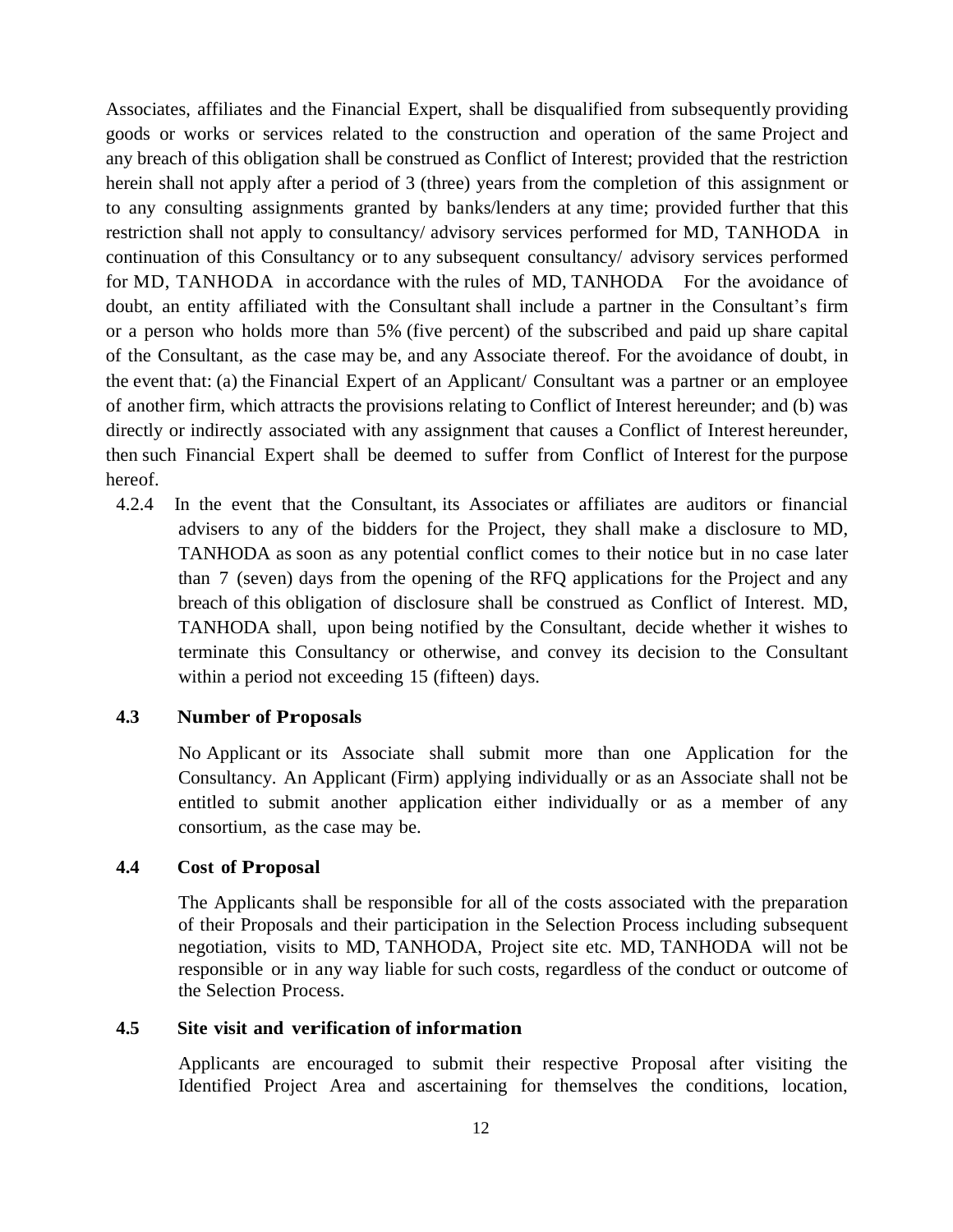surroundings, climate, access, availability of drawings and other data with MD, TANHODA , Applicable Laws and regulations or any other matter consider relevant by them.

## **4.6 Acknowledgement by Applicant**

- 4.6.1 It shall be deemed that by submitting the Proposal, the Applicant has:
	- (a)made a complete and careful examination of the RFQ-cum-RFP;
	- (b)received all relevant information requested from MD, TANHODA;
	- (c) acknowledged and accepted the risk of inadequacy, error or mistake in the information provided in the RFQ-cum-RFP or furnished by or on behalf of MD, TANHODA
	- (d) satisfied itself about all matters, things and information, including matters referred to necessary and required for submitting an informed Application and performance of all of its obligations there under;
	- (e) acknowledged that it does not have a Conflict of Interest; and
	- (f) agreed to be bound by the undertaking provided by it under and in terms hereof.
- 4.6.2 MD, TANHODA shall not be liable for any omission, mistake or error in respect of any of the above or on account of any matter or thing arising out of or concerning or relating to RFQ-cum-RFP or the Selection Process, including any error or mistake therein or in any information or data given by MD, TANHODA .

#### **4.7 Right to reject any or all Proposals**

- 4.7.1 Notwithstanding anything contained in this RFQ-cum-RFP, MD, TANHODA reserves the right to accept or reject any Proposal and to annul the Selection Process and reject all Proposals, at any time without any liability or any obligation for such acceptance, rejection or annulment, and without assigning any reasons therefore.
- 4.7.2 Without prejudice, MD, TANHODA reserves the right to reject any Proposal if:
	- (a) at any time, a material misrepresentation is made or discovered, or
	- (b) the Applicant does not provide, within the time specified by MD, TANHODA, the supplemental information sought by MD, TANHODA for evaluation of the Proposal.
	- (c) Misrepresentation/ improper response by the Applicant may lead to the disqualification of the Applicant. If the Applicant is the Lead Member of a consortium, then the entire consortium may be disqualified / rejected. If such disqualification / rejection occurs after the Proposals have been opened and the highest ranking Applicant gets disqualified / rejected, then MD, TANHODA reserves the right to consider the next best Applicant, or take any other measure as may be deemed fit in the sole discretion of MD, TANHODA , including annulment of the Selection Process.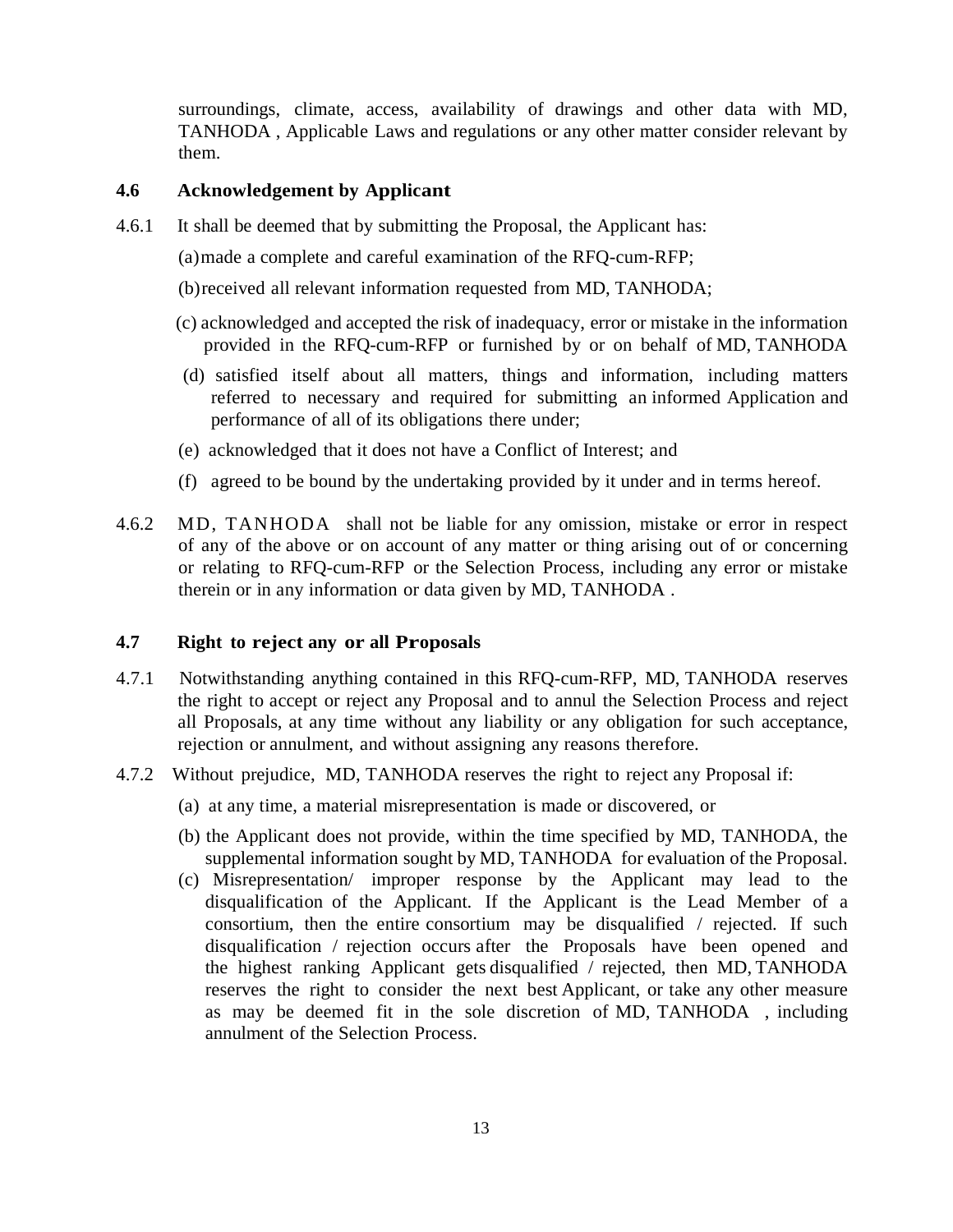### **4.8 Preparation of Proposal**

- 4.8.1 **Language :** The Proposal with all accompanying documents (the "Documents") and all communications in relation to or concerning the Selection Process shall be in English language and strictly on the forms provided in this RFP. No supporting document or printed literature shall be submitted with the Proposal unless specifically asked for and in case any of these Documents is in another language, it must be accompanied by an accurate translation of the relevant passages in English, in which case, for all purposes of interpretation of the Proposal, the translation in English shall prevail.
- 4.8.2 **Format and Signing of Proposal** : The Proposal shall be signed on all pages by the Authorized Representative of the Applicant. A Power of Attorney, duly notarized by a notary public in the form specified in the Annexure IV of the RFP, shall accompany the proposal.
- 4.8.3 **Technical Proposal** : The Applicant shall submit the technical proposal according to the Annexures I to Annexure X of the RFP and ensure compliance with the requirements of the details required by those Annexures.
	- 4.8.3.1 The Technical Proposal shall not include any information relating to the Financial Proposal.
	- 4.8.3.2 In case it is found during the evaluation or at any time before signing of the Agreement or after its execution and during the period of subsistence thereof, that one or more of the eligibility conditions have not been met by the Applicant or the Applicant has made material misrepresentation or has given any materially incorrect or false information, the Applicant shall be disqualified forthwith if notyet appointed as the Consultant either by issue of the LOA or entering into of the Agreement, and if the Selected Applicant has already been issued the LOA or has entered into the Agreement, as the case may be, the same shall, notwithstanding anything to the contrary contained therein or in this RFP, be liable to be terminated, by a communication in writing by the Authority without the Authority being liable in any manner whatsoever to the Applicant or Consultant, as the case may be. In such an event, the Authority shall forfeit and appropriate the Bid Security asmutually agreed pre-estimated compensation and damages payable to the Authority for, inter alia, time, cost and effort of the Authority, without prejudice to any other right or remedy that may be available to the Authority.
- 4.8.4 **Financial Proposal** : Applicants shall submit the financial proposal in the formats at Annexure-XI & XII (the "Financial Proposal") clearly indicating the total cost of the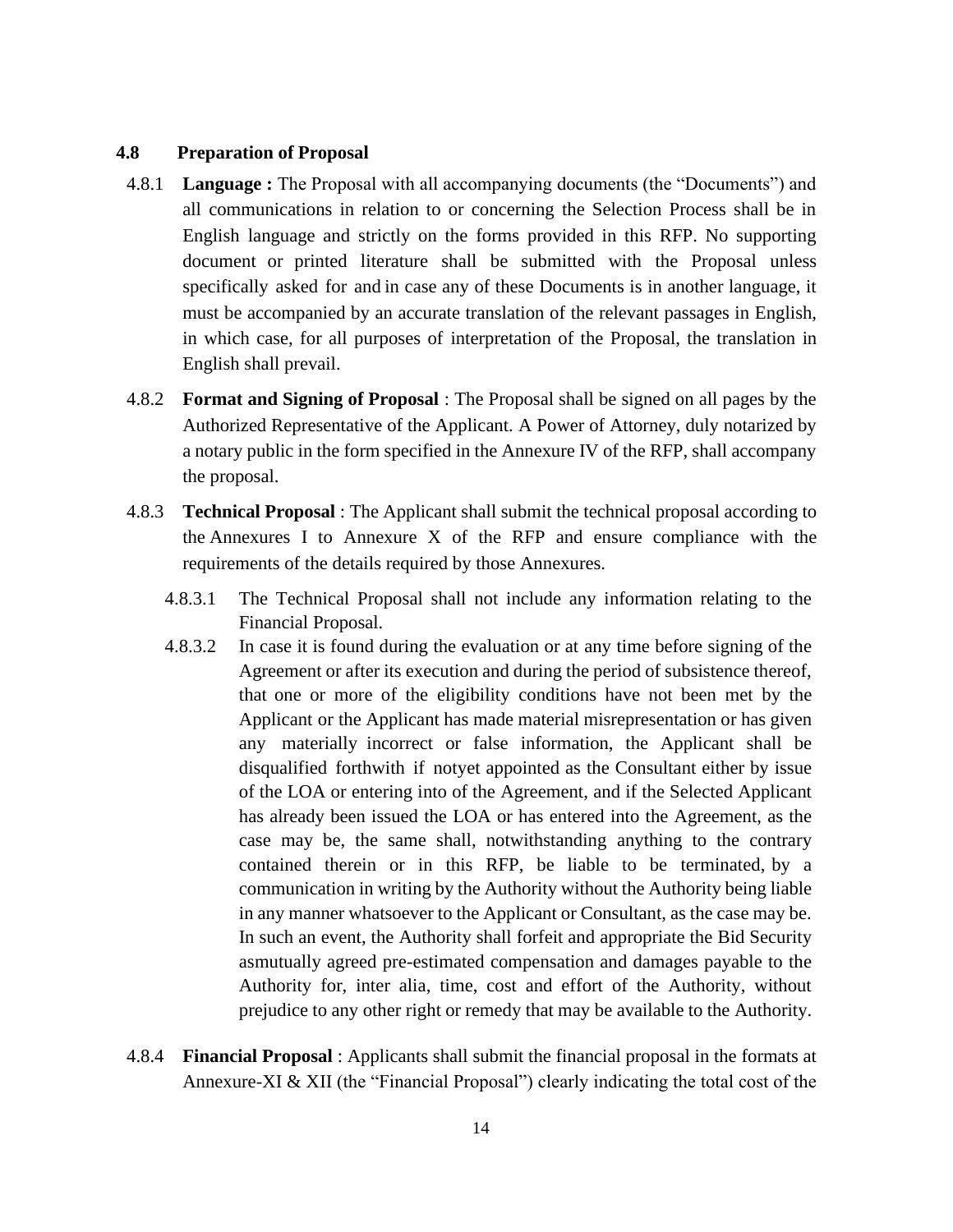Consultancy in both figures and words, in Indian Rupees, and signed by the Applicant's Authorised Representative. In the event of a difference between the arithmetic total and the total shown in the Financial Proposal, the lower of the two shall prevail. In the event of any difference between figures and words, the lower of the two shall prevail. While submitting the Financial Proposal, the Applicant shall ensure the following :

- 4.8.4.1 All the costs associated with the assignment shall be included in the Financial Proposal. These shall normally cover remuneration for all the personnel, accommodation, air fare, equipment, printing of documents, surveys, technical and non-technical investigations/consultations etc. The total amount indicated in the Financial Proposal shall be without any condition attached or subject to any assumption and shall be final and binding. In case any assumption or condition is indicated in the Financial Proposal, it shall be considered nonresponsive and liable to be rejected.
- 4.8.4.2 The Financial Proposal shall consider all expenses and tax liabilities. For the avoidance of doubt, it is clarified that all taxes shall be deemed to be included in thecosts shown under different items of the Financial Proposal. Further, all payments shall be subject to deduction of taxes at source as per Applicable Laws.
- 4.8.4.3 Costs (including break down of costs) shall be expressed in INR.

#### **4.9 Submission of Proposal**

- 4.9.1 The Applicants shall submit the Proposal in hard bound form with all pages numbered serially and by giving an index of submissions. Each page of the submission shall be initialled by the Authorised Representative of the Applicant as per the terms of the RFP. In case the proposal is submitted on the document downloaded from Official Website,the Applicant shall be responsible for its accuracy and correctness as per the version uploaded by the Authority and shall ensure that there are no changes caused in the content of the downloaded document. In case of any discrepancy between the downloaded or photocopied version of the RFP and the original RFP issued by the Authority, the latter shall prevail.
- 4.9.2 The Proposal will be sealed in an outer envelope which will bear the address of the Authority, RFP Notice number, the name and address of the Applicant. It shall bear on top, the title : **RFP for Selection of Consultant for Proposal for Technical Consultancy Services for Development of Integrated Micro Irrigation (IMI) Infrastructure at Identified Cultivatable Command Area (CCA) clusters in Lower Bhavani Project.**
- 4.9.3 If the envelope is not sealed and marked as instructed above, the Authority assumes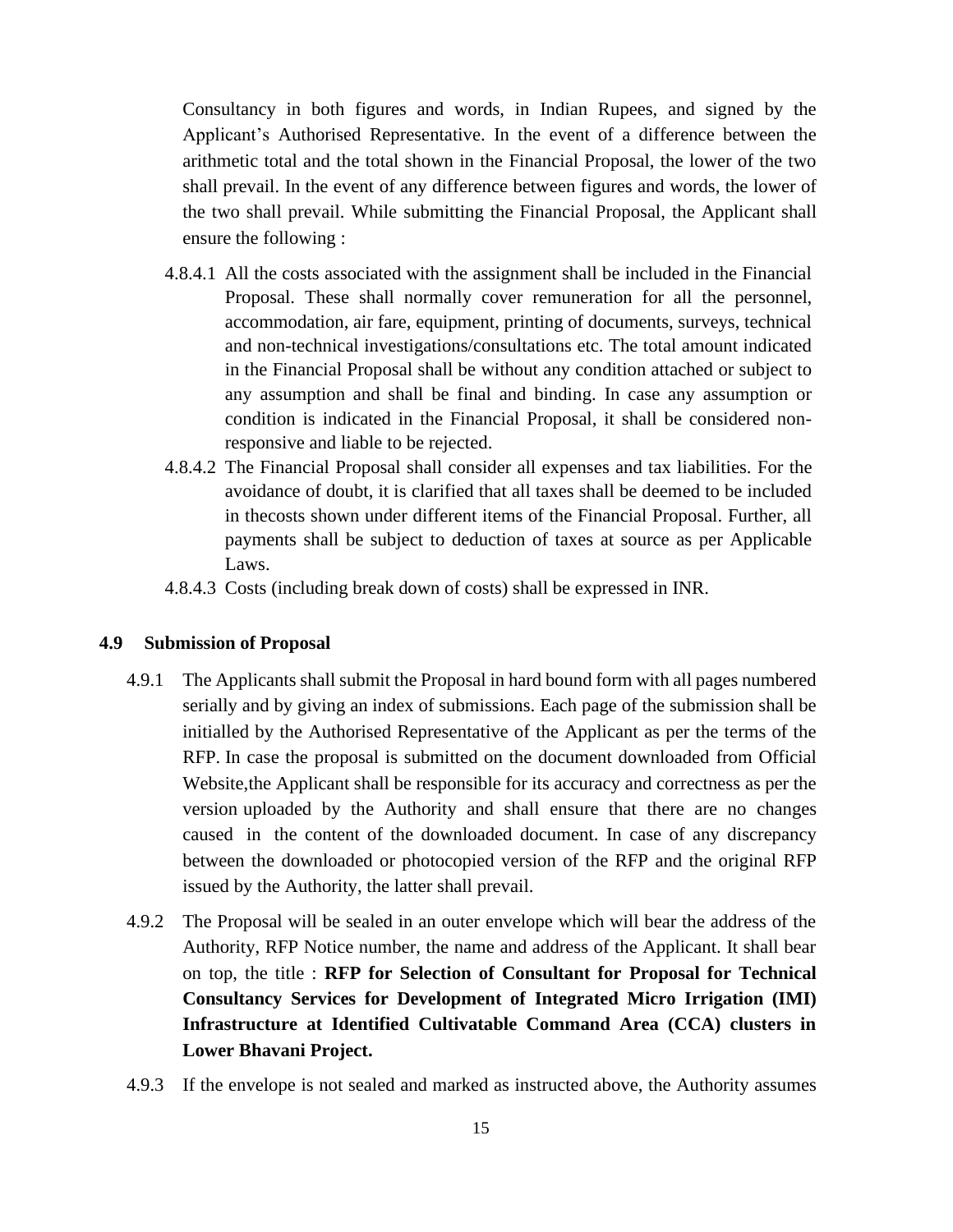no responsibility for the misplacement or premature opening of the contents of the Proposal submitted and consequent losses, if any, suffered by the Applicant.

- 4.9.4 The aforesaid outer envelope will contain two separate sealed envelopes, one clearly marked **'Technical Proposal'** and the other clearly marked **'Financial Proposal'.**  The envelope marked "Technical Proposal" shall contain :
	- o **Original Technical Proposal –** comprising with signed copy of RFP and other Addenda/Corrigenda for the RFP.
	- o **One Copy of the Technical Proposal**
	- o **EMD** (Demand Draft)
- 4.9.5 The envelope marked **"Financial Proposal"** shall contain the price details as per the Financial Proposal Submission Forms
- **4.9.6** Tender shall be submitted either by post/speed post/courier or hand delivered at "The Managing Director, Tamil Nadu Horticulture Development Agency, Chepauk, Chennai 600 005" on or before 18.04.2022
- 4.9.7 The completed Proposal must be delivered on or before the specified time on Proposal Due Date. Proposals submitted by fax, telex, telegram or e-mail shall not be entertained. Proposals submitted with unsealed cover would summarily be rejected.
- 4.9.8 The rates quoted shall be firm throughout the period of performance of the assignment upto and including acceptance of the final deliverable by the Authority and discharge of all obligations of the Consultant under the Agreement.

#### **4.10 Late Proposals**

Proposals received by the Authority after the specified time on PDD shall not be eligible for consideration and shall be summarily rejected.

#### **Modification/ substitution/ withdrawal of Proposals**

- 4.10.1 The Applicant may modify, substitute, or withdraw its Proposal after submission, provided that written notice of the modification, substitution, or withdrawal is received by the Authority prior to Proposal Due Date. No Proposal shall be modified, substituted, or withdrawn by the Applicant on or after the Proposal Due Date.
- 4.10.2 The modification, substitution, or withdrawal notice shall be prepared, sealed, marked, and delivered in accordance of the RFP, with the envelopes being additionally marked "MODIFICATION", "SUBSTITUTION" or "WITHDRAWAL", as appropriate.
- 4.10.3 Any alteration / modification in the Proposal or additional information or material supplied subsequent to the Proposal Due Date, unless the same has been expressly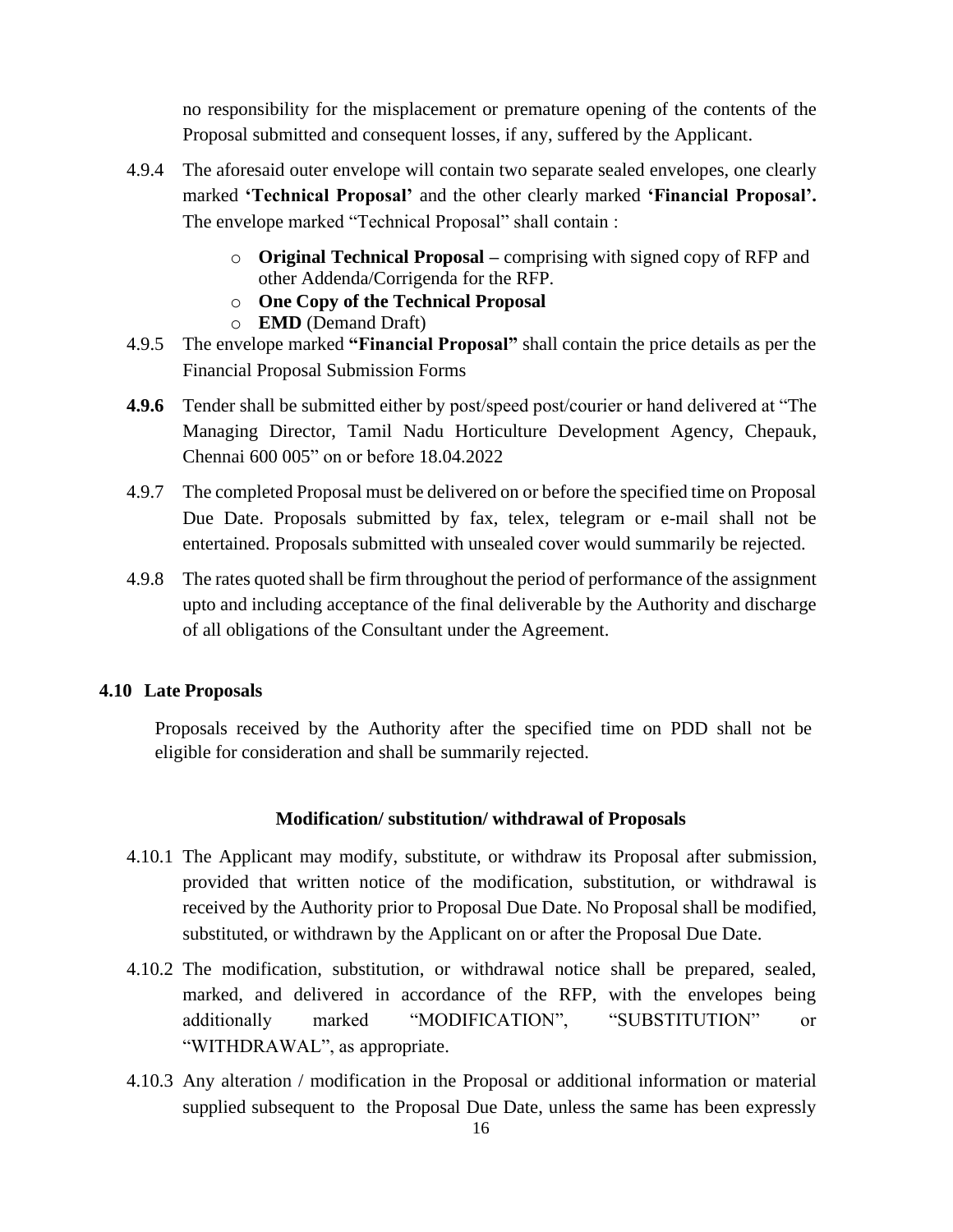sought for by the Authority, shall be disregarded.

#### **4.11 EMD Security**

- 4.11.1 Any EMD not accompanied by the EMD Security shall be rejected by the Authority as non- responsive
- 4.11.2 The Authority shall not be liable to pay any interest on the EMD Security and the same shall be interest free.
- 4.11.3 The Applicant, by submitting its Application pursuant to this RFP, shall be deemed to have acknowledged that without prejudice to the Authority's any other right or remedy hereunder or in law or otherwise, the EMD Security shall be forfeited and appropriated by the Authority as the mutually agreed pre-estimated compensation and damage payable tothe Authority for, inter alia, the time, cost and effort of the Authority in regard to the RFP including the consideration and evaluation of the Proposal under the following conditions:
	- 4.11.3.1 If an Applicant withdraws its Proposal during the period of its validity as specified in this RFP and as extended by the Applicant from time to time
	- 4.11.3.2 In the case of the Selected Applicant, if the Applicant fails to reconfirm its commitments during negotiations.
	- 4.11.3.3 In the case of a Selected Applicant, if the Applicant fails to sign the Agreement or commence the assignment.

#### **4.12 Performance Security**

4.12.1 The Applicant, by submitting its Application pursuant to this RFP, shall be deemed to have acknowledged that without prejudice to the Authority's any other right or remedy hereunder or in law or otherwise, the Performance Security shall be forfeited and appropriated by the Authority as the mutually agreed pre-estimated compensation and damage payable to the Authority for, inter alia, the time, cost and effort of the Authority in regard to the RFP including the consideration and evaluation of the Proposal under thefollowing conditions:

If the Applicant engages in any of the Prohibited Practices or if the Applicant is found to have a Conflict of Interest as specified in the Agreement of the RFP, if the Selected Applicant commits a breach of the Agreement, an amount equal to 5% (five per cent) of the Agreement Value shall be deemed to be thePerformance Security, which may be forfeited and appropriated in accordance with the provisions hereof.

#### **4.13 Evaluation of the Proposal**

4.13.1 The Authority will determine whether each Proposal is responsive to the requirements ofthe RFP. The Authority may, in its sole discretion, reject any Proposal that is not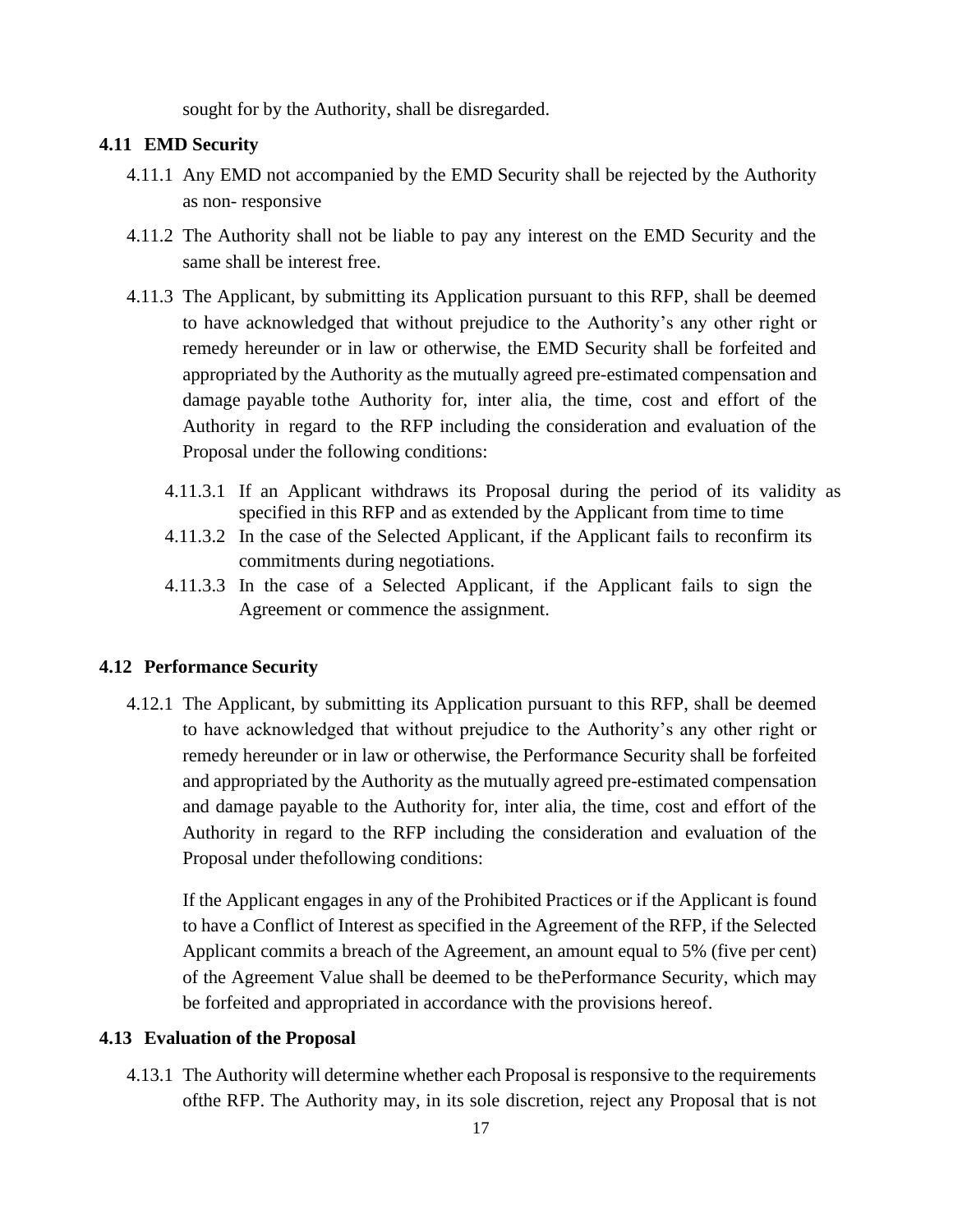responsive hereunder. A Proposal shall be considered responsive only if :

- 4.13.1.1 the Technical Proposal is received as per the Annexures
- 4.13.1.2 it is received within the Proposal Due Date;
- 4.13.1.3 it is accompanied by EMD Security (Demand Draft);
- 4.13.1.4 it is signed, sealed, bound together in hard cover and marked as stipulated
- 4.13.1.5 it is accompanied by Power of Attorney as per the Annexure of the RFP;
- 4.13.1.6 it contains all the information (complete in all respects) as requested in the RFP;
- 4.13.1.7 it does not contain any condition or qualification;
- 4.13.1.8 it is not non-responsive in terms hereof.
- 4.13.2 The Authority reserves the right to reject any Proposal which is non-responsive and no request for alteration, modification, substitution or withdrawal shall be entertained by the Authority in respect of such Proposals.
- 4.13.3 A date, time and venue will be notified to all qualified Applicants for announcing the result of evaluation and opening of Financial Proposals. Before opening of the Financial Proposals, the list of qualified and shortlisted Applicants along with their Technical Score will be read out. The opening of Financial Proposals shall be done in presence of respective representatives of Applicants who choose to be present. The Authority will not entertain any query or clarification from Applicants who fail to qualify at any stage of the Selection Process.

#### 4.13.4 **Financial Proposal Evaluation:**

In the second stage, the financial evaluation will be carried out. Each Financial Proposal will be assigned a financial score (SF).

- 4.13.4.1 The Authority will determine whether the Financial Proposals are complete, unqualified and unconditional. The cost indicated in the Financial Proposal shall be deemed as final and reflecting the total cost of services. Omissions, if any, in costing any item shall not entitle the firm to be compensated and the liability to fulfil its obligations as per theTOR within the total quoted price shall be that of the Consultant.
- 4.13.4.2 The lowest Financial Proposal (FM) will be given a financial score (SF) of 100 points. The financial scores of other Proposals will be computed as follows:

 $SF = 100 \times FM/F$  $(F = amount of Financial Proposal)$ 

4.13.5 The Selected Applicant shall be the first ranked Applicant (having the highest combined score). The second ranked Applicant shall be kept in reserve and may be invited for negotiations in case the first ranked Applicant withdraws or fails to comply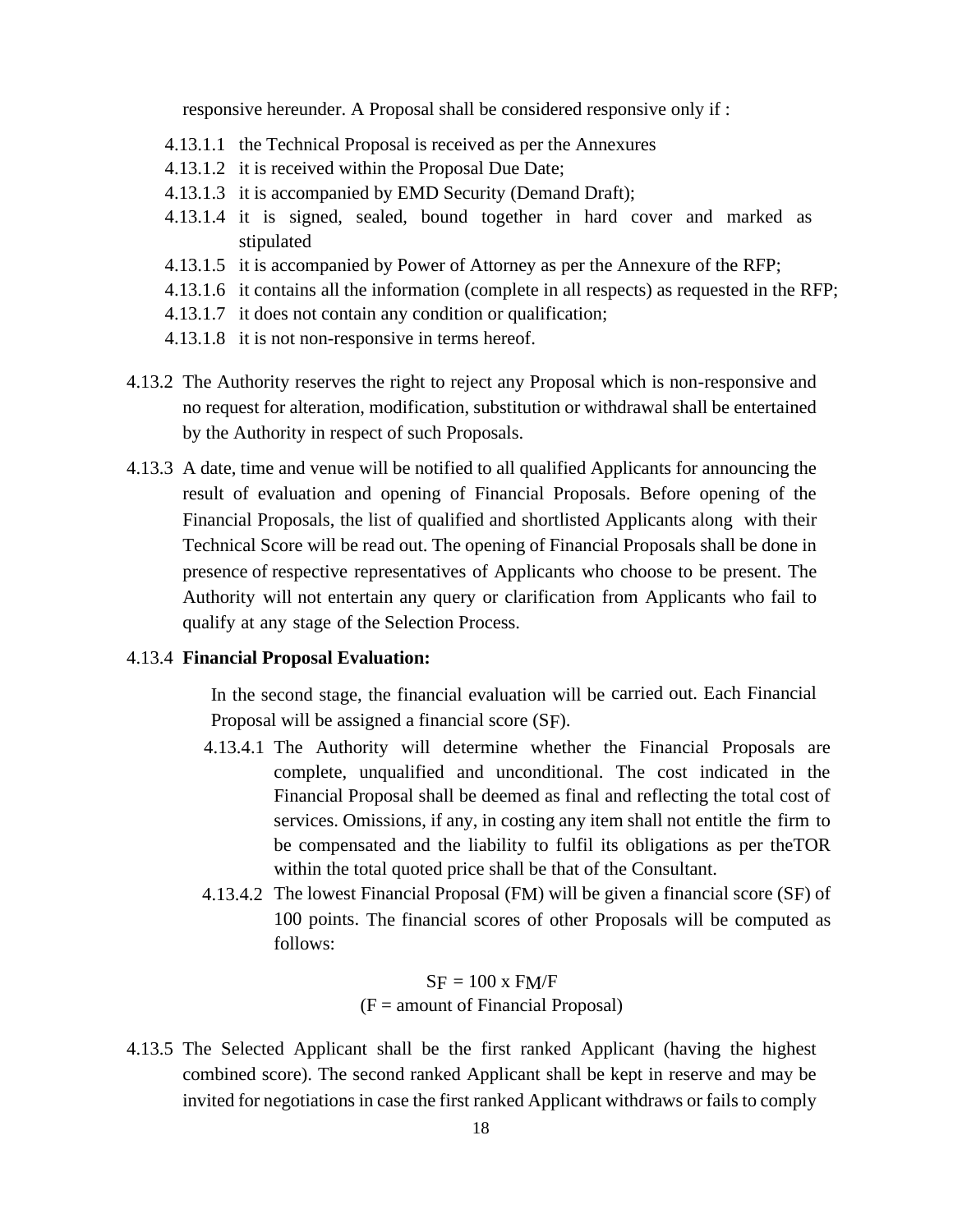with the requirements specified in this RFP.

- 4.13.6 **Confidentiality**: Information relating to the examination, clarification, evaluation, and recommendation for the selection of Applicants shall not be disclosed to any person whois not officially concerned with the process or is not a retained professional adviser advising the Authority in relation to matters arising out of, or concerning the Selection Process. The Authority shall treat all information, submitted as part of the Proposal, in confidence and shall require all those who have access to such material to treat the same in confidence. The Authority may not divulge any such information unless it is directed to do so by any statutory entity that has the power under law to require its disclosure oris to enforce or assert any right or privilege of the statutory entity and/or the Authority oras may be required by law or in connection with any legal process.
- 4.13.7 **Clarifications requested by Authority**: To facilitate evaluation of Proposals, the Authority may, at its sole discretion, seek clarifications from any Applicant regarding its Proposal. Such clarification(s) shall be provided within the time specified by the Authority for this purpose. Any request for clarification(s) and all clarification(s) in response thereto shall be in writing.
- 4.13.8 If an Applicant does not provide clarifications sought above within the specified time, its Proposal shall be liable to be rejected. In case the Proposal is not rejected, the Authority may proceed to evaluate the Proposal by construing the particulars requiring clarification to the best of its understanding, and the Applicant shallbe barred from subsequently questioning such interpretation of the Authority.

#### **4.14 Appointment of Consultant**

- <span id="page-22-0"></span>4.14.1 **Negotiations:** The Selected Applicant may, if necessary, be invited for negotiations.. Pricing and other issues such as deployment of Key Personnel, understanding of theRFP, methodology and quality of the work plan shall be discussed during negotiations.In case the Selected Applicant fails to reconfirm its commitment, the Authority reserves the right to designate the next ranked Applicant as the Selected Applicant and invite it for negotiations.
- 4.14.2 **Award of Consultancy :** After selection, a Letter of Acceptance (the "LOA") shall be issued, in duplicate, by the Authority to the Selected Applicant and the Selected Applicant shall, within 7 (seven) days of the receipt of the LOA, sign and return the duplicate copy of the LOA in acknowledgement thereof. In the event the duplicate copy of the LOA duly signed by the Selected Applicant is not received by the stipulated date, the Authority may, unless it consents to extension of time for submission thereof,appropriate the Bid Security of such Applicant damage suffered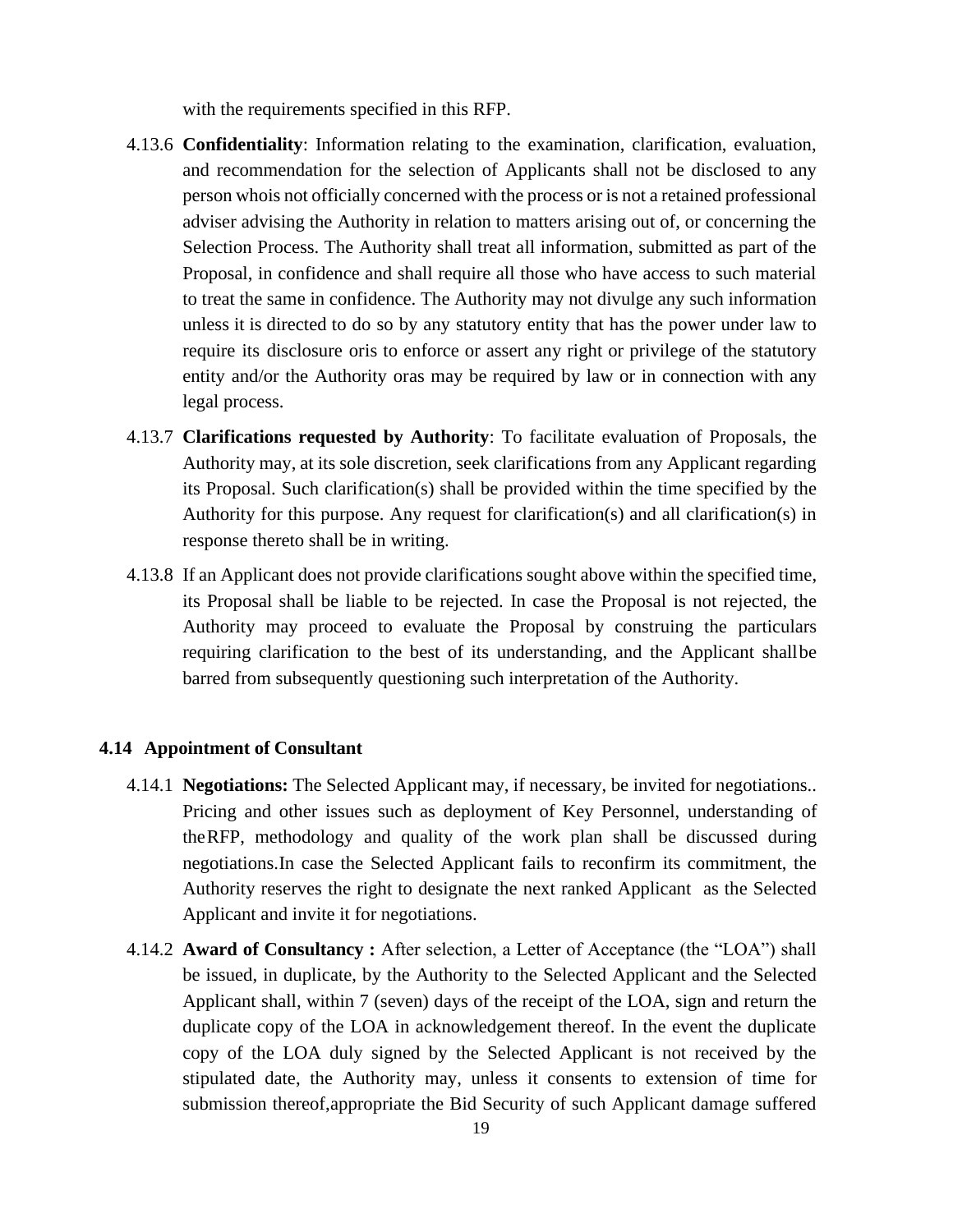by the Authority on account of failure of the Selected Applicant to acknowledge the LOA, and the next highest ranking Applicant may be considered.

4.14.3 **Execution of Agreement:** After acknowledgement of the LOA as aforesaid by the Selected Applicant, it shall execute the Agreement within the period as notified by the Authority. The Selected Applicant shall not be entitled to seek any deviation in the Agreement.

#### **4.15 Commencement of assignment**

The Consultant shall commence the Services at the Project site within 7 (seven) days of the date of the Letter of Acceptance issued to the Selected Applicant or such other date as may be mutually agreed. If the Consultant fails to either sign the Agreement or commence the assignment as specified, the Authority may invite the second ranked Applicant for negotiations. In such an event, the Bid Security of the first ranked Applicant shall be forfeited.

#### **4.16 Substitution of Key Personnel**

- 4.16.1 The Authority will not normally consider any request of the Selected Applicant for substitution of Key Personnel as the ranking of the Applicant is based on the evaluation of Key Personnel and any change therein may upset the ranking. Substitution will, however, be permitted if the Key Personnel is not available for reasons of any incapacity or due to health, subject to equally or better qualified and experienced personnel beingprovided to the satisfaction of the Authority.
- 4.16.2 Substitution of the Team Leader will not normally be considered and finally in case of any discrepancy, it can be decided by committee.

### **5 Miscellaneous**

#### **5.1 Other Key Points**

- 5.1.1 The Selection Process shall be governed by, and construed in accordance with, the laws of India and the Courts in the State in which the Authority has its headquarters shall have exclusive jurisdiction over all disputes arising under, pursuant to and/or in connection with the Selection Process.
- <span id="page-23-0"></span>5.1.2 The Authority, in its sole discretion and without incurring any obligation or liability, reserves the right, at any time, to:
	- (a) suspend and/or cancel the Selection Process and/or amend and/or supplement theSelection Process or modify the dates or other terms and conditions relating thereto;
	- (b) consult with any Applicant in order to receive clarification or further information;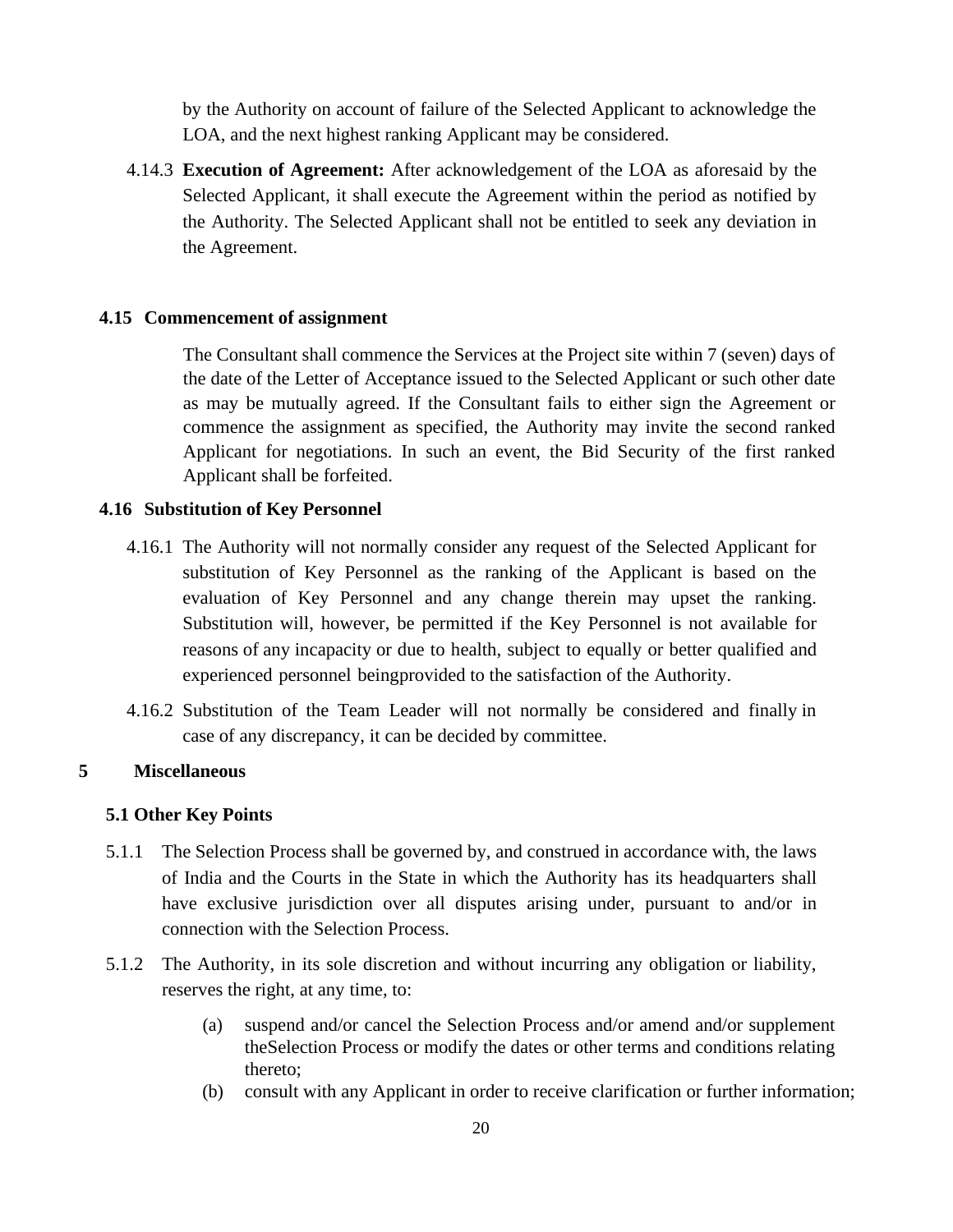- (c) retain any information and/or evidence submitted to the Authority by, on behalf of and/or in relation to any Applicant; and/or
- (d) independently verify, disqualify, reject and/or accept any and all submissions or other information and/or evidence submitted by or on behalf of any Applicant.
- 5.1.3 It shall be deemed that by submitting the Proposal, the Applicant agrees and releases the Authority, its employees, agents and advisers, irrevocably, unconditionally, fully and finally from any and all liability for claims, losses, damages, costs, expenses or liabilities in any way related to or arising from the exercise of any rights and/or performance ofany obligations hereunder, pursuant hereto and/or in connection herewith and waives any and all rights and/or claims it may have in this respect, whether actual or contingent, whether present or future.
- 5.1.4 All documents and other information supplied by the Authority or submitted by an Applicant shall remain or become, as the case may be, the property of the Authority. The Authority will not return any submissions made hereunder. Applicants are required to treat all such documents and information as strictly confidential.
- 5.1.5 The Authority reserves the right to make inquiries with any of the clients listed by the Applicants in their previous experience record.

## **5.2 Objectives of the Consultancy Assignment:**

The duration of the assignment shall be for 3 months, during which the identified Consultant shall prepare a Proposal for Technical Consultancy Services for Development of Integrated Micro Irrigation (IMI) Infrastructure at Identified Cultivatable Command Area (CCA) clusters in Lower Bhavani Project.

## **INFORMATION AND INSTRUCTION FOR BIDDERS UNDER TWO COVER SYSTEM**

#### **1. FOR SPECIAL ATTENTION:**

Technical Bid (Qualification schedule) here under is invited in accordance with the Tamil Nadu Transparency in tenders Act,1998 **and the Rules there on**.

## **EVIDENCE TO BE PRODUCED:**

**a.** The Applicant should produce Income Tax Clearance Certificate valid for the current period, VAT/GST Verification Certificate valid for the current period.(i.e. Previous assessment year) and TIN number having validity. The Income Tax claimed and paid during the **past FIVE years** and the total contract amount received in the **past FIVE**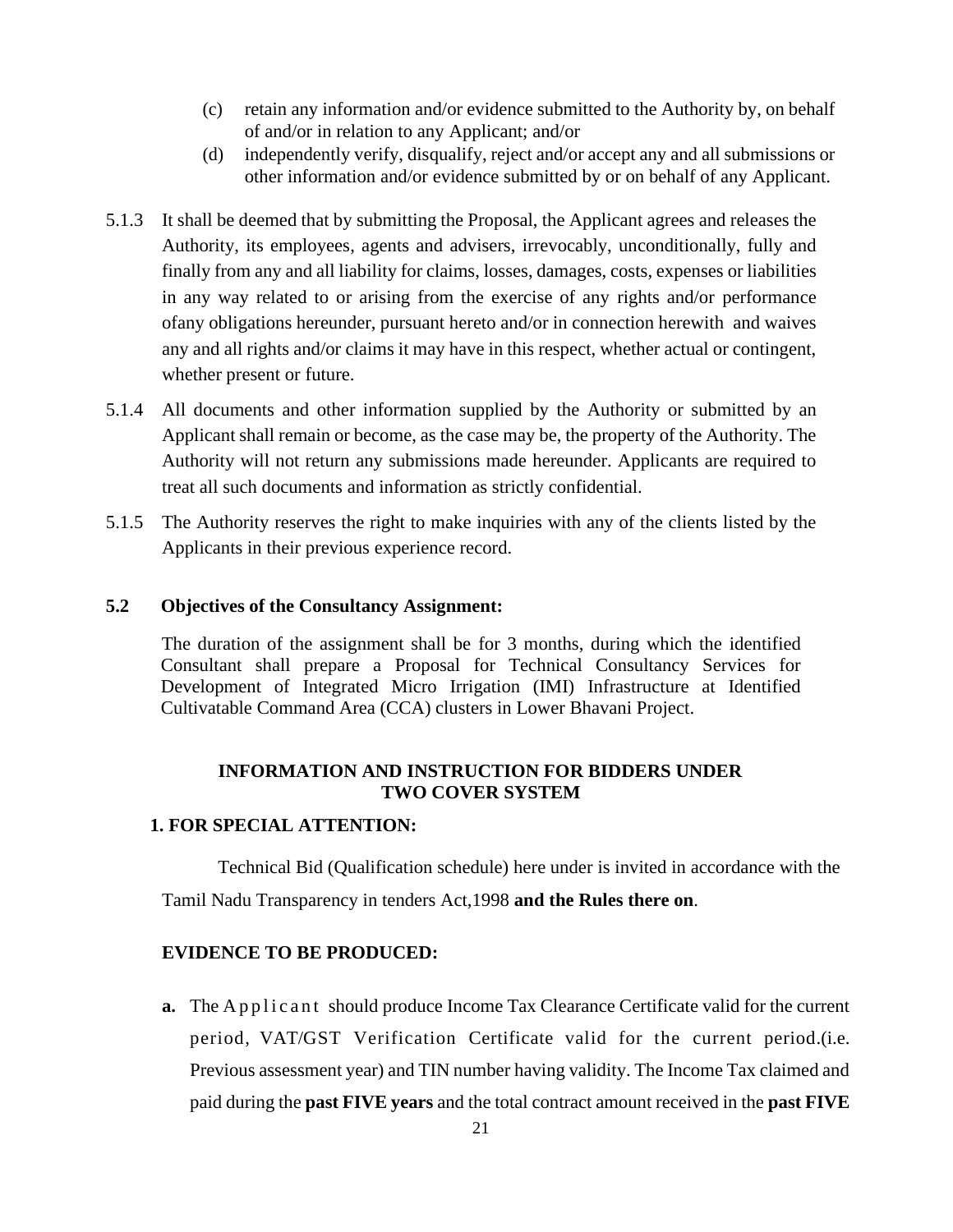**years** should have been indicated in the Income Tax Clearance Certificate.

- **b.** The applicant shall be solvent to a tune of at least Rs.50.00 lakhs (Rupees fifty lakhs) on immovable property in his name.
- **c.** Revenue Solvency certificate for not less than **Rs, 50.00 Lakhs (Rupees fifty lakhs)** Issued by the Thasildar concerned on or after (within 6 months).
- **d.** Encumbrance certificate issued by the Registration Department on the properties listed out in the solvency certificate on or after to the end of without break.
- **e.** If the date of solvency certificate is on or after the above date, then encumbrance certificate is not required.
- **2**. The Applicant should furnish the details of similar nature i.e Irrigation project works completed during the past FIVE years.

#### **EVIDENCE TO BE PRODUCED:**

List of major works of similar nature i.e Irrigation Projects completed in the past Five years with full complete details such as.

- i. Name of Work.
- ii. Value of work.
- iii. Name of Employer.
- iv. Agreement Number.
- v. Period of Completion as stipulated in the agreement.
- vi. Actual Time taken for completing the work.
- vii. Reasons for delay, if any.
- viii. Type & Nature of work.
- ix. Certificate issued by the competent authority not below the rank of Executive Engineer.
- x. Details furnished without supporting certificates will not be considered
- **3**. The Applicant should have completed satisfactorily such similar irrigation projects completed with value not less than 50% of the estimate value under a single agreement in any one of the preceding three years i.e. Government or Quasi government organization only. For this purpose, buildings like industrial sheds, workshop will not be considered.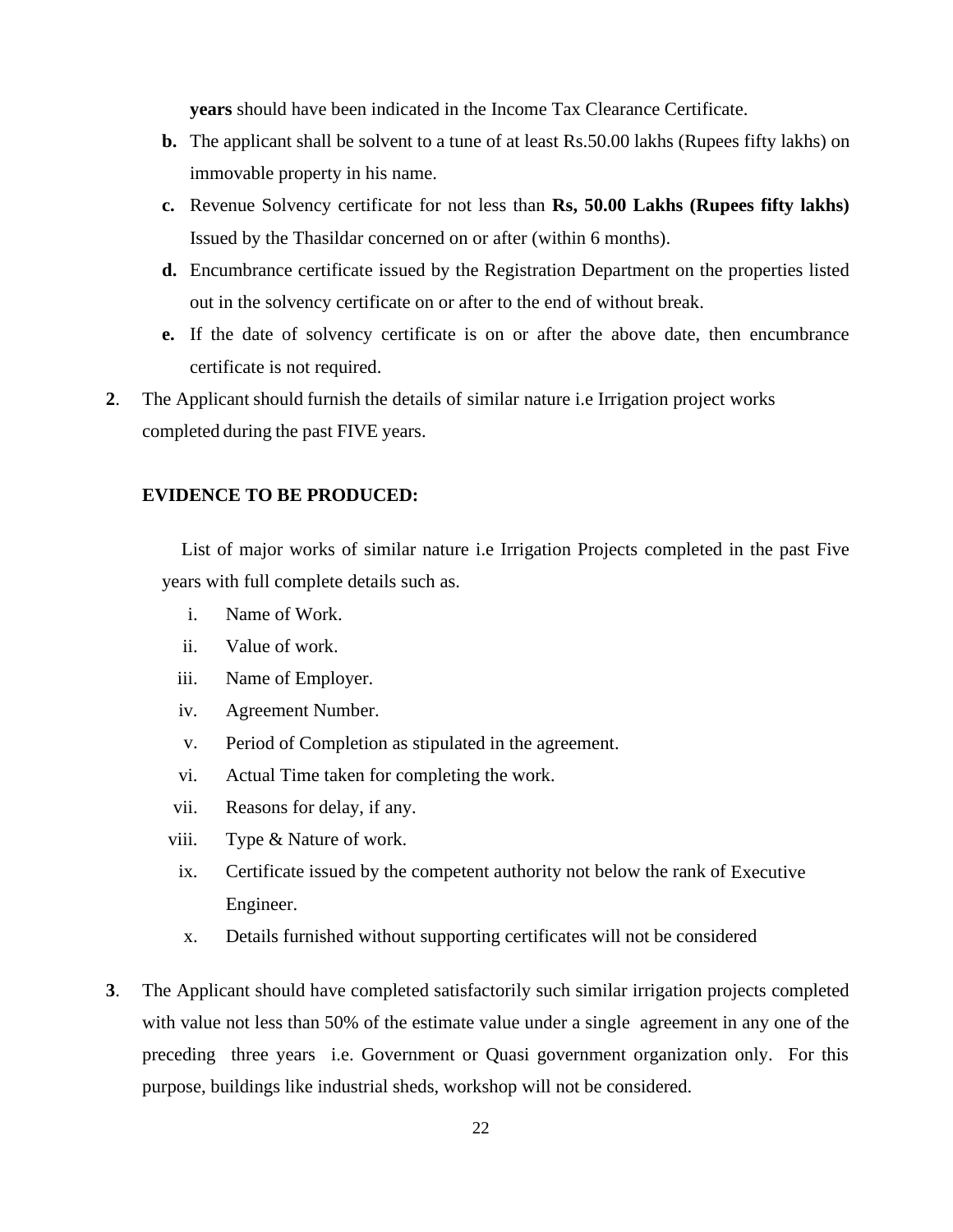#### **EVIDENCE TO BE PRODUCED:**

Certificate issued by the Engineer–in–Charge–(Not below the rank of Executive Engineer/Project Engineer)– of the work clearly showing the following details.

- a. Name of work.
- b. Location of the work–(Town/Taluk/State).
- c. Name/Designation of the Employer/ Owner.
- d. Value of work– (As per Agreement).
- e. Agreement Number.
- f. Stipulated period of contract as per agreement.
- g. Date of commencement of work
- h. Date of actual completion of work.
- i. Reasons for delay in completing the work, if any.
- j. Actual value of work as per final payment made.
- k. Quality of work executed.
- **4**. The Annual Financial Turnover of the applicant in each of the preceding Three years Should be more than **Rs.50.00 Lakhs (Rupees fifty Lakhs)**
- **5.** The minimum Cumulative Financial Turnover in the past **3 Financial years should not be less than 150% of the value of works put to tender.**

## **6. EVIDENCE TO BE PRODUCED**:

- a. Audited Balance sheet, Profit and loss Account etc., duly certified by the Chartered Accountant for the **preceding FIVE years.**
- b. The Total contract amount received as shown in the Balance Sheets should have been reflected in the Income Tax Clearance Certificate also. In case if there is difference in the contract amount received as depicted in the Balance sheets and as furnished in the Income Tax Clearance Certificate, lesser among the two figures alone will be taken for consideration.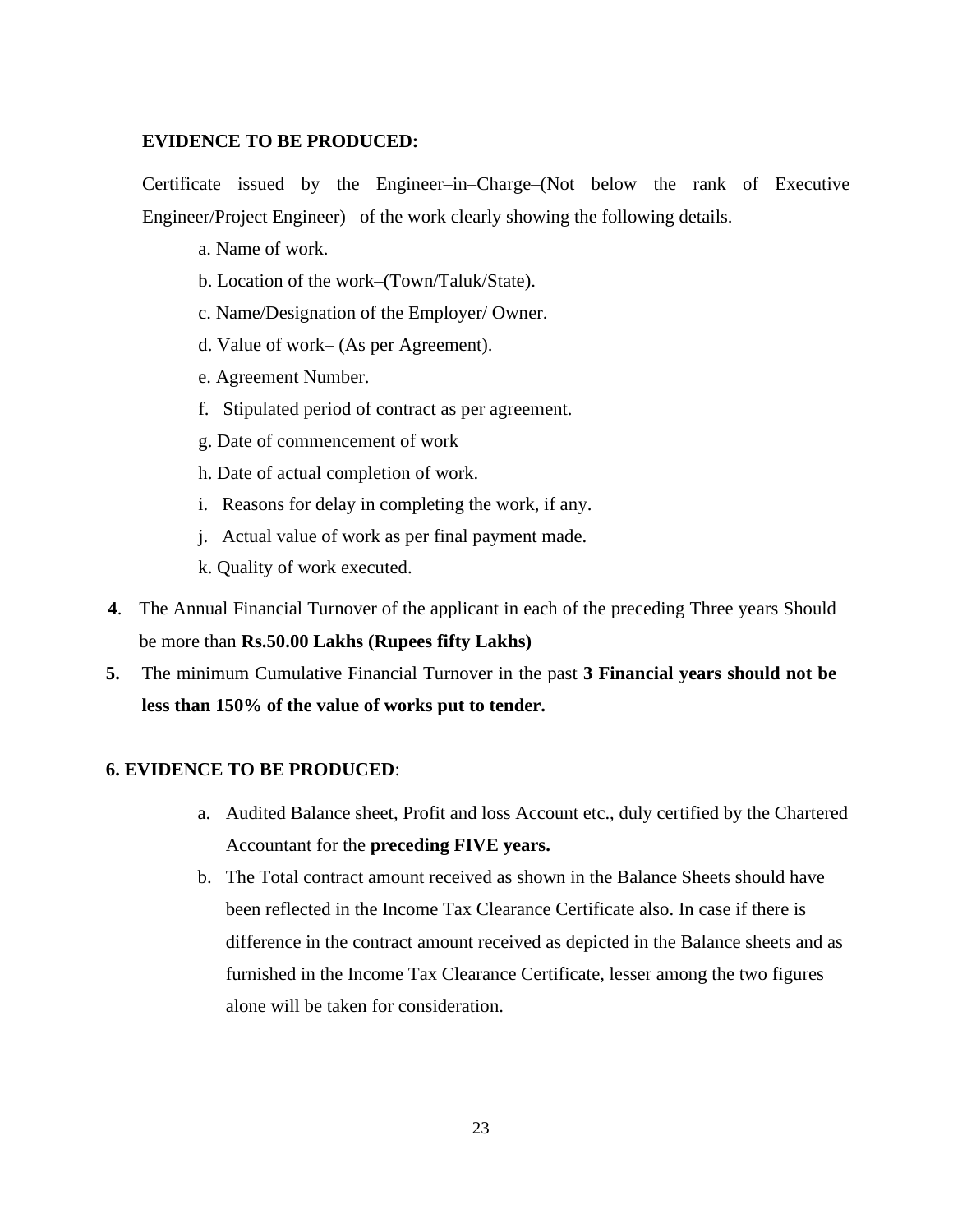7. The applicant shall have working capital available at least sufficient to finance one month current activity on the assumption that this work is awarded to the applicant, on being qualified.

#### **Definition:**

- a. Working capital means the amount available in the Bank Accounts of the applicant on the date of submission of application plus the unutilized amount of overdraft/credit facility extended to the applicant by the Nationalized/Scheduled Banks.
- b. One month current activity means, sum total of the value of unfinished portion of works already committed by the applicant and being executed by the applicant – (Outstanding value)–divided by the balance period available for completion of each of the committed works under execution plus the value of the work for which the qualification Tender & Price tender is called for divided by the number of months stipulated for its completion.
- c. Outstanding value of committed works means the total value of each project under execution minus the value of work completed as on the date of submission of qualification schedule.

#### **EVIDENCE TO BE PRODUCED**:

- **a)** List of works already completed by the applicant and works under progress.
- **b)** Certificate (for each of the committed works) issued by the Engineers- incharge (not below the rank of Executive Engineer/Project Engineer)–of the work, being executed by the applicant with the following details.
	- i. Name of work
	- ii. Name/designation of the Owner/Employer
	- iii. Agreement Number
	- iv. Total value of the work
	- v. Period of completion stipulated in the agreement
	- vi. Date of commencement of the work
	- vii. Balance period available for completing the work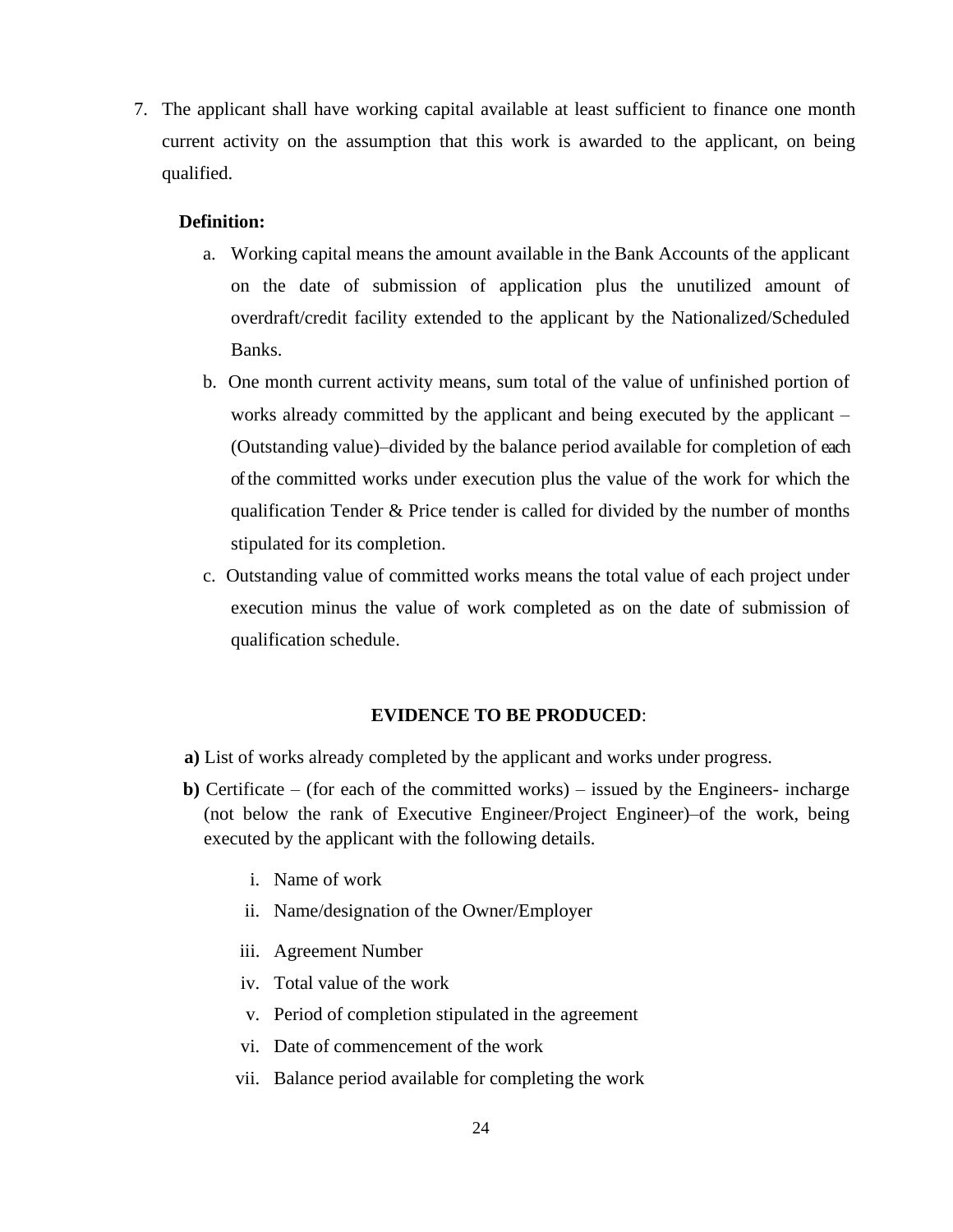- viii. Value of work so far completed
- ix. Value of Balance items of work to be completed.
- x. Physical Progressor stage of work
- xi. Remarks
- **c).** Certificate issued by Bank /Banks/showing the amount available (on the date of submission of application) in the current Account/Savings Bank Account of the applicant.
- **d).** Certificate issued by the Bank/Banks showing the limit upto which overdraft/credit facilities is extended to applicant and the over draft/Credit facility availed by the applicant upto date and the unutilized overdraft/credit facility available.

#### **NOTE:**

Fixed Deposit in the name of the Applicant will also be considered for the purpose of working capital, on production of Certificate issued by the Respective Banks, clearly stating that the Fixed Deposits are available in the Name of the Applicant and the same are Encumbrance Free and can be readily En-cashable.

7. The applicant should not have any of his contracts terminated/rescinded due to breach of contract on the part of the applicant during **the past FIVE years by any agency.**

#### **EVIDENCE TO BE PRODUCED**:

- **i.** Affidavit duly certified by Notary Public, is to be produced (Specimen appended) in **twenty rupee Non-Judicial Stamp Paper.**
- 8. The applicants shall have an office at worksite with Site Engineer with Degree in Agricultural Engineering, Civil Engineering or Diploma holders in Civil Engineering and Horticulture Officer with minimum field experience, noted as given below, exclusively for this work.

#### **Graduate Engineers:**

One B.E. Agricultural Engineering , (Civil) or equivalent degree holders with five years' experience in similar works

OR

At- least one retired sub-divisional officers (i.e.; Assistant Executive Engineers or Assistant Divisional Engineer).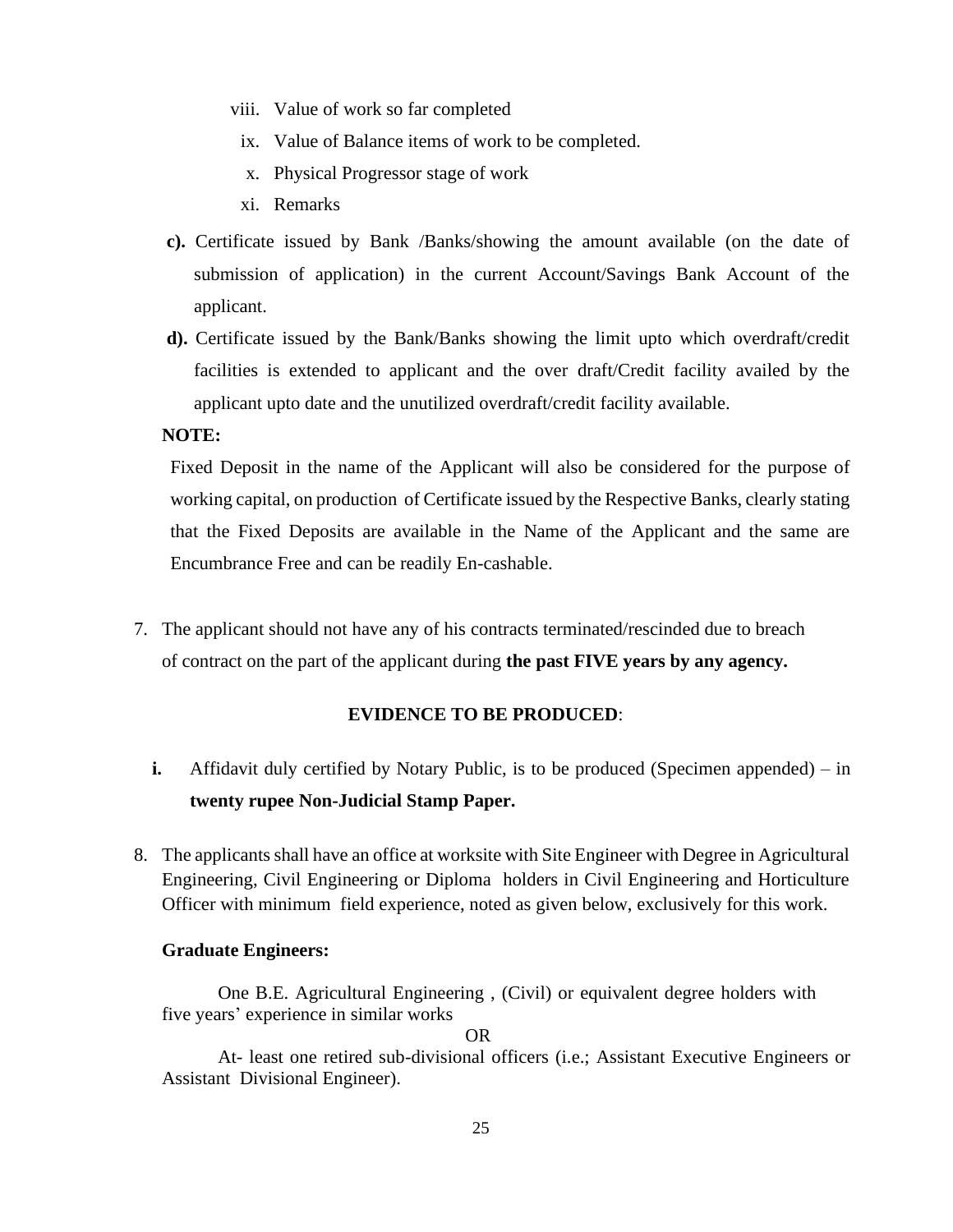#### **Diploma Holders:**

At-least two Diploma holders in Agricultural Engineering, Civil Engineering with at-least two years of experience in similar works or two retired Junior Engineers.

#### **Horticultural Officer:**

One Horticultural Officer with B.Sc. (Hort.) with a minimum of 3years' experience in horticultural field.

#### **EVIDENCE TO BE PRODUCED**:

- a. List of Technically Qualified personnel under permanent/ Regular employment available with the Applicant with details such as (a).Name (b) Qualification (c). Total Experience (d).Under regular Employment with the applicant since---- (e).Emoluments paid etc.
- b. List of Technical Personnel to be deployed for this work along with their willingness & attested PhotoCopy of the testimonials in support of the qualification of the personnel to be deployed.
- c. If required numbers of Technical Personnel are not under Regular Employment of the applicant, Names, Qualification, Experience etc. Of the Technical Personnel to be employed for this work along with their willingness and Photo copy of the testimonials in support of the qualification of the Technical Personnel proposed to be employed exclusively for this work should be furnished.

#### 9**. FRAUD AND CORRUPT PRACTICES**

<span id="page-29-0"></span>9.1 The Applicants and their respective officers, employees, agents and advisers shall observe the highest standard of ethics during the Selection Process. Notwithstanding anything to the contrary contained in this RFQ-cum-RFP, MD, TANHODA shall reject a Proposal without being liable in any manner whatsoever to the Applicant, if it determines that the Applicant has, directly or indirectly or through an agent, engaged in corrupt practice, fraudulent practice, coercive practice, undesirable practice or restrictive practice (collectively the "Prohibited Practices") in the Selection Process. In such an event, MD, TANHODA shall, without prejudice to its any other rights or remedies, forfeit and appropriate the Performance Security, if available, as mutually agreed genuine pre- estimated compensation and damages payable to MD, TANHODA for, inter alia, time, cost and effort of MD, TANHODA , in regard to the RFQcum-RFP, including consideration and evaluation of such Applicant's Proposal.]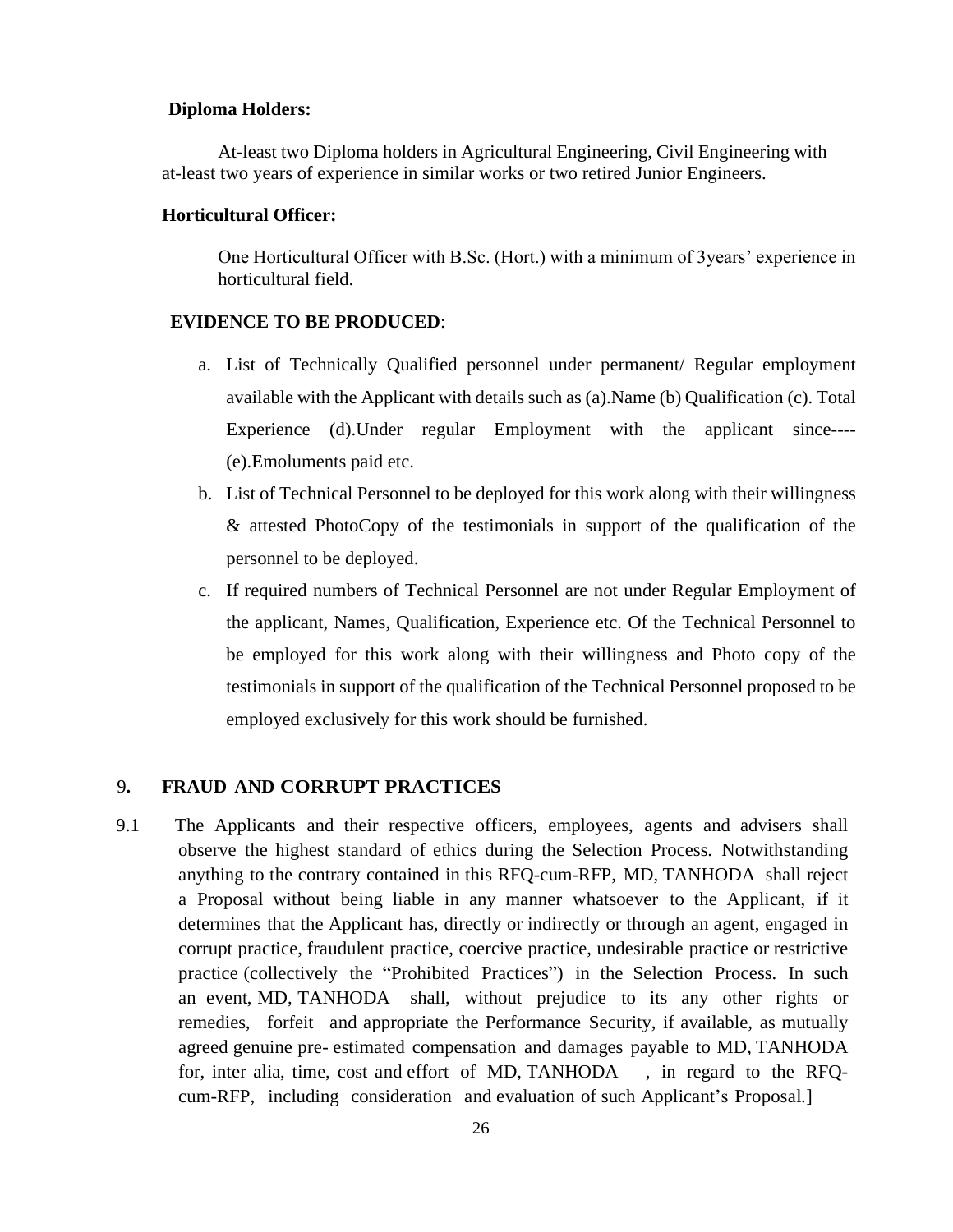- 9.2 Without prejudice to the rights of MD, TANHODA under Clause 4.A hereinabove and the rights and remedies which MD, TANHODA may have under the LOA or the Agreement, if an Applicant or Consultant, as the case may be, is found by MD, TANHODA to have directly or indirectly or through an agent, engaged or indulged in any corrupt practice, fraudulent practice, coercive practice, undesirable practice or restrictive practice during the Selection Process, or after the issue of the LOA or the execution of the Agreement, such Applicant or Consultant shall not be eligible to participate in any tender or RFQ-cum- RFP issued by MD, TANHODA during a period of 2 (two) years from the date such Applicant or Consultant, as the case may be, is found by MD, TANHODA to have directly or through an agent, engaged or indulged in any corrupt practice, fraudulent practice, coercive practice, undesirable practice or restrictive practice, as the case may be.
	- 9.3 For the purposes of this Clause, the following terms shall have the meaning hereinafter respectively assigned to them:
		- (a) "corrupt practice" means (i) the offering, giving, receiving, or soliciting, directly or indirectly, of anything of value to influence the action of any person connected with the Selection Process (for avoidance of doubt, offering of employment to or employing or engaging in any manner whatsoever, directly or indirectly, any official of MD, TANHODA who is or has been associated in any manner, directly or indirectly with the Selection Process or the LOA or has dealt with matters concerning the Agreement or arising therefrom, before or after the execution thereof, at any time prior to the expiry of one year from the date such official resigns or retires from or otherwise ceases to be in the service of MD, TANHODA

, shall be deemed to constitute influencing the actions of a person connected with the Selection Process; or (ii) save as provided herein, engaging in any manner whatsoever, whether during the Selection Process or after the issue of the LOA or after the execution of the Agreement, as the case may be, any person in respect of any matter relating to the Project or the LOA or the Agreement, who at any time has been or is a legal, financial or technical consultant/adviser of MD, TANHODA in relation to any matter concerning the Project;

- (b) "fraudulent practice" means a misrepresentation or omission of facts or disclosure of incomplete facts, in order to influence the Selection Process;
- (c) "coercive practice" means impairing or harming or threatening to impair or harm, directly or indirectly, any persons or property to influence any person's participation or action in the Selection Process;
- (d) "undesirable practice" means (i) establishing contact with any person connected with or employed or engaged by MD, TANHODA with the objective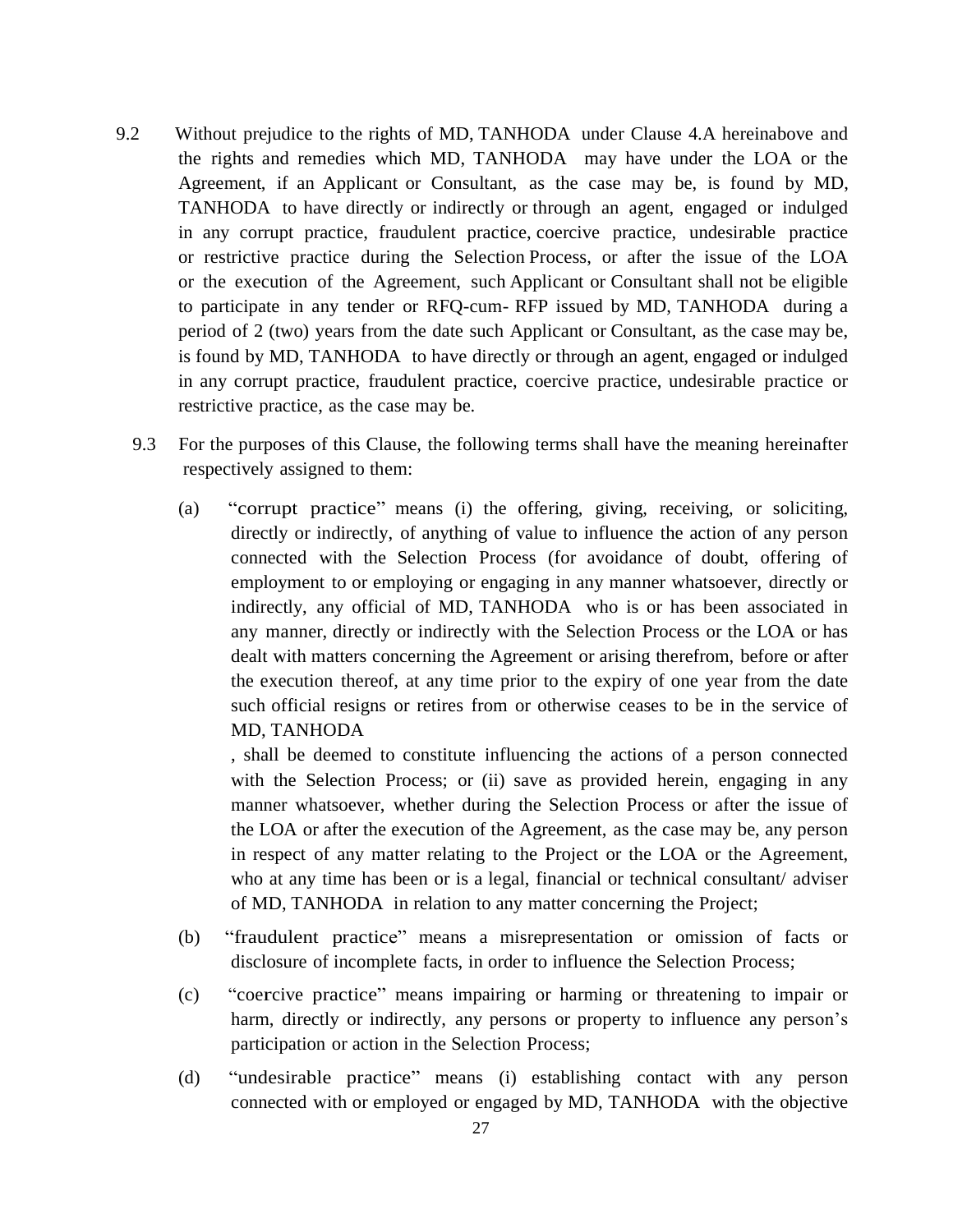of canvassing, lobbying or in any manner influencing or attempting to influence the Selection Process; or (ii) having a Conflict of Interest; and

(e) "restrictive practice" means forming a cartel or arriving at any understanding or arrangement among Applicants with the objective of restricting or manipulating a full and fair competition in the Selection Process.

#### **10. PRE-BID MEETING**

- <span id="page-31-0"></span>10.1 Pre-Bid Meeting of the Applicant shall be convened at the designated date, time and place. Only those Applicants, who have purchased the RFQ-cum-RFP document or downloaded the same from the Official Website of MD, TANHODA , shall be allowed to participate in this meeting. A maximum of two representatives of each Applicant shall be allowed to participate on production of an authority letter from the Applicant.
- 10.2 During the course of Pre-bid Meeting, the Applicants will be free to seek clarifications and make suggestions for considerations of MD, TANHODA . MD, TANHODA shall endeavour to provide clarification and such further information as it may, in its sole discretion, consider appropriate for facilitation a fair transparent and competitive Selection Process.

#### **SCHEDULE 1**

#### **TERMS OF REFERENCE**

- a. Conducting bench mark socio-economic survey of the command area. This should show the socio-economic status/conditions of the farmers in the present scenario before implementation.
- b. Conducting detailed engineering field surveys and preparation of contour maps with vertical interval of 1 m with the aim of identifying the availability of land for the construction of Common Infrastructure in the project area and Right of Way (ROW) requirement for laying of pipes.
- c. Collection of agro-climatic data such as temperature, humidity, evaporation, evapotranspiration, rainfall etc., from the nearest meteorological laboratories and also concerned department. The data should be of minimum last ten years. The average values may be taken for the design purposes. The data from secondary sources such as agriculture , Irrigation department, FAO etc., can also be helpful and taken in to consideration for design purposes.
- d. Collection and analysis of soil and water samples and preparation of soil maps. Representative Soil samples to be collected from the field. Relevant standard for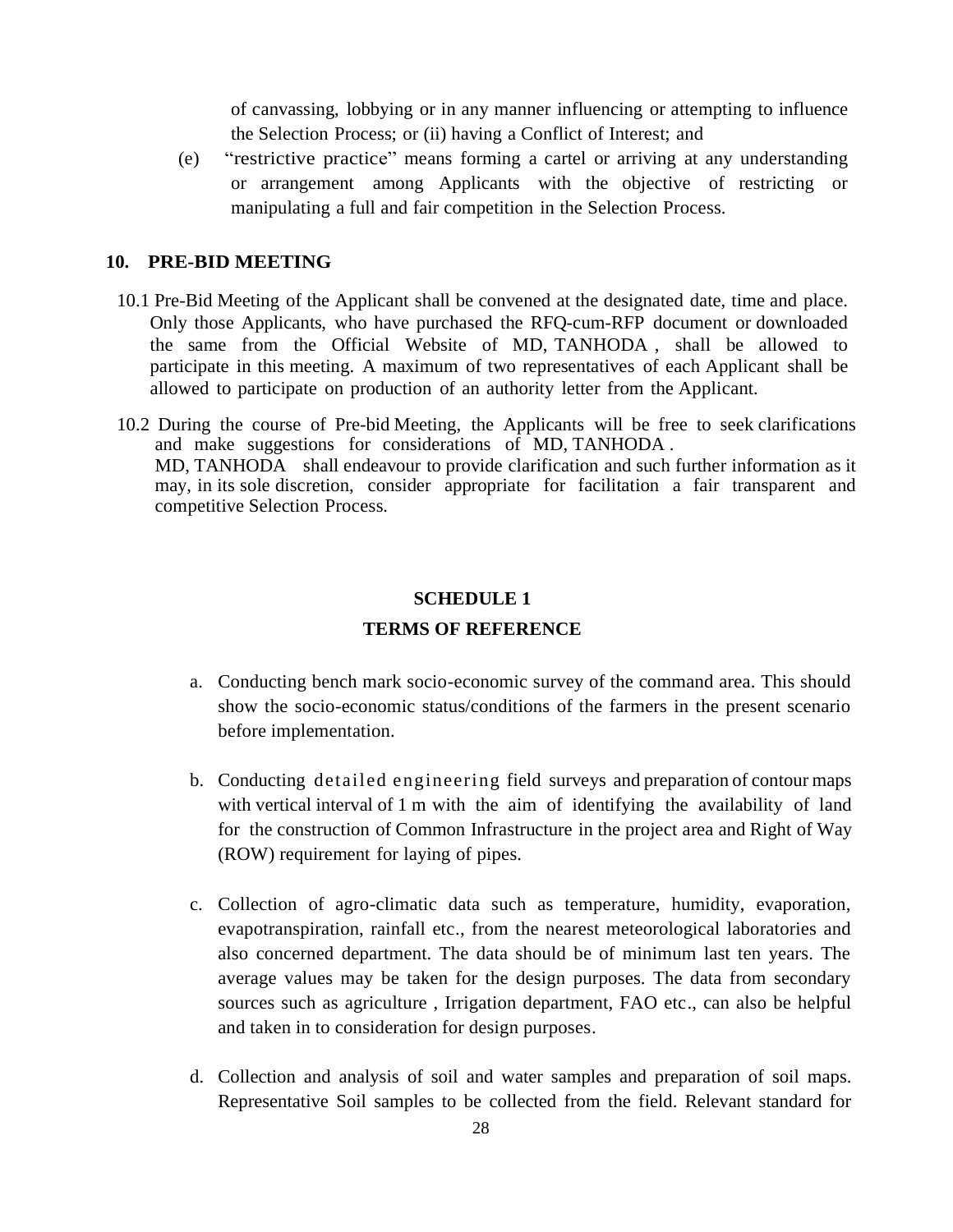collection of soil samples from the field to be followed by the consulting company. Soil maps indicating fertility of the soils (such as N, P, K contents, EC and pH values) should be prepared for the purpose of analysis and guidance for selection of the cropping pattern.

- e. Water Source Assessment of the surface water in the command areas based on canal flows and efficiencies.
- f. To select the cropping pattern based on Agro-climatic conditions, soils, Water availability and quality, economic returns, affordability for cost of cultivation, mind set of the farmers, marketing arrangements and perishability of the produce.
- g. To find out Crop water requirements based on the cropping patterns proposed by using modified Penman formula, co-relate the data for designing purpose and find out monthly flow requirements and operating hours, including irrigation scheduling.
- h. Designing of on- farm Irrigation systems and its integration with common infrastructure
- i. Designing of Pressurized Distribution Network system required for on-farm irrigation systems
- j. Designing and assessing storage requirements considering integration with existing canal systems and their rotations, civil head works, pumping machinery and duration of power supply etc.,
- k. Designing the entire system in holistic and integrated way so that the system becomes sustainable.

# **1. Sequence of Deliverables**

The Consultant shall deliver the following deliverables (the "Deliverables") during the course of this Consultancy. The Deliverables shall be so drafted that they could be given to the prospective bidders for guidance in preparation of their bids. 3 (three) hard copies and two soft copies in CDs of all the deliverables, drawings, etc. shall be submitted to MD, TANHODA.

| Deliverable                     | Due Date (from Start Date or T) |
|---------------------------------|---------------------------------|
| 1. Pre-feasibility study review | $T + 2$ weeks                   |
| 2. Draft Technical Schedules    | $T + 8$ weeks                   |
| 3. Final Technical Schedules    | $T + 12$ weeks                  |
| 3 Consultations and workshops   | Upto 5 meetings (on request)    |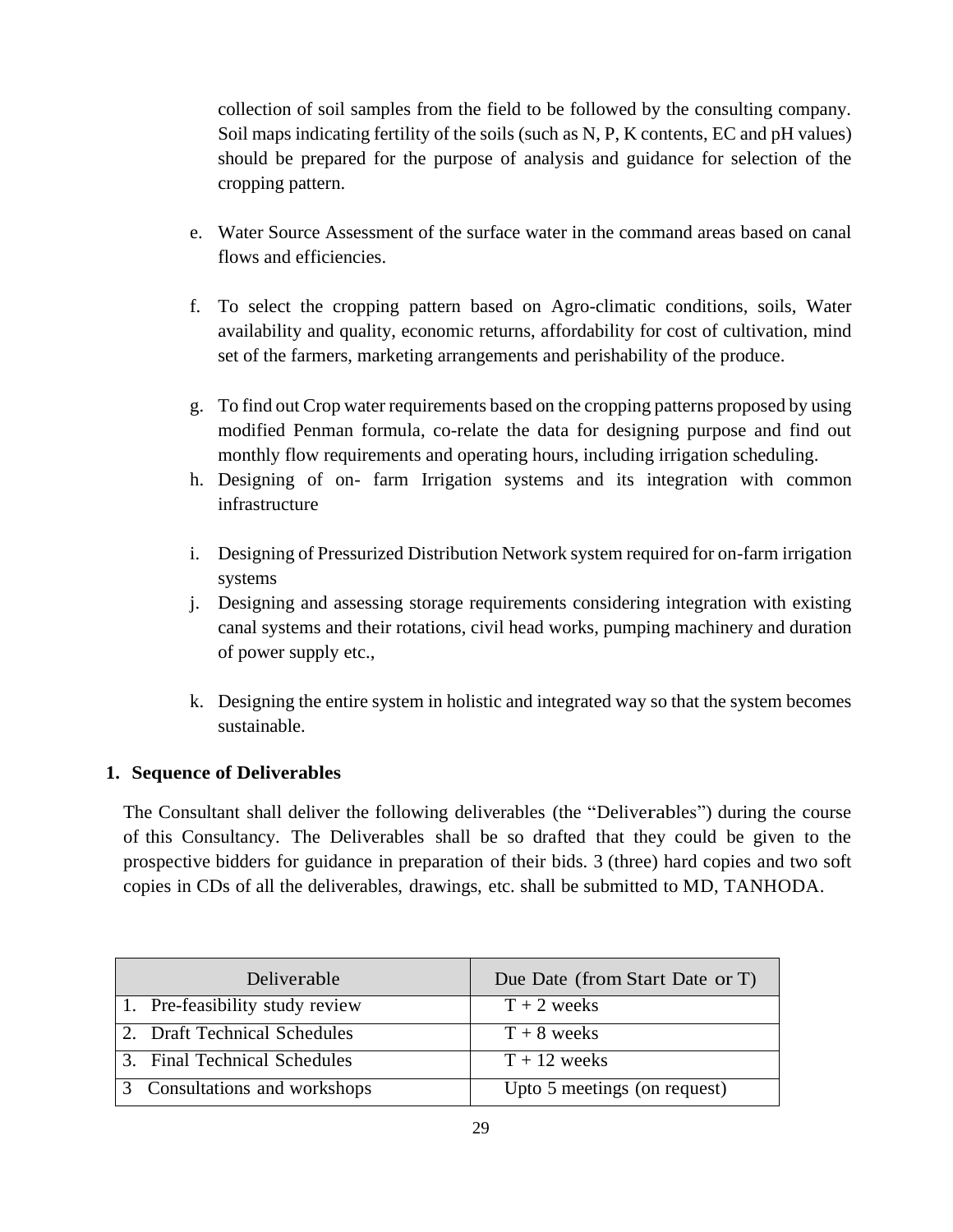| 4 Tender Action |                                      | On request                       |
|-----------------|--------------------------------------|----------------------------------|
|                 | Pre-Bid Support on technical Aspects | 1 week after the pre-bid meeting |

| <b>Deliverable</b>            | Due Date (from Start Date or T)                                                      |
|-------------------------------|--------------------------------------------------------------------------------------|
| <b>Bid Evaluation Report</b>  | 2 weeks after bid submission                                                         |
| <b>Negotiation Assistance</b> | Immediate and not later than one hour after<br>the last contract negotiation session |

## **2. Meetings**

MD, TANHODA may review with the Selected Applicant, any or all of the documents and advice forming part of the Consultancy, in meetings and conferences which will be held in at MD, TANHODA's office. Further, the Selected Applicant may be required to attend meetings and conferences with pre- qualified bidders / the selected bidder / Govt. agencies or as directed by MD, TANHODA from time to time. The expenses towards attending such meetings or at any other place during the period of Consultancy, including travel costs and lodging cost shall be included in the cost of the services. MD, TANHODA may, in its discretion, require the Selected Applicant to participate in extended meetings and/or work from the offices of MD, TANHODA and the Selected Applicant shall, on a best endeavour basis and without unreasonable delay, provide such services at the offices of MD, TANHODA.

# **3. Time and Payment Schedule**

3.1.1. The schedule for completing the deliverables shall be determined by the maximum number of weeks from the Effective Date of the Agreement (the "Key Dates" or "KD"). The Payments in respect of the Services  $\&$  the Deliverables shall be made as follows:-

| Key<br>Deliverable | Deliverable                                      | Timeline<br>(from<br>commencement) | Percentage of<br><b>Financial Bid</b> |
|--------------------|--------------------------------------------------|------------------------------------|---------------------------------------|
| KD1                | Comments on Feasibility report                   | 2 weeks                            | 25%                                   |
| KD2                | Submission of Draft<br>technical<br>schedules    | 8 weeks                            | 25%                                   |
| KD <sub>3</sub>    | Submission of<br>technical<br>Final<br>schedules | 12 weeks                           | 25%                                   |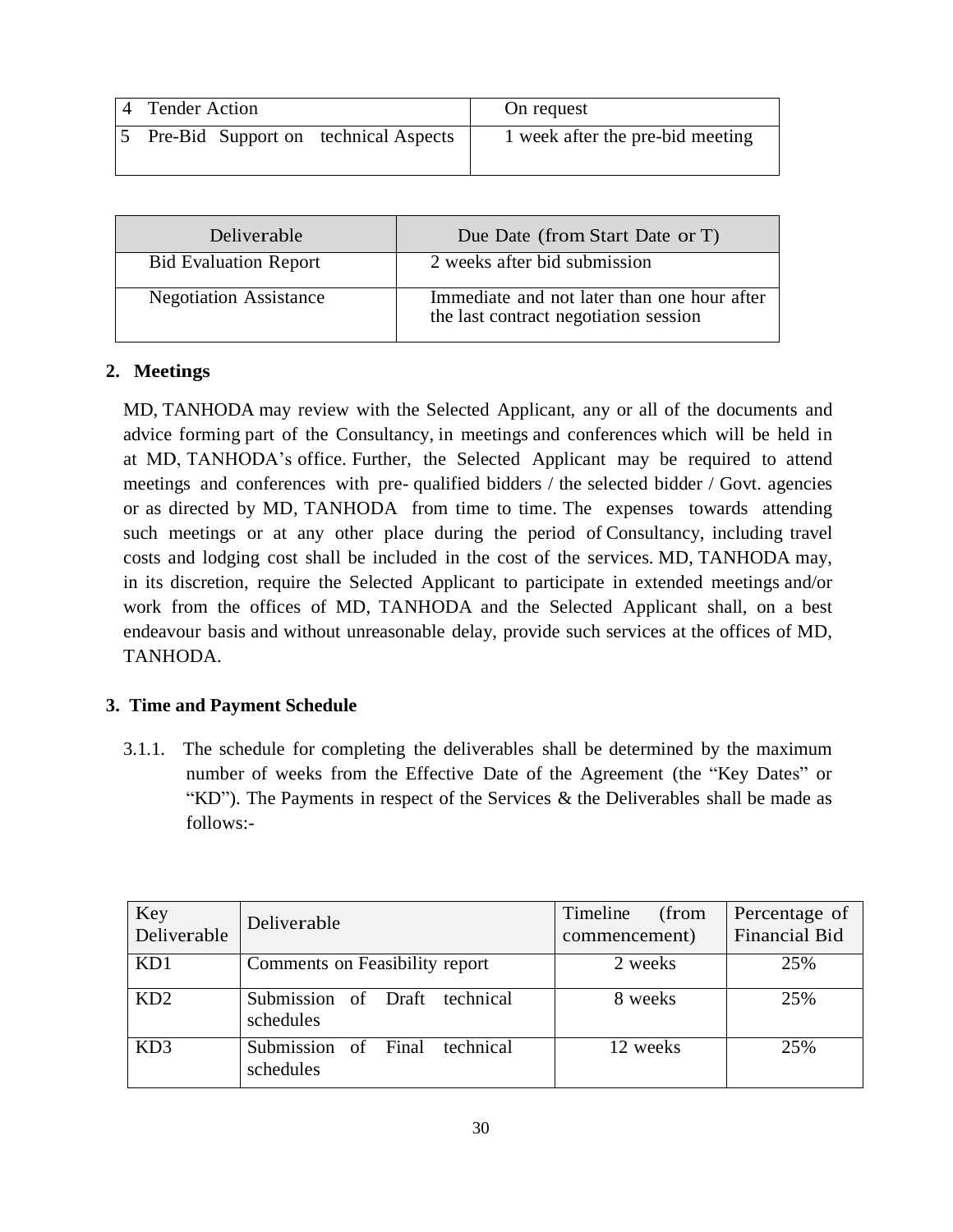| Key<br>Deliverable | Deliverable                                                                            | Timeline<br>(from<br>commencement) | Percentage of<br>Financial Bid |
|--------------------|----------------------------------------------------------------------------------------|------------------------------------|--------------------------------|
| KD4                | Completion of assistance during bid<br>process (till selection of preferred<br>bidder) |                                    | 25%                            |
|                    | Total                                                                                  |                                    | 100\%                          |

3.1.2. All payments under this Agreement shall be made to the bank account specified by the firm as may be notified to MD, TANHODA by the Consultant.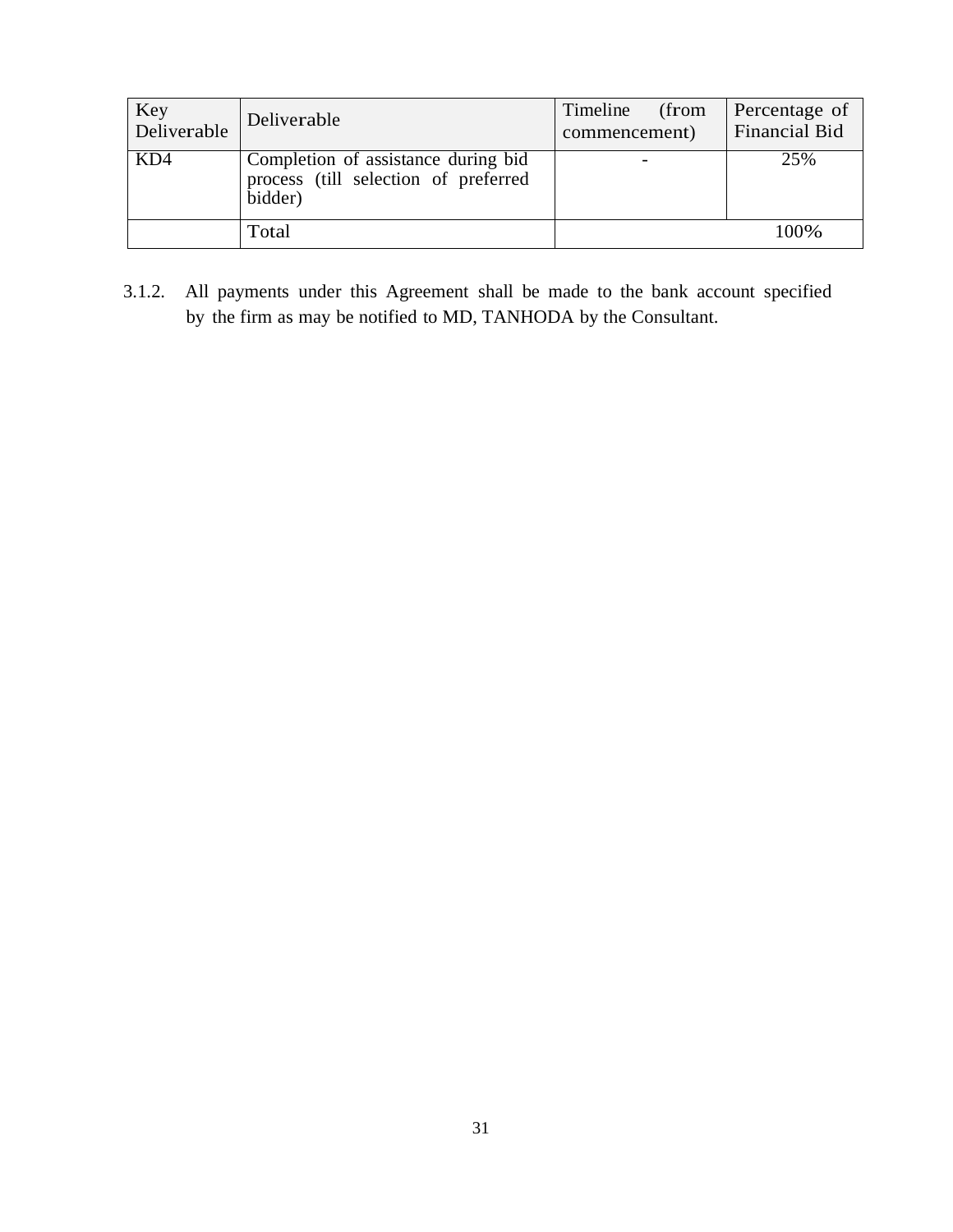## **NOTE:**

- i) If any of the information furnished by the applicant is found to be concealed or false at a later date, the contract will be terminated forth with without prejudice to the rights there on, consequent on termination and the contractor will be banned from business dealings.
- ii. All the documentary evidences should be stitched neatly (Spiral Binding should be avoided) and the pages should be serially numbered. Index of the Documents produced should be prepared and reference to page number of the documents produced should be furnished in the index.
- iii. The Qualification Tender evaluation shall be done on a PASS or FAIL basis against each of the above criteria.
- iv. The evaluation will be done only based on the information, evidence, documents, records, particulars furnished by the applicant and hence the applicants are advised to furnish adequate and relevant information along with requisite documentary evidences without any omission.
- v. As far as possible, details shall be furnished in the schedules appended to this Application. If the space left is found insufficient, additional sheets may be attached to the schedules.
- vi. Photograph of the building works completed by the applicants may be pasted in thick white paper and produced along with the documents.
- vii. Brochures, Pamphlets etc., shall also best attached along with the documents volume.
- viii. All applicants are cautioned that the Qualification Tender application containing any deviation from the contractual terms and conditions, specifications or other requirements will be rejected as Non-Responsive and low performance reliability.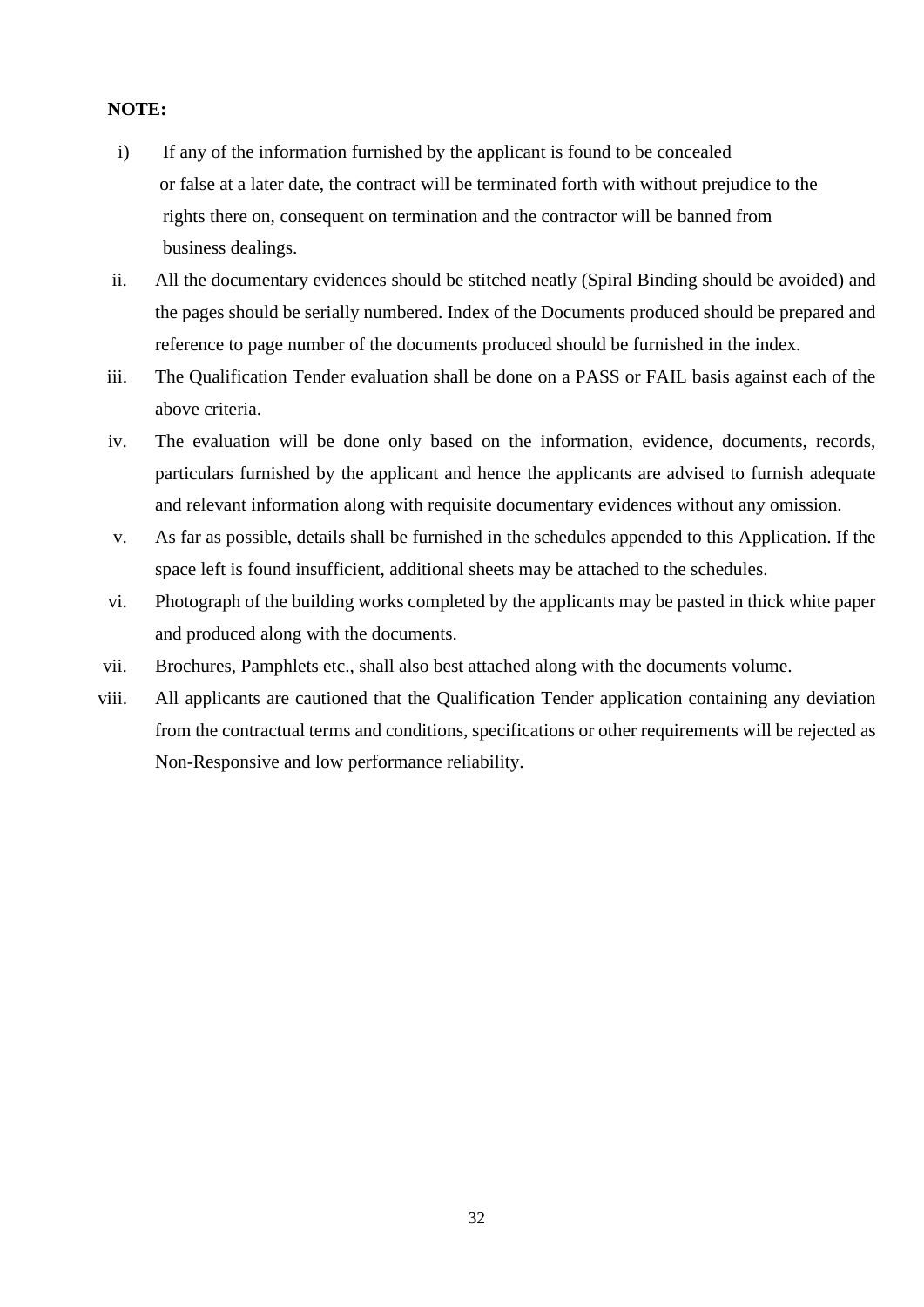# **Annexure A**

# **STRUCTURE AND ORGANISATION**

| 1              | Name of the Applicant                                                                                                                                                                                                                                                                                                                                              | $\ddot{\cdot}$ |  |
|----------------|--------------------------------------------------------------------------------------------------------------------------------------------------------------------------------------------------------------------------------------------------------------------------------------------------------------------------------------------------------------------|----------------|--|
| $\overline{2}$ | Status                                                                                                                                                                                                                                                                                                                                                             | $\bullet$      |  |
|                | Individual contractor                                                                                                                                                                                                                                                                                                                                              | $\ddot{\cdot}$ |  |
|                | Sole Proprietary Firm                                                                                                                                                                                                                                                                                                                                              | $\ddot{\cdot}$ |  |
|                | Firm in Partnership                                                                                                                                                                                                                                                                                                                                                | $\colon$       |  |
|                | <b>Private Limited Company</b>                                                                                                                                                                                                                                                                                                                                     | :              |  |
|                | <b>Public Limited Company</b>                                                                                                                                                                                                                                                                                                                                      | $\colon$       |  |
| 3              | Head Office/Registered office address with<br>phone/ Telex / Fax Number                                                                                                                                                                                                                                                                                            | :              |  |
| 4              | Regional Office address with Phone/Telex/Fax<br>Number                                                                                                                                                                                                                                                                                                             |                |  |
| 5              | Local office (if any) address with<br>Phone/Telex/Fax Number                                                                                                                                                                                                                                                                                                       |                |  |
| 6              | Field of activity of the Applicant as per deed of $\vert$ :<br>Partnership/Memorandum of Association/<br>Articles of associates (Civil) Engineering<br>Contractor/ General Engineering<br>Contract/Electrical Engineering Contractor etc.,<br>should be specified.)                                                                                                |                |  |
| $\tau$         | Country and year of incorporation                                                                                                                                                                                                                                                                                                                                  | $\ddot{\cdot}$ |  |
| 8              | <b>Mainline of Business</b>                                                                                                                                                                                                                                                                                                                                        |                |  |
| 9              | Name, position, status, capacity etc., of the Key:<br>personnel/ directors of the company<br>(Attach organization chart showing the<br>structure of the company/firm)                                                                                                                                                                                              |                |  |
| 10             | Name, capacity and address of the signatory<br>who has Signed the Qualification Application.<br>Attested copy of authorization issued (either by<br>power of attorney or as per articles of<br>Partnership Deed/ Memorandum of<br>Association) in favour of the signatory to sign<br>the qualification Application price Tender /<br>Agreement should be appended. | $\ddot{\cdot}$ |  |
|                | Attested copy of authorization issued (either by<br>power of attorney or as per articles of<br>Partnership Deed/ Memorandum of<br>Association) in favour of the signatory to<br>sign the qualification Application price Tender/<br>Agreement should be appended.                                                                                                  |                |  |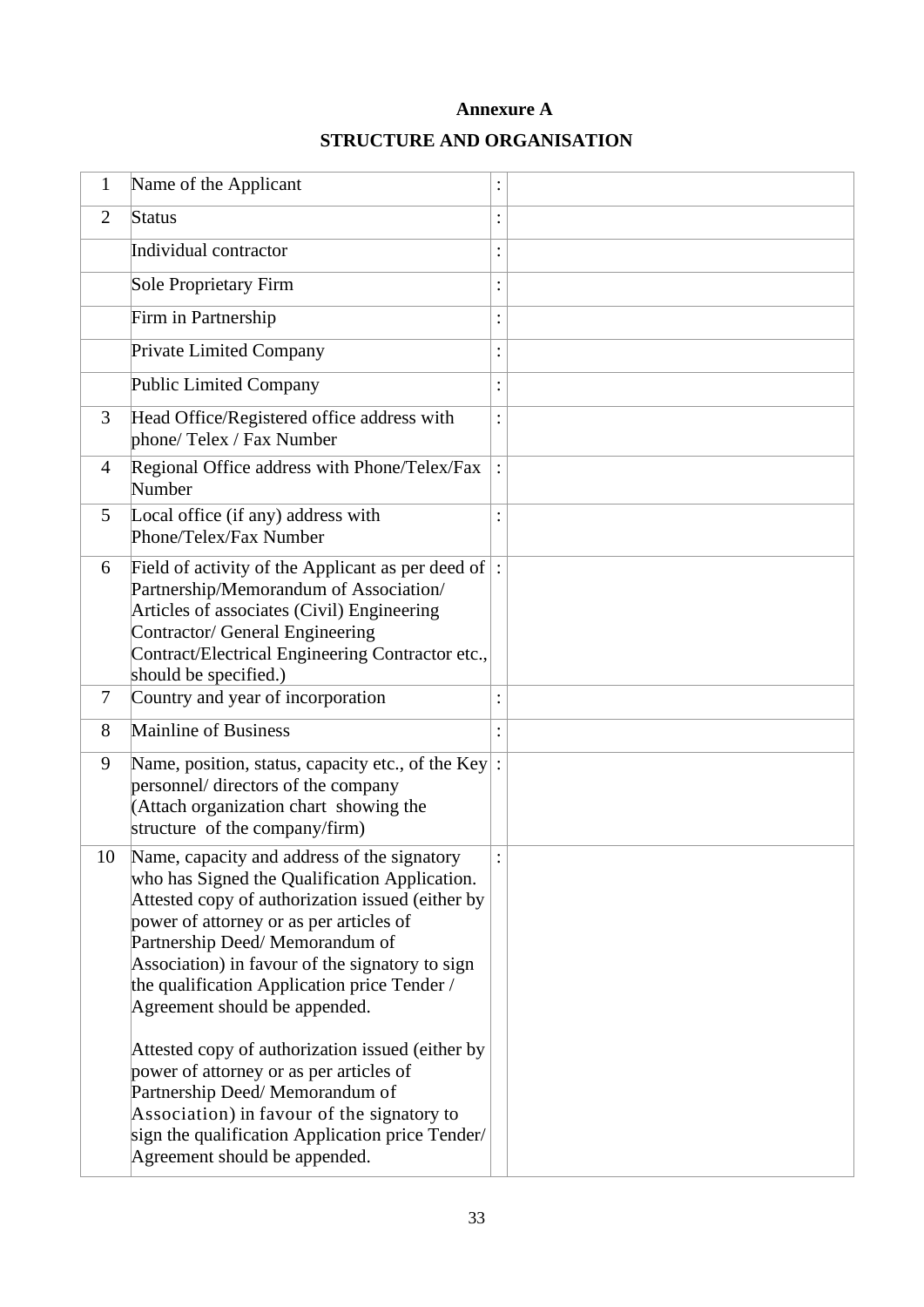# **Annexure B FINANCIAL CAPABILITY**

| $\mathbf{1}$   | (1 Icase Allica.scil-attested copies)<br>Name and address of the Applicant             |                |                           |         |       |
|----------------|----------------------------------------------------------------------------------------|----------------|---------------------------|---------|-------|
|                |                                                                                        |                |                           |         |       |
| $\overline{2}$ | Income Tax Permanent Account No.                                                       |                |                           |         |       |
| 3              | TNGST/C.S.T. Registration No./VAT No.                                                  | $\ddot{\cdot}$ |                           |         |       |
| $\overline{4}$ | Annual turnover as per Income Tax returns filed for                                    |                | <b>TAX</b>                | Figures | Words |
|                | the past five years                                                                    |                | <b>YEAR</b>               |         |       |
|                |                                                                                        |                | $2017 - 18$               |         |       |
|                |                                                                                        | $\ddot{\cdot}$ | $2018-19$                 |         |       |
|                |                                                                                        |                | $2019 - 20$               |         |       |
|                |                                                                                        |                | $2020 - 21$               |         |       |
|                |                                                                                        | $\ddot{\cdot}$ | $2021 - 22$               |         |       |
| 5              | Annual turnover as per audited statement of account<br>duly certified by the Chartered |                | <b>TAX</b><br><b>YEAR</b> | Figures | Words |
|                | Accountant during the preceding Five years<br>(Attach attested copy of balance sheets) |                |                           |         |       |
|                |                                                                                        |                |                           |         |       |
|                |                                                                                        | $\ddot{\cdot}$ |                           |         |       |
|                |                                                                                        | $\bullet$      |                           |         |       |
| 6              | <b>Financial Position</b>                                                              |                |                           |         |       |
|                | I. Cash in hand                                                                        | $\ddot{\cdot}$ |                           |         |       |
|                | II. Cash in Bank                                                                       |                |                           |         |       |
|                | <b>III.</b> Current Assets                                                             |                |                           |         |       |
|                | <b>IV.</b> Current Liabilities                                                         | $\ddot{\cdot}$ |                           |         |       |
|                | V. Working Capital                                                                     |                |                           |         |       |
|                | VI. Networth                                                                           |                |                           |         |       |
| $\overline{7}$ | $of$ <sup><math>\Box</math></sup><br>Outstanding<br>value<br>works<br>already          |                |                           |         |       |
|                | committed and in progress and time left for                                            |                |                           |         |       |
|                | (Details for each work to be<br>completion.                                            |                |                           |         |       |
|                | furnished separately)                                                                  |                |                           |         |       |
| 8              | Amount available in capital Account                                                    |                |                           |         |       |
|                | I. Paid up share capital of (Partners or Share                                         |                |                           |         |       |
|                | holders)                                                                               |                |                           |         |       |
|                | II. Called up and subscribed share capital                                             |                |                           |         |       |
|                | III. Reserves under capital account                                                    | $\vdots$       |                           |         |       |
|                | IV. Surplus under capital account                                                      | $\ddot{\cdot}$ |                           |         |       |
| 9              | Net profit before tax during the preceding five years                                  | $\ddot{\cdot}$ | <b>TAX</b><br><b>YEAR</b> | Figures | Words |
|                |                                                                                        |                | 2017-18                   |         |       |
|                |                                                                                        |                | 2018-19                   |         |       |
|                |                                                                                        |                | 2019-20                   |         |       |
|                |                                                                                        |                | $2020 - 21$               |         |       |
|                |                                                                                        |                | $2021 - 22$               |         |       |
| 10             | Applicant's financial arrangements.                                                    |                |                           |         |       |
|                | (a)Own resources                                                                       |                |                           |         |       |
|                | (b) Bank credits/Over Draft                                                            |                |                           |         |       |
|                | ('c)Source(Specify the source)                                                         |                |                           |         |       |
|                |                                                                                        |                |                           |         |       |

## **(Please Annex.self-attested copies)**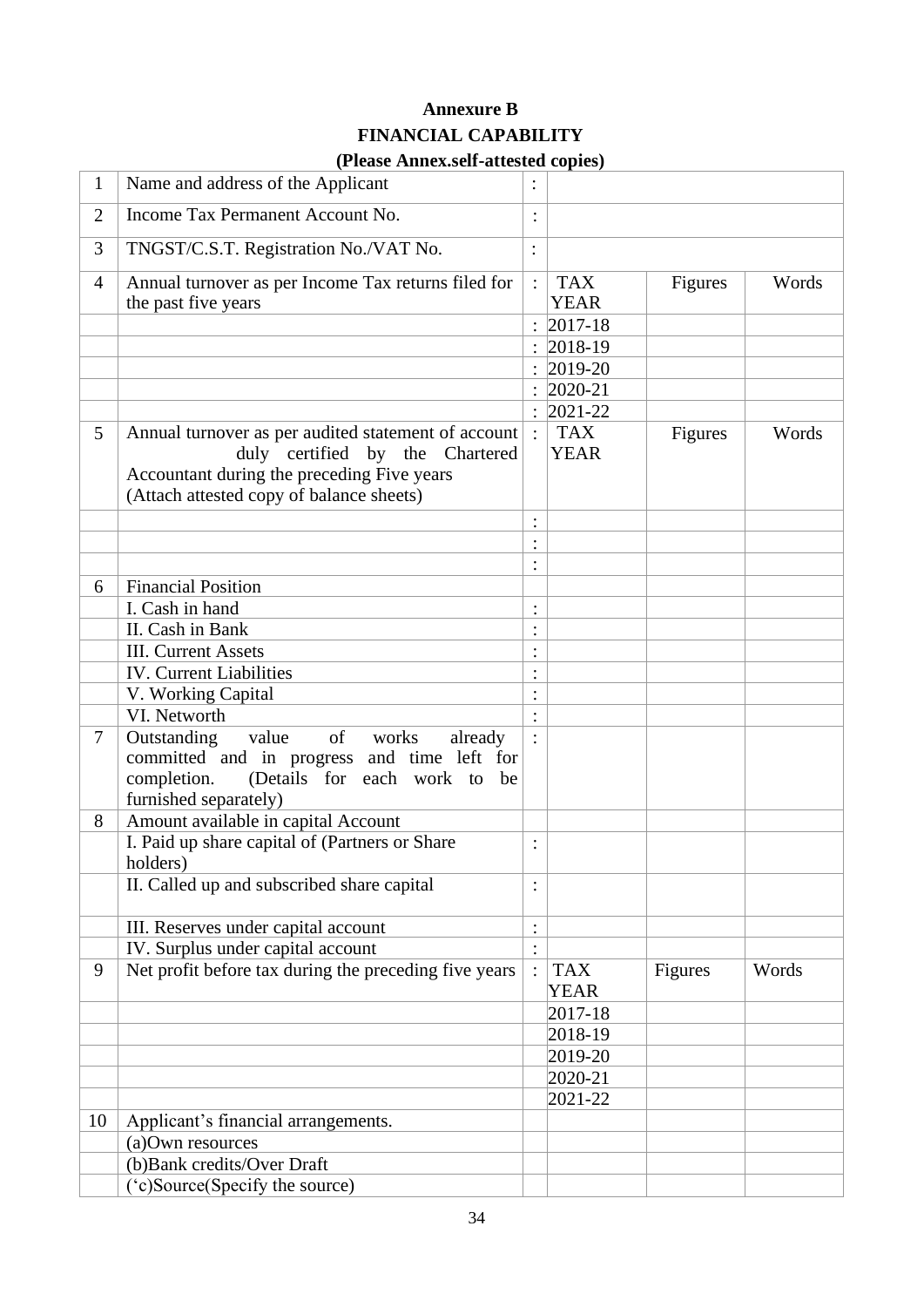Date:

From,

Name: Address: Ph: Fax: E-mail:

To,

# **The Managing Director,**

Tamilnadu Horticulture Development Agency, Chepauk, Chennai - 600 005.

Sir,

Sub: **RFP for Proposal for Technical Consultancy Services for Development of Integrated Micro Irrigation (IMI) Infrastructure at Identified Cultivatable Command Area (CCA) clusters in Lower Bhavani Project** -- Submission of Proposal –Reg.

Ref: Your Tender Notice Dt. ..........

With reference to your tender notice, I/we submit herewith our sealed tender for the "**RFP for Proposal for Technical Consultancy Services for Development of Integrated Micro Irrigation (IMI) Infrastructure at Identified Cultivatable Command Area (CCA) clusters in Lower Bhavani Project**".

- 2. All information provided in the Proposal and in the Appendices is true and correct and all documents accompanying such Proposal are true copies of their respective originals.
- 3. This statement is made for the express purpose of appointment as the Consultant for the aforesaid Project.
- 4. I/We shall make available to the Authority any additional information it may deem necessary or require for supplementing or authenticating the Proposal.
- 5. I/We acknowledge the right of the Authority to reject our application without assigning any reason or otherwise and hereby waive our right to challenge the same on any account whatsoever.
- 6. I/We certify that in the last three years, we or any of our Associates have neither failed to perform on any contract, as evidenced by imposition of a penalty by an arbitral or judicial authority or a judicial pronouncement or arbitration award against the Applicant, nor been expelled from any project or contract by any public authority nor have had any contract terminated by any public authority forbreach on our part.
- 7. I/We certify that we have not been barred by any Central Government/State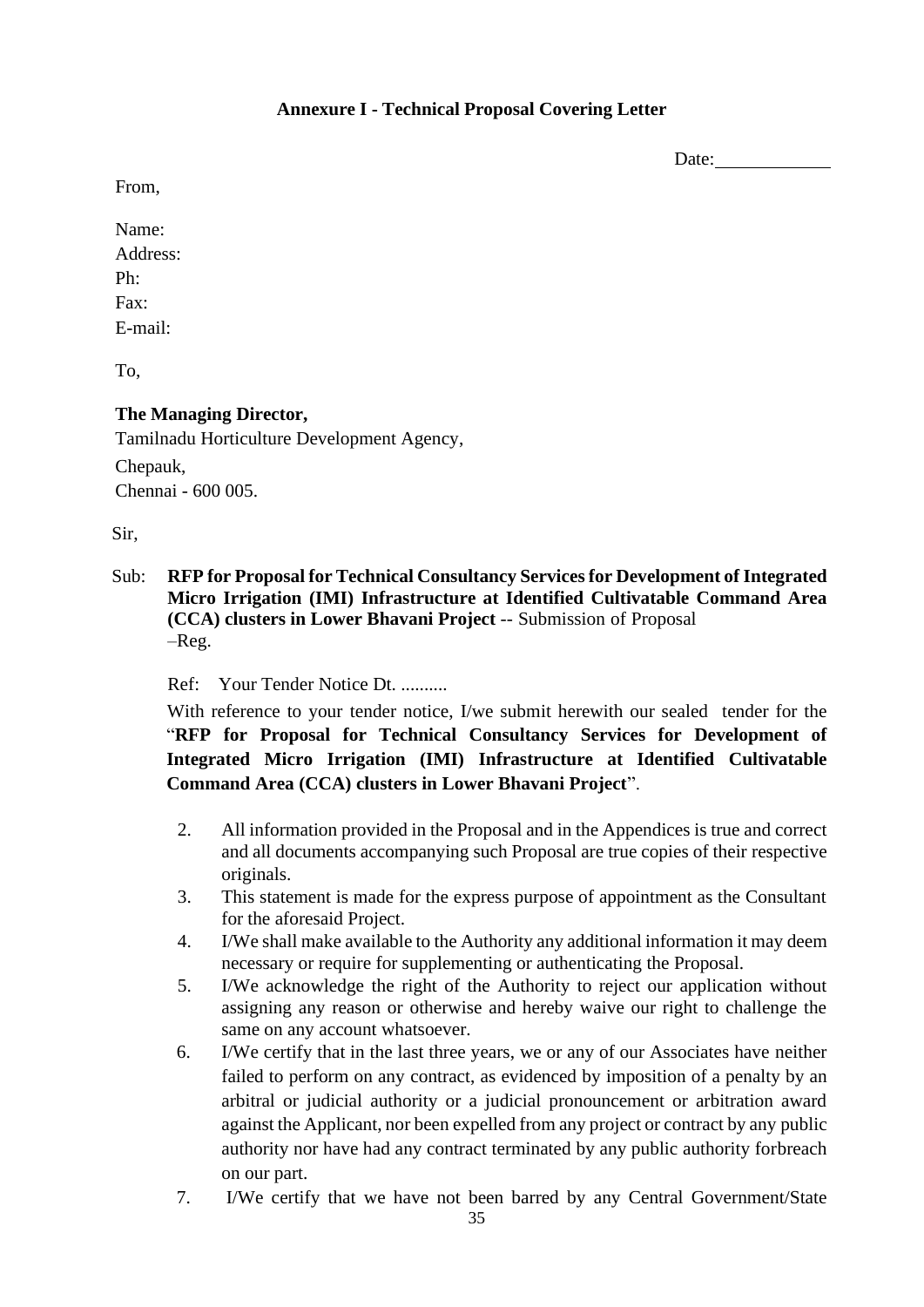Government Agency/Corporation/Establishment/Institution.

8. I/We declare that:

(a) I/We have examined and have no reservations to the RFP Documents, including any Addendum issued by the Authority and all the terms and conditions of this RFP;

(b) I/We understand that you may cancel the Selection Process at any time and that you are neither bound to accept any Proposal that you may receive nor to select the Consultant, without incurring any liability to the Applicants in accordance with Clause [3.1.2](#page-23-0) of the RFP document.

- 9. I/We further certify that in regard to matters relating to security and integrity of the country, we have not been charge-sheeted by any agency of the Government or convicted by a Court of Law for any offence committed by us or by any of our Associates.
- 10. I/We further certify that no investigation by a regulatory authority is pending either against us or against our Associates or against our CEO or any of our Directors/Managers/employees.
- 11. I/We hereby irrevocably waive any right or remedy which we may have at any stage at law or howsoever otherwise arising to challenge or question any decision taken by the Authority [and/ or the Government of India] in connection with the selection of Consultant or in connection with the Selection Process itself in respect of the above mentioned Project.
- 12. The Bid Security of Rs.................... (Rupees ........................................) in the form of a Demand Draft is attached, in accordance with the RFP document.
- 13. I/We agree and understand that the proposal is subject to the provisions of the RFP document. In no case, shall I/we have any claim or right of whatsoever nature if the Consultancy for the Project is not awarded to me/us or our proposal is not opened or rejected.
- 14. I/We agree to keep this offer valid for 90 (ninety) days from the Proposal Due Date specified in the RFP.
- 15. A Power of Attorney in favour of the authorised signatory to sign and submit this Proposal and documents is attached herewith in Annexure-IV.
- 16. In the event of my/our firm/ consortium being selected as the Consultant, I/we agree to enter into an Agreement in accordance with the form at Annexure XIII – Form of Agreement of the RFP.We agree not to seek any changes in the aforesaid form and agree to abide by the same.
- 17. I/We have studied RFP and all other documents carefully. We understand that except to the extent as expressly set forth in the Agreement, we shall have no claim, right or title arising out of any documents or information provided to us by the Authority or in respect of any matter arising out of or concerning or relating to the Selection Process including the award of Consultancy.
- 18. The Financial Proposal is being submitted in a separate cover. This Technical Proposal read with the Financial Proposal shall constitute the Application which shall be binding on us.
- 19. I/We agree and undertake to abide by all the terms and conditions of the RFP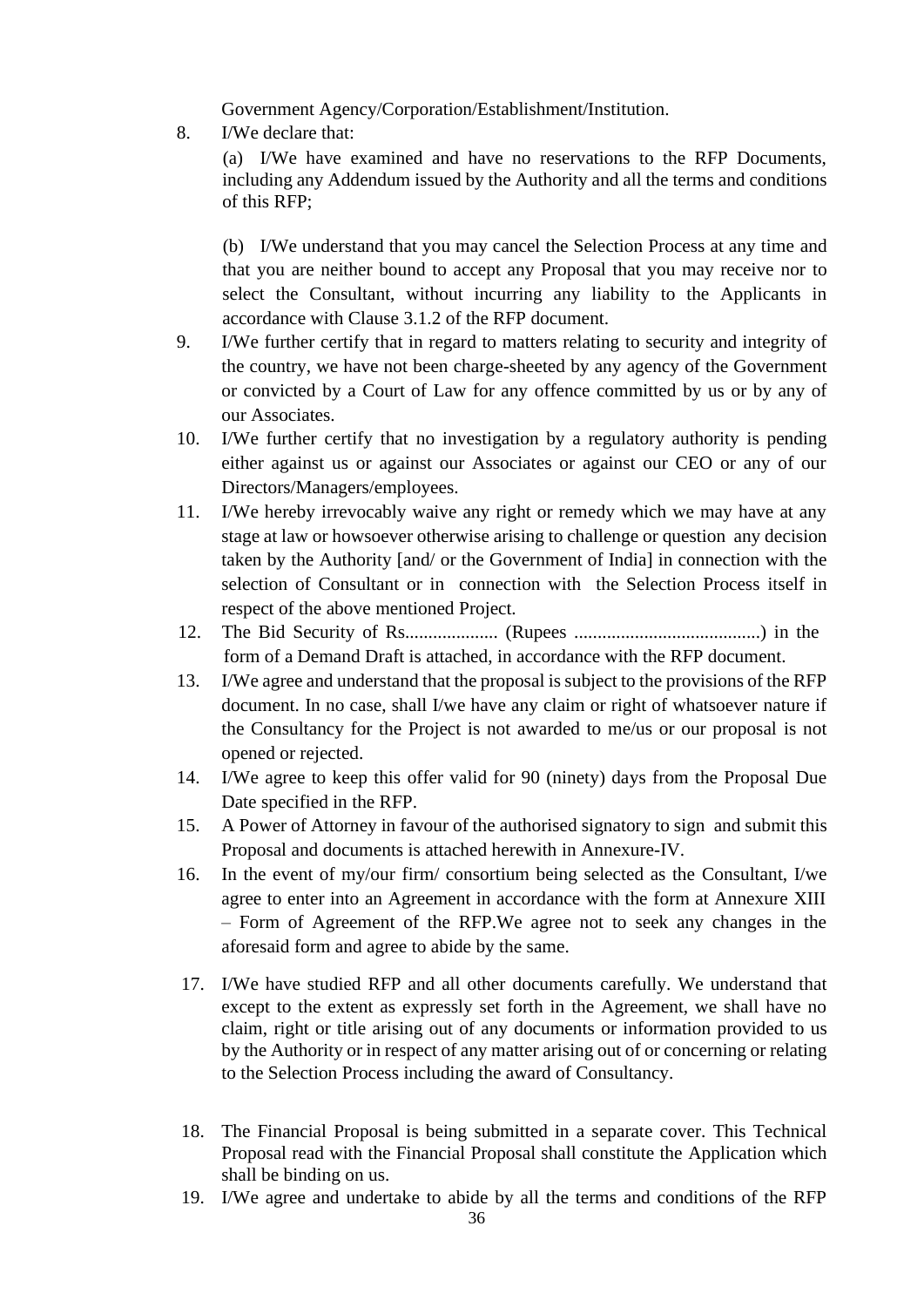Document. In witness thereof, I/we submit this Proposal under and in accordance with the terms of the RFP Document.

Yours faithfully,

(Signature, name and designation of the authorised signatory) (Name and seal of the Applicant)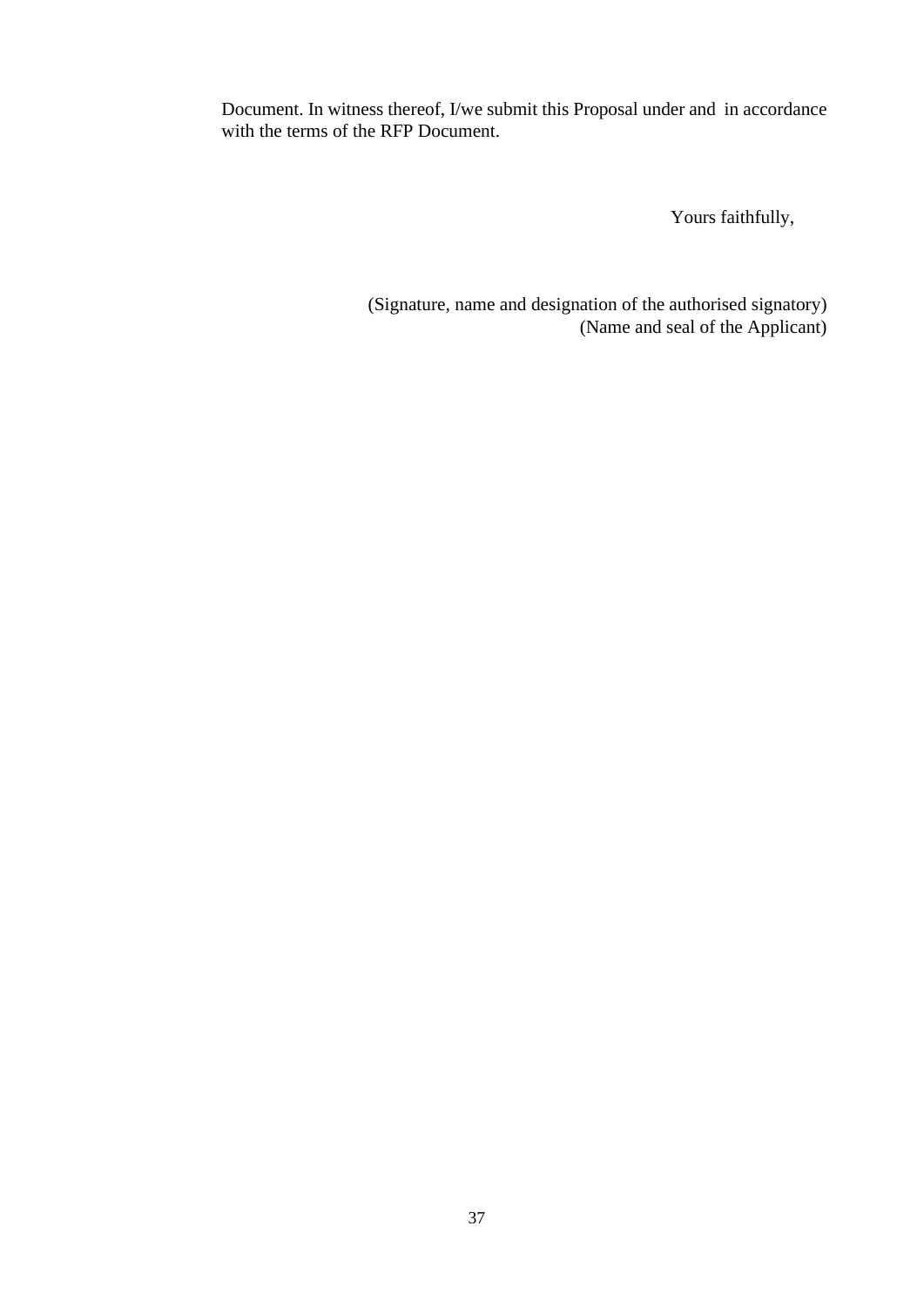# **Annexure II –Particulars of the Applicant**

|     | Title of Consultancy:                                                                                                                              |
|-----|----------------------------------------------------------------------------------------------------------------------------------------------------|
| 1.1 | Proposal for Technical Consultancy Services for Development of Integrated                                                                          |
|     | Micro Irrigation (IMI) Infrastructure at Identified Cultivatable Command                                                                           |
|     | Area (CCA) clusters in Lower Bhavani Project                                                                                                       |
| 1.2 | Title of Project:                                                                                                                                  |
|     | Development of Integrated Micro Irrigation (IMI) Infrastructure at Identified<br>Cultivatable Command Area (CCA) clusters in Lower Bhavani Project |
|     | <b>State the following:</b>                                                                                                                        |
|     | Name of Company or Firm:                                                                                                                           |
|     | Legal status (e.g. incorporated private company, unincorporated business,                                                                          |
|     | partnership etc.): PAN Number (Enclose a Copy of PAN card)                                                                                         |
|     |                                                                                                                                                    |
|     | Country of incorporation :                                                                                                                         |
|     | Registered address:                                                                                                                                |
|     | Certificate/Partnership Deed, whichever is applicable)                                                                                             |
| 1.4 | Brief description of the Company including details of its main lines of business                                                                   |
|     | Name, designation, address and phone numbers of authorised signatory of the                                                                        |
|     | Applicant:Name:                                                                                                                                    |
|     | Designatio                                                                                                                                         |
|     | n:                                                                                                                                                 |
|     | Company:                                                                                                                                           |
|     | Address:                                                                                                                                           |
|     | Phone No.:                                                                                                                                         |
|     | E-mail address:                                                                                                                                    |
|     |                                                                                                                                                    |
|     |                                                                                                                                                    |

(Signature, name and designation of the authorised signatory) (Name and seal of the Applicant)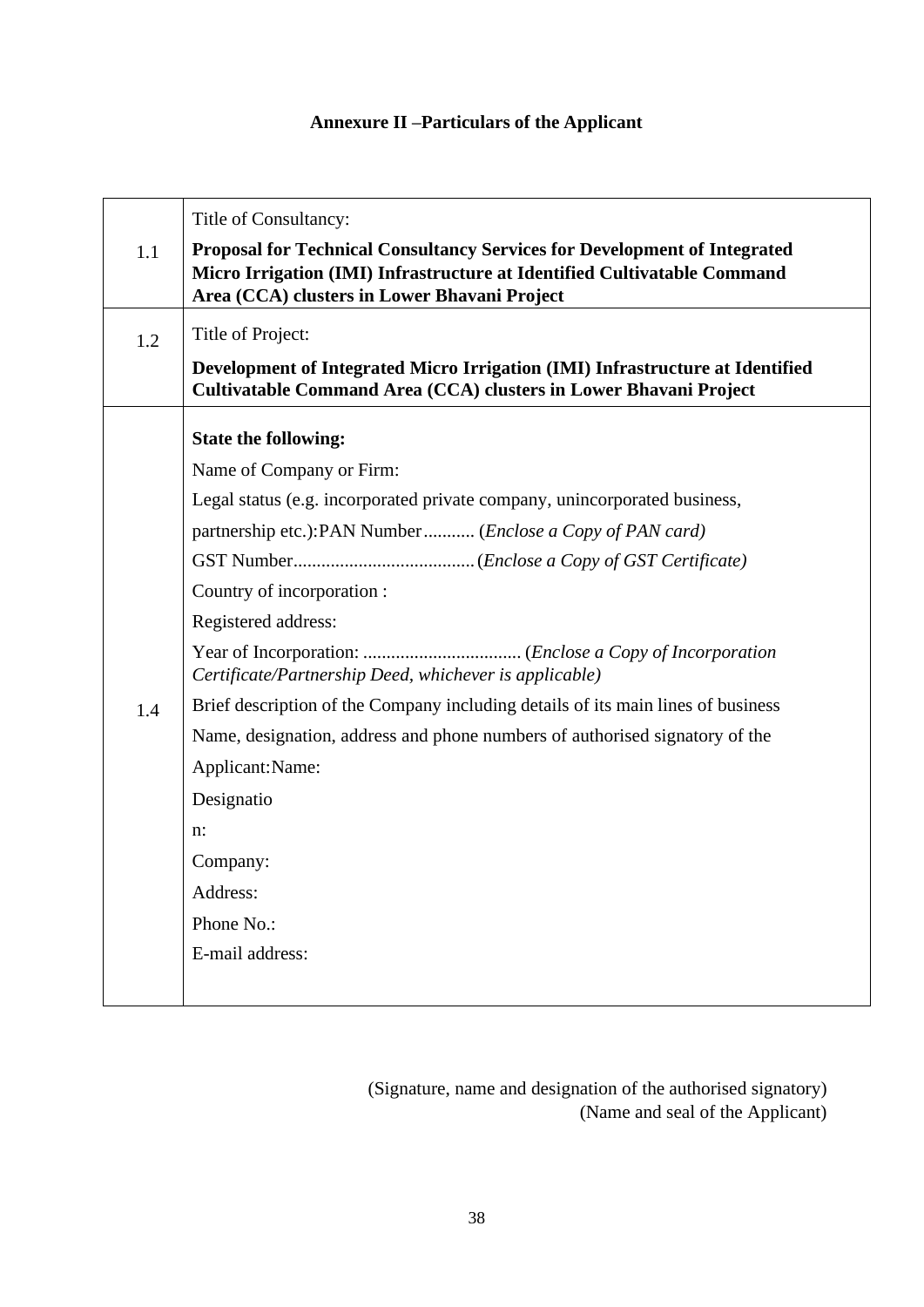## **Annexure III – Statement of Legal Capacity**

(On Applicant's Letter head)

| Ref. Date: |
|------------|
| To,        |
|            |
|            |
|            |
|            |
|            |
| Dear Sir,  |

Sub: RFP for Selection of Consultant for ..................................

I/We hereby confirm that we, the Applicant satisfy the terms and conditions laid down in the RFP document.

I/We have agreed that ……………….. (insert individual's name) will act as our Authorised Representative/ will act as the Authorised Representative on our behalf and has been duly authorized to submit our Proposal. Further, the authorised signatory is vested with requisite powers to furnish such proposal and all other documents, information or communication and authenticate the same.

Yours faithfully,

(Signature, name and designation of the authorised signatory) (Name and seal of the Applicant)

For and on behalf of ..............................................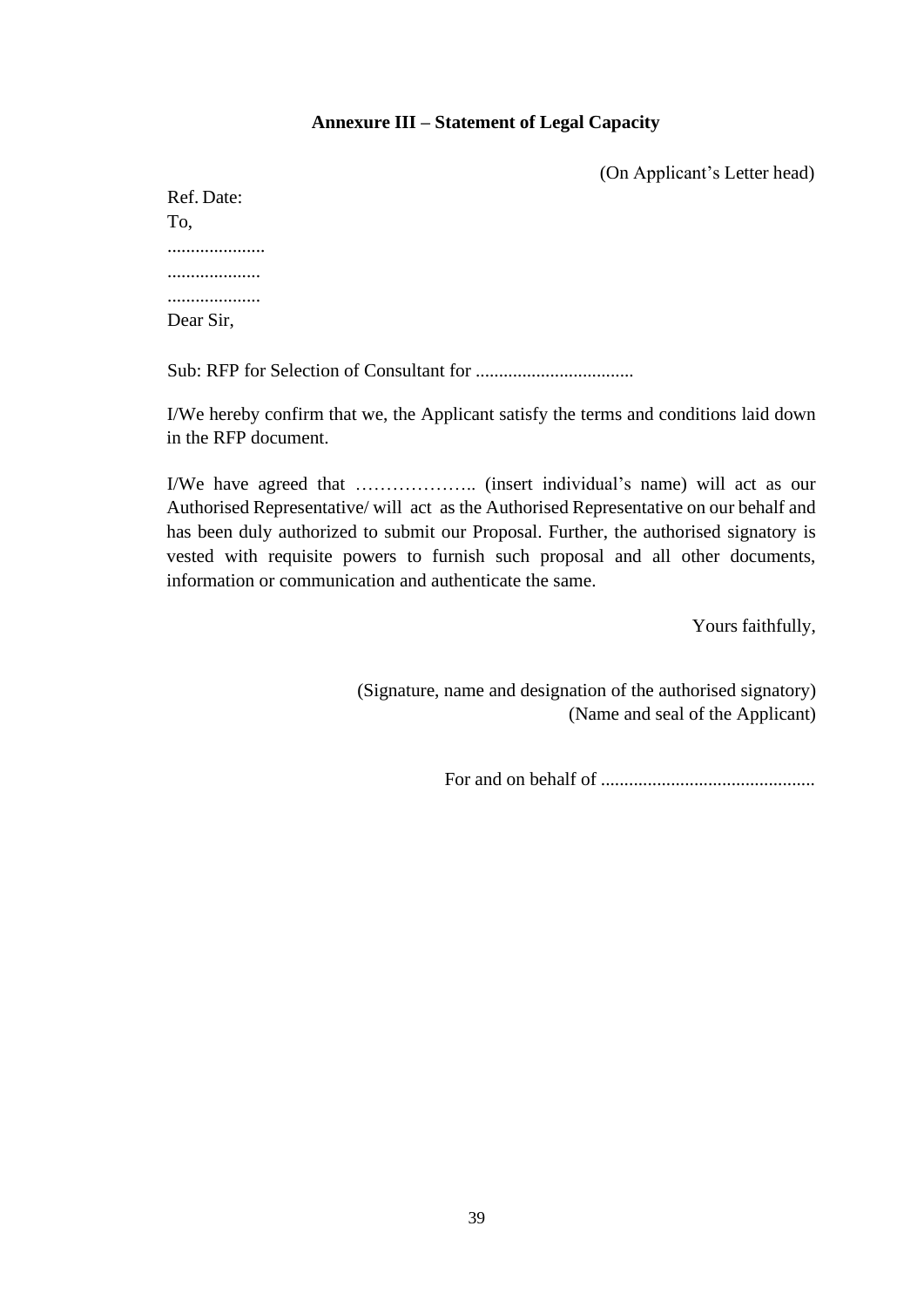#### **Annexure IV - Format for Power of Attorney**

Know all men by these presents,we, ......................................... (name of Firm and address of the registered office) do hereby constitute, nominate, appoint and authorise Mr / Ms........................................ son/daughter/wife and presently residingat ........................................**,** who is presently employed with us and holding the position of .................... as our true and lawful attorney (hereinafter referred to as the "**Authorised Representative**") to do in our name and on our behalf, all such acts, deeds and things as are necessary or required in connection with or incidental to submission of our Proposal for and selection as the Consultant for Preparation of **Proposal for Technical Consultancy Services for Development of Integrated Micro Irrigation (IMI) Infrastructure at Identified Cultivatable Command Area (CCA) clusters in Lower Bhavani Project,** proposed to be developed by the **State Industries Promotion Corporation of Tamil Nadu** (the "**Authority**") including but not limited to signing and submission of all applications, proposals and other documents and writings, participating in pre-bid and other conferences and providing information/ responses to the Authority, representing us in all matters before the Authority, signing and execution of all contracts and undertakings consequent to acceptance of our proposal and generally dealing with the Authority in all matters in connection with or relating to or arising out of our Proposal for the said Project and/or upon award thereof to us till the entering into of the Agreement with the Authority.

AND, we do hereby agree to ratify and confirm all acts, deeds and things lawfully done or caused to be done by our said Authorised Representative pursuant to and in exercise of the powers conferred by this Power of Attorney and that all acts, deeds andthings done by our said Authorised Representative in exercise of the powers hereby conferred shall and shall always be deemed to have been done by us.

IN WITNESS WHEREOF WE,.............................. THE ABOVE NAMED PRINCIPAL HAVE EXECUTED THIS POWER OF ATTORNEY ON THIS ...................................... DAY OF ...................., 20.......

For ............................................

(Signature, name, designation and address)

| Witnesses:  |
|-------------|
| Т.          |
| $2^{\circ}$ |
| Notarised   |

Accepted

........................................

(Signature, name, designation and address of the Attorney)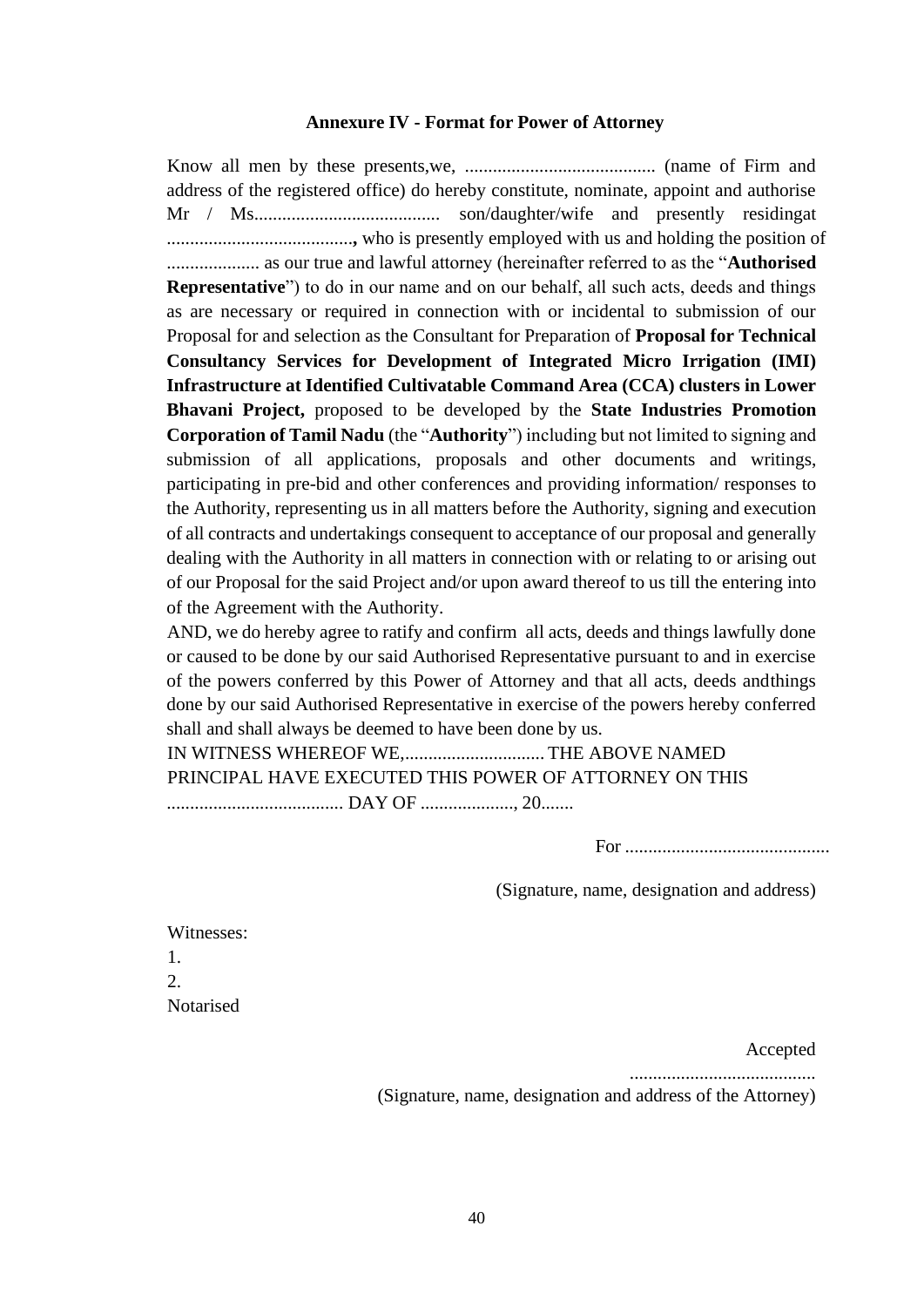## *Notes:*

- *The mode of execution of the Power of Attorney should be in accordance with the procedure, if any, laid down by the applicable law and the charter documents of the executant(s) and when it is so required the same should be under common seal affixed in accordance with the required procedure. The Power of Attorney should be executed on a non-judicial stamp paper of Rs. 100 (hundred) and duly notarised by a notary public.*
- *Wherever required, the Applicant should submit for verification the extract of the charter documents and other documents such as a resolution/power of attorney in favour of the person executing this Power of Attorney for the delegation of power hereunder on behalf of the Applicant.*
- *For a Power of Attorney executed and issued overseas, the document will also have to be legalised by the Indian Embassy and notarised in the jurisdiction where the Power of Attorney is being issued. However, Applicants from countries that have signed the Hague Legislation Convention 1961 need not get their Power of Attorney legalised by the Indian Embassy if it carries a conforming Apostille certificate.*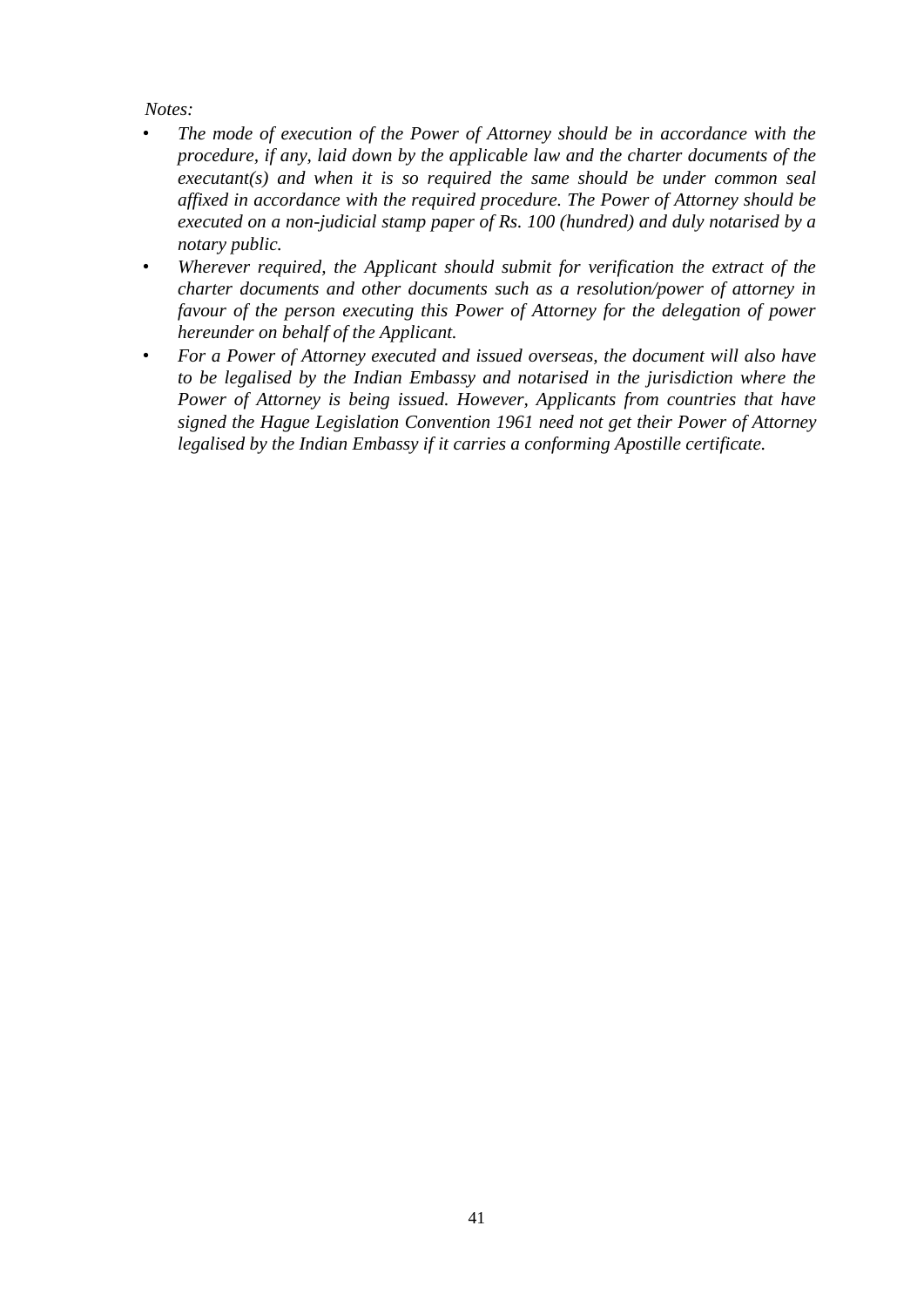# **Annexure V – Financial Capacity of the Applicant**

(Refer Clause [2.4.1\(](#page-9-0)c))

| <b>S. No.</b>           | <b>Financial Year</b><br><b>Annual Turnover from management consultancy and</b><br>advisory                                                                      |                                                               |  |  |  |  |  |
|-------------------------|------------------------------------------------------------------------------------------------------------------------------------------------------------------|---------------------------------------------------------------|--|--|--|--|--|
|                         |                                                                                                                                                                  | <b>Services (Rs. Crore)</b>                                   |  |  |  |  |  |
| 1.                      |                                                                                                                                                                  |                                                               |  |  |  |  |  |
| 2.                      |                                                                                                                                                                  |                                                               |  |  |  |  |  |
| 3.                      |                                                                                                                                                                  |                                                               |  |  |  |  |  |
|                         |                                                                                                                                                                  | Certificate from the Statutory Auditor <sup>§</sup>           |  |  |  |  |  |
|                         |                                                                                                                                                                  | against                                                       |  |  |  |  |  |
|                         | the respective years on account of professional fees from management consultancy and advisory<br>services (excluding tax, audit and IT implementation services). |                                                               |  |  |  |  |  |
|                         | Name of the audit firm:                                                                                                                                          |                                                               |  |  |  |  |  |
| Seal of the audit firm: |                                                                                                                                                                  |                                                               |  |  |  |  |  |
| Date:                   |                                                                                                                                                                  |                                                               |  |  |  |  |  |
|                         |                                                                                                                                                                  |                                                               |  |  |  |  |  |
| ሖ                       |                                                                                                                                                                  | (Signature, name and designation of the authorised signatory) |  |  |  |  |  |

**\$** In case the Applicant does not have a statutory auditor, it shall provide the certificate from itschartered accountant that ordinarily audits the annual accounts of the Applicant.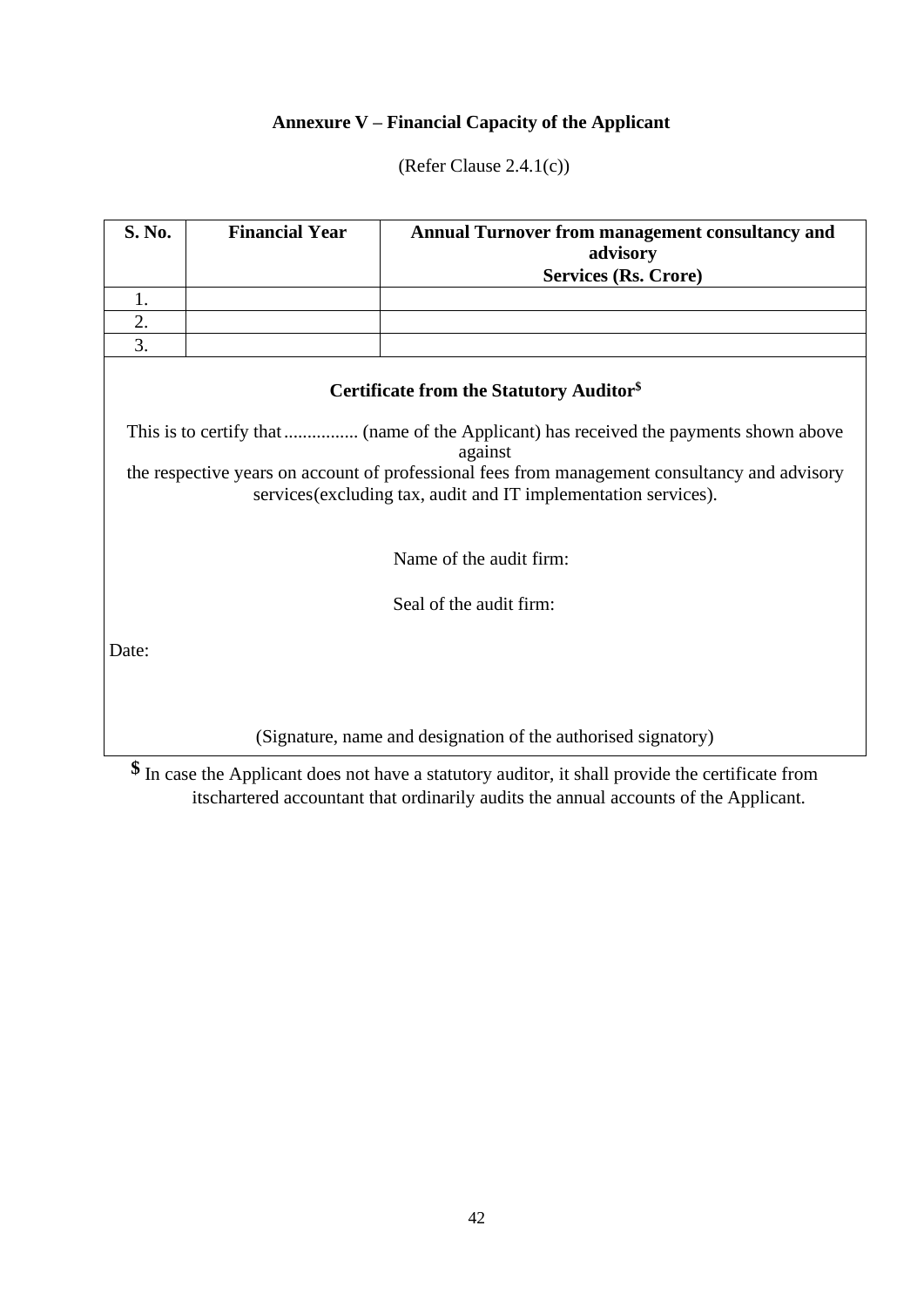# **Annexure VI – Financial Capacity of the Parent Company (if applicable)**

(Refer Clause [2.4.1\(](#page-9-0)c))

| S. No.                  | <b>Financial Year</b><br>Annual Turnover from management consultancy and<br>advisory |                                                                                                                                                                  |  |  |  |  |
|-------------------------|--------------------------------------------------------------------------------------|------------------------------------------------------------------------------------------------------------------------------------------------------------------|--|--|--|--|
|                         |                                                                                      | services (Rs. Crore)                                                                                                                                             |  |  |  |  |
| 1.                      |                                                                                      |                                                                                                                                                                  |  |  |  |  |
| 2.                      |                                                                                      |                                                                                                                                                                  |  |  |  |  |
| 3.                      |                                                                                      |                                                                                                                                                                  |  |  |  |  |
|                         |                                                                                      | Certificate from the Statutory Auditor <sup>§</sup>                                                                                                              |  |  |  |  |
|                         |                                                                                      | against                                                                                                                                                          |  |  |  |  |
|                         |                                                                                      | the respective years on account of professional fees from management consultancy and advisory<br>services (excluding tax, audit and IT implementation services). |  |  |  |  |
|                         |                                                                                      |                                                                                                                                                                  |  |  |  |  |
|                         |                                                                                      | Name of the audit firm:                                                                                                                                          |  |  |  |  |
| Seal of the audit firm: |                                                                                      |                                                                                                                                                                  |  |  |  |  |
| Date:                   |                                                                                      |                                                                                                                                                                  |  |  |  |  |
|                         |                                                                                      | (Signature, name and designation of the authorised signatory)                                                                                                    |  |  |  |  |

**\$** In case the Applicant does not have a statutory auditor, it shall provide the certificate from itschartered accountant that ordinarily audits the annual accounts of the Applicant.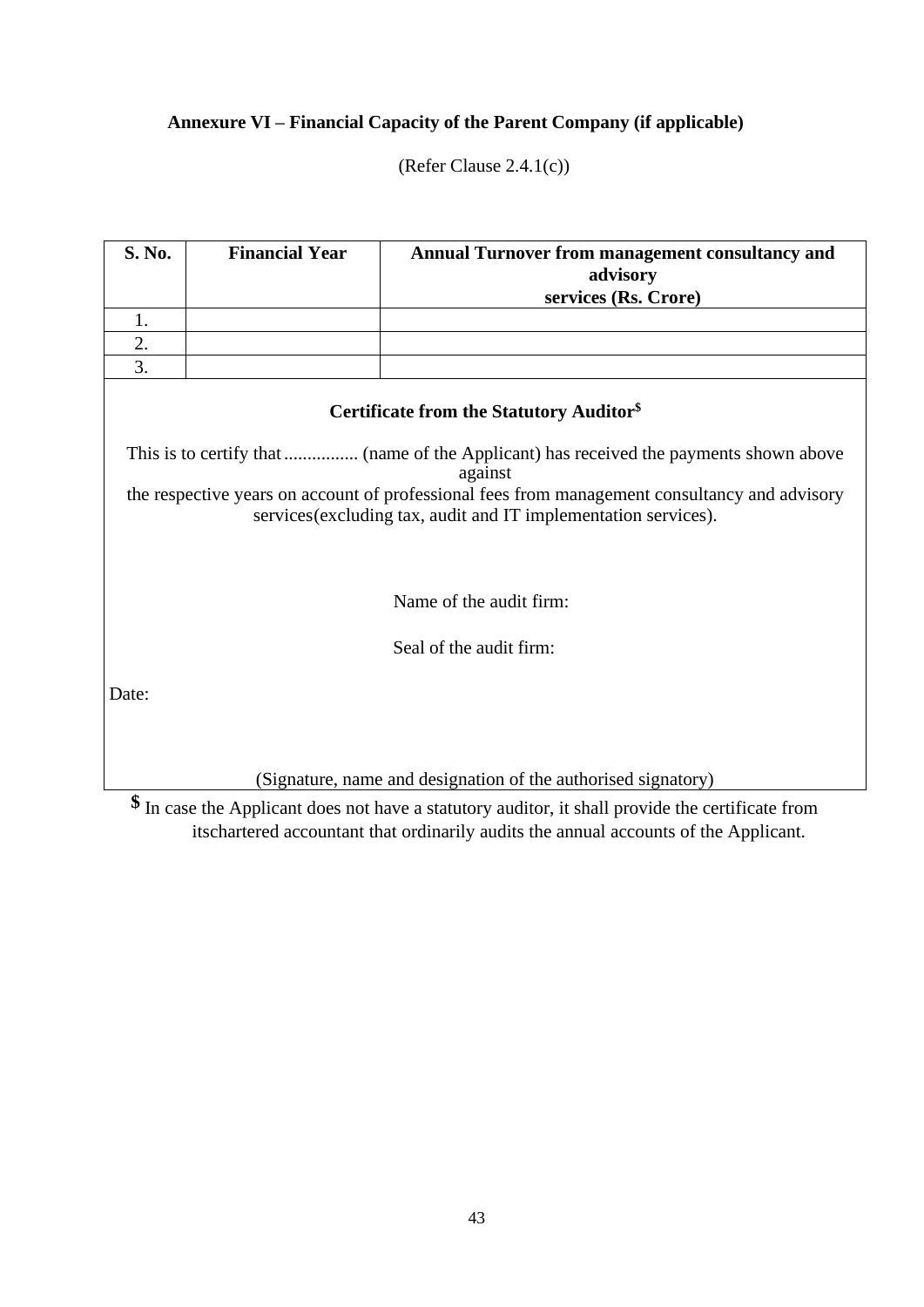# **Annexure VII (a) –Summary of Firm's Technical Eligibility and Evaluation –Eligible Projects**

| #  | <b>Project</b><br><b>Details</b> | <b>Consultancy</b><br><b>Assignment</b><br><b>Duration</b> | Scope of<br><b>Services</b> | Area<br><b>Proposed</b> | <b>Assignment</b><br>Fee (in<br><b>Rs./US\$)</b> | <b>Proof of</b><br><b>Completion</b>                                                                                                |
|----|----------------------------------|------------------------------------------------------------|-----------------------------|-------------------------|--------------------------------------------------|-------------------------------------------------------------------------------------------------------------------------------------|
|    |                                  | <b>Details of Eligible Assignment</b>                      |                             |                         |                                                  |                                                                                                                                     |
| 1. | Project<br>Name:<br>Client:      | [Start:<br>mm/yy<br>End:<br>mm/yy]                         |                             |                         |                                                  | Yes/No<br>Type of Supporting<br>Document: Client<br>Certificate/Auditor<br>Certificate<br>Reference Page No.<br>: 1                 |
| 2. |                                  |                                                            |                             |                         |                                                  |                                                                                                                                     |
|    |                                  | Section 2.13 of the RFP                                    |                             |                         |                                                  | Details of Other Assignments as per Criteria for Technical Proposal Evaluation in                                                   |
| 3. | Project<br>Name:<br>Client:      | [Start:<br>mm/yy<br>End:<br>$mm/yy$ ]                      |                             |                         |                                                  | Yes/No<br>Type of Supporting<br>Document: Client<br>Certificate/Auditor<br>Certificate<br>Reference Page No.<br>$\colon \mathsf{I}$ |
| 4. |                                  |                                                            |                             |                         |                                                  |                                                                                                                                     |
| 5. |                                  |                                                            |                             |                         |                                                  |                                                                                                                                     |

 (Signature, name and designation of the authorised signatory) (Name and seal of the Applicant)

Note : For the purpose of evaluation, for assignments outside India, if the value is in currency other than USD, the same shall be converted to USD as per the exchange rate at the time of execution of that contract and the same shall be provided along with the proof of the exchange rate used.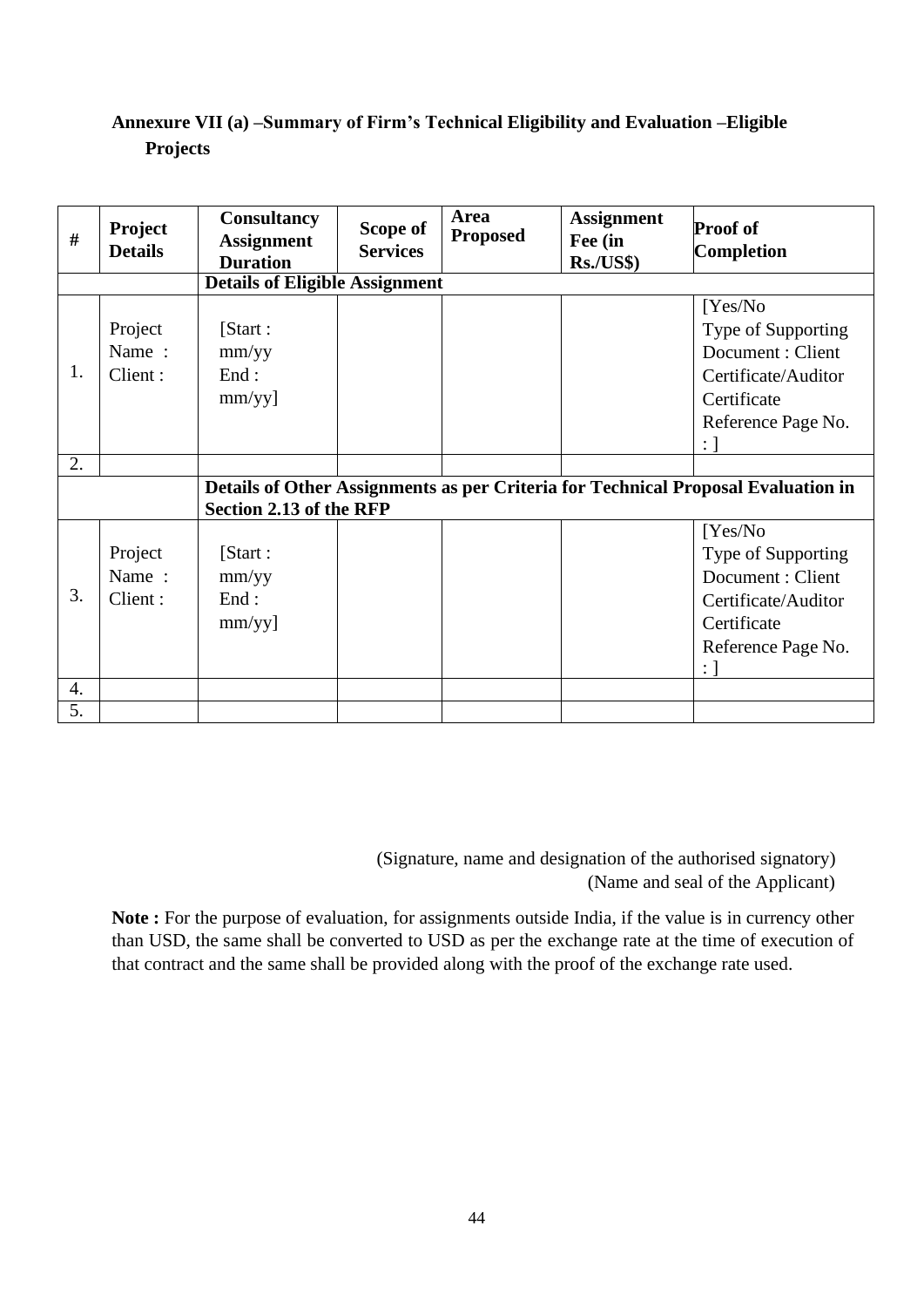# **Annexure VII (b) – Summary of Firm's Technical Evaluation – International Experience in ASEAN countries**

| #  | Project<br><b>Details</b>   | <b>Consultancy</b><br><b>Assignment</b><br><b>Duration</b>    | Scope of<br><b>Services</b> | <b>Area</b><br><b>Proposed</b> | <b>Assignment</b><br>Fee (in<br>Rs./US\$ | <b>Proof of</b><br><b>Completion</b>                                                                             |
|----|-----------------------------|---------------------------------------------------------------|-----------------------------|--------------------------------|------------------------------------------|------------------------------------------------------------------------------------------------------------------|
|    |                             | <b>Details of International Experience in ASEAN countries</b> |                             |                                |                                          |                                                                                                                  |
| 1. | Project<br>Name:<br>Client: | [Start:<br>mm/yy<br>End:<br>$mm/yy$ ]                         |                             |                                |                                          | Yes/No<br>Type of Supporting<br>Document: Client<br>Certificate/Auditor<br>Certificate<br>Reference Page<br>No.: |
| 2. |                             |                                                               |                             |                                |                                          |                                                                                                                  |
| 3. |                             |                                                               |                             |                                |                                          |                                                                                                                  |

**(Refer Section [2.13](#page-22-0) of the RFP)**

 (Signature, name and designation of the authorised signatory) (Name and seal of the Applicant)

**Note :** For the purpose of evaluation, for assignments outside India, if the value is in currency other than USD, the same shall be converted to USD as per the exchange rate at the time of execution of that contract and the same shall be provided along with the proof of the exchange rate used.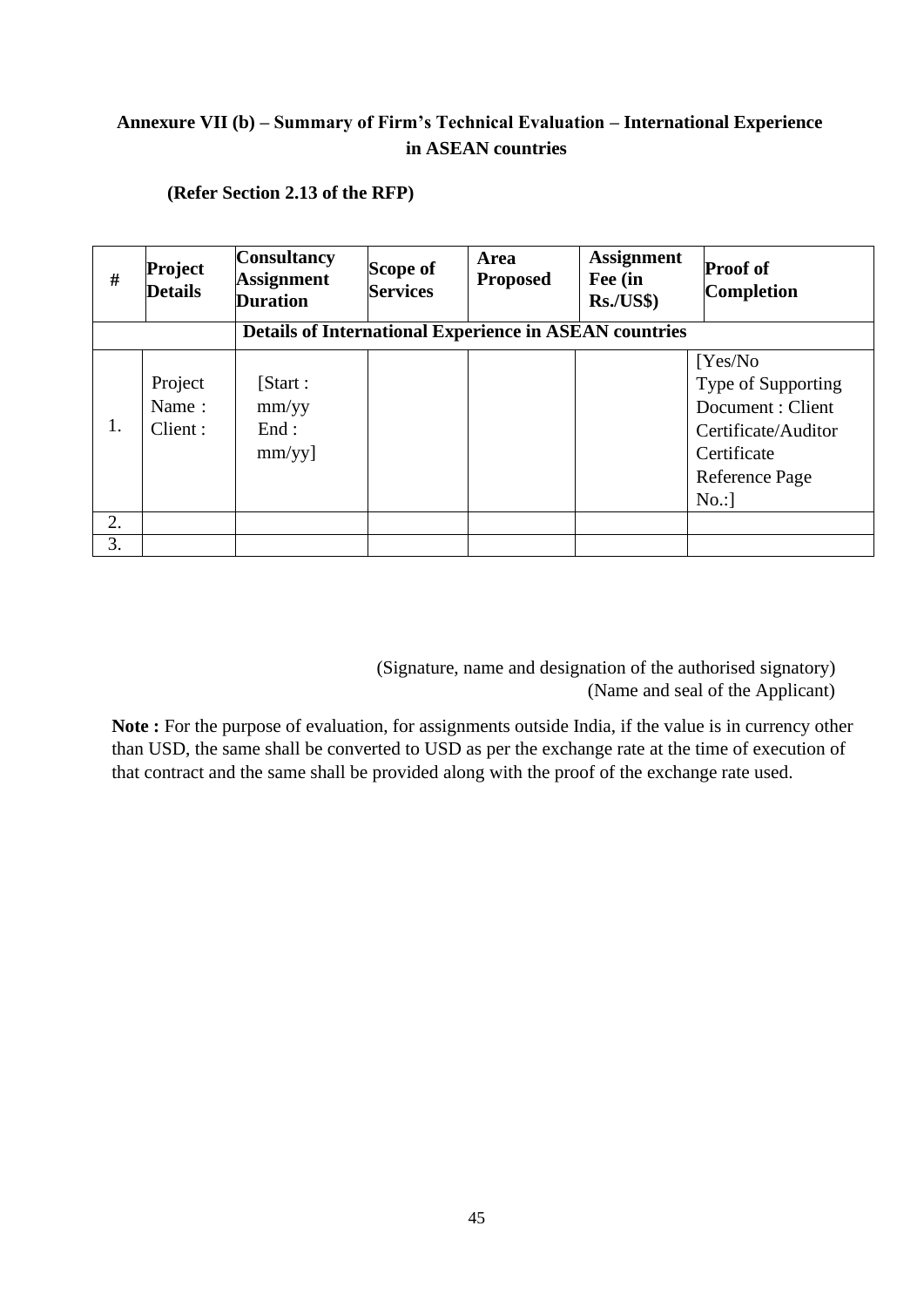# **Annexure VII (c) – Format for Firm's Relevant Experience for Technical Eligibility and Evaluation**

| <b>Assignment Name:</b>                  |                                                               | <b>Country:</b>                                                                                     |  |  |  |  |  |  |
|------------------------------------------|---------------------------------------------------------------|-----------------------------------------------------------------------------------------------------|--|--|--|--|--|--|
| <b>Location within Country:</b>          |                                                               |                                                                                                     |  |  |  |  |  |  |
| <b>Name of Client:</b>                   |                                                               | <b>No. of Staff:</b>                                                                                |  |  |  |  |  |  |
| <b>Address:</b>                          |                                                               | <b>No. of Staff-Months;</b>                                                                         |  |  |  |  |  |  |
|                                          |                                                               | <b>Duration of</b>                                                                                  |  |  |  |  |  |  |
|                                          |                                                               | <b>Assignment:</b>                                                                                  |  |  |  |  |  |  |
| <b>Start Date</b><br>(Month/Year):       | <b>CompletionDate</b><br>(Month/Year):                        | <b>Approx. Value of Services (In Rs/</b><br><b>US\$</b> ):                                          |  |  |  |  |  |  |
| Name of Associated Consultants, if any:  |                                                               | <b>No. of Months of Professional</b><br><b>Staff, provided by Associated</b><br><b>Consultants:</b> |  |  |  |  |  |  |
| functionsperformed:                      |                                                               | Name of Senior Staff (Project Director/Coordinator, Team Leader) involved and                       |  |  |  |  |  |  |
| <b>Narrative Description of Project:</b> |                                                               |                                                                                                     |  |  |  |  |  |  |
|                                          | <b>Description of Actual Services Provided by Your Staff:</b> |                                                                                                     |  |  |  |  |  |  |
|                                          | <b>Documentary Evidence:</b>                                  |                                                                                                     |  |  |  |  |  |  |

**Note:** Provide individual form for each assignment indicated in the Annexure VII(a).

**Note :** For the purpose of evaluation, for assignments outside India, if the value is in currency other than USD, the same shall be converted to USD as per the exchange rate at the time of execution of that contract and the same shall be provided along with the proof of the exchange rate used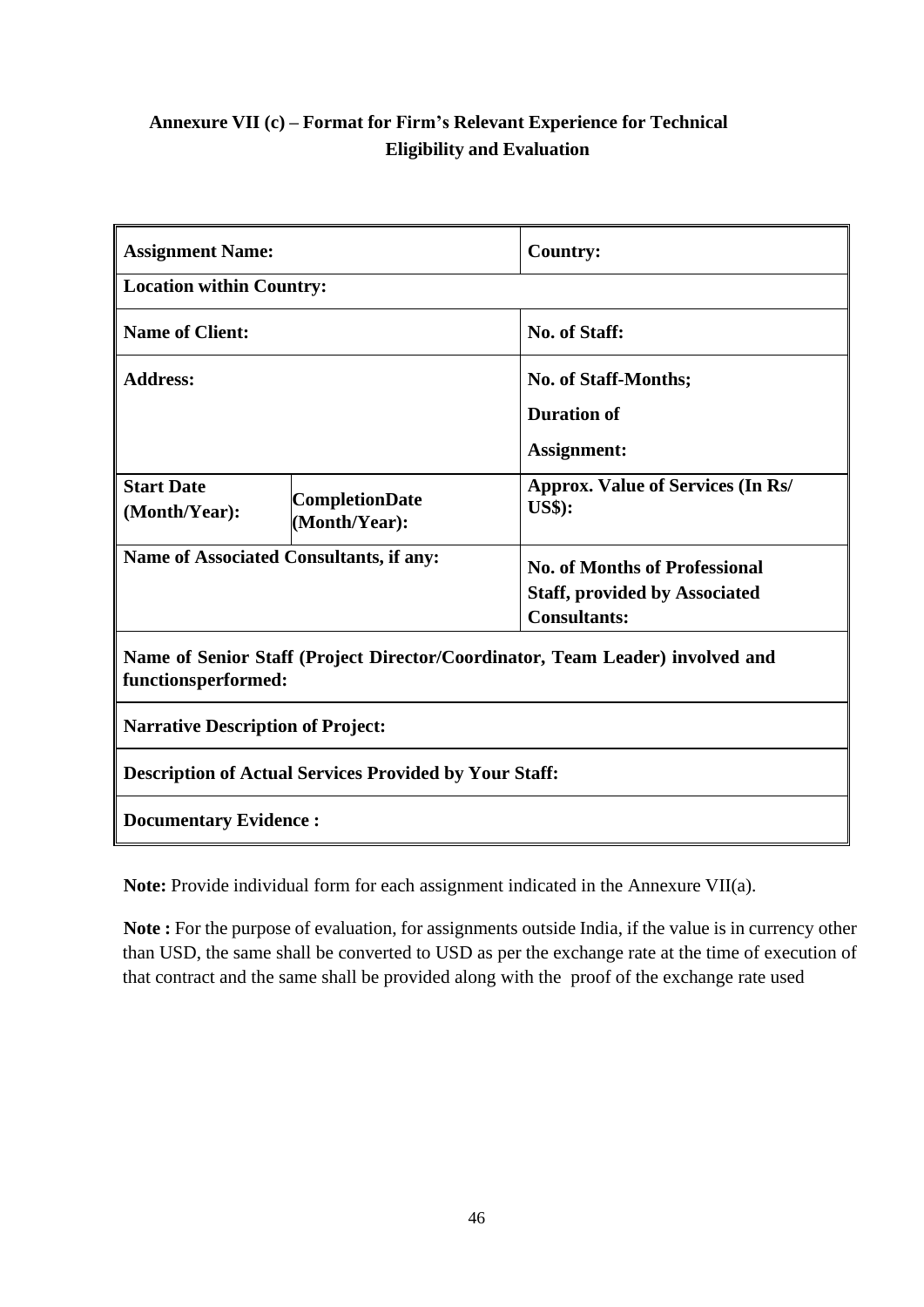## **Annexure VIII – Description of Approach, Methodology & Workplan**

# **DESCRIPTION OF APPROACH, METHODOLOGY AND WORK PLAN (Understanding of Project)**

- a) Understanding of TOR and objectives of this assignment (Not more than 2 pages)
- b) Proposed Approach & Methodology (Not more than 10pages)
- c) Work Plan and Team Deployment schedule (not more than 3 pages)

*Team Deployment Schedule :*

| $\#$               |                    |             | <b>Man</b><br><b>Days</b> |                |              |         |  |  |  |              |
|--------------------|--------------------|-------------|---------------------------|----------------|--------------|---------|--|--|--|--------------|
|                    | <b>Designation</b> | <b>Name</b> | At Site                   | Away from Site | $\mathbf{1}$ | 2 3 4 5 |  |  |  | $6 7 .$   12 |
| $\mathbf{1}$<br>1. |                    |             |                           |                |              |         |  |  |  |              |
| 2.                 |                    |             |                           |                |              |         |  |  |  |              |
| 3.                 |                    |             |                           |                |              |         |  |  |  |              |
| 4.                 |                    |             |                           |                |              |         |  |  |  |              |
| 5.                 |                    |             |                           |                |              |         |  |  |  |              |
| 6.                 |                    |             |                           |                |              |         |  |  |  |              |
| 7.                 |                    |             |                           |                |              |         |  |  |  |              |

**Note:** Clear articulation, description and Extent of compliance to technical requirements specified in the scope of work to be submitted along with Strength of the Applicant to provide services including examples or case studies of similar solutions deployed for other clients.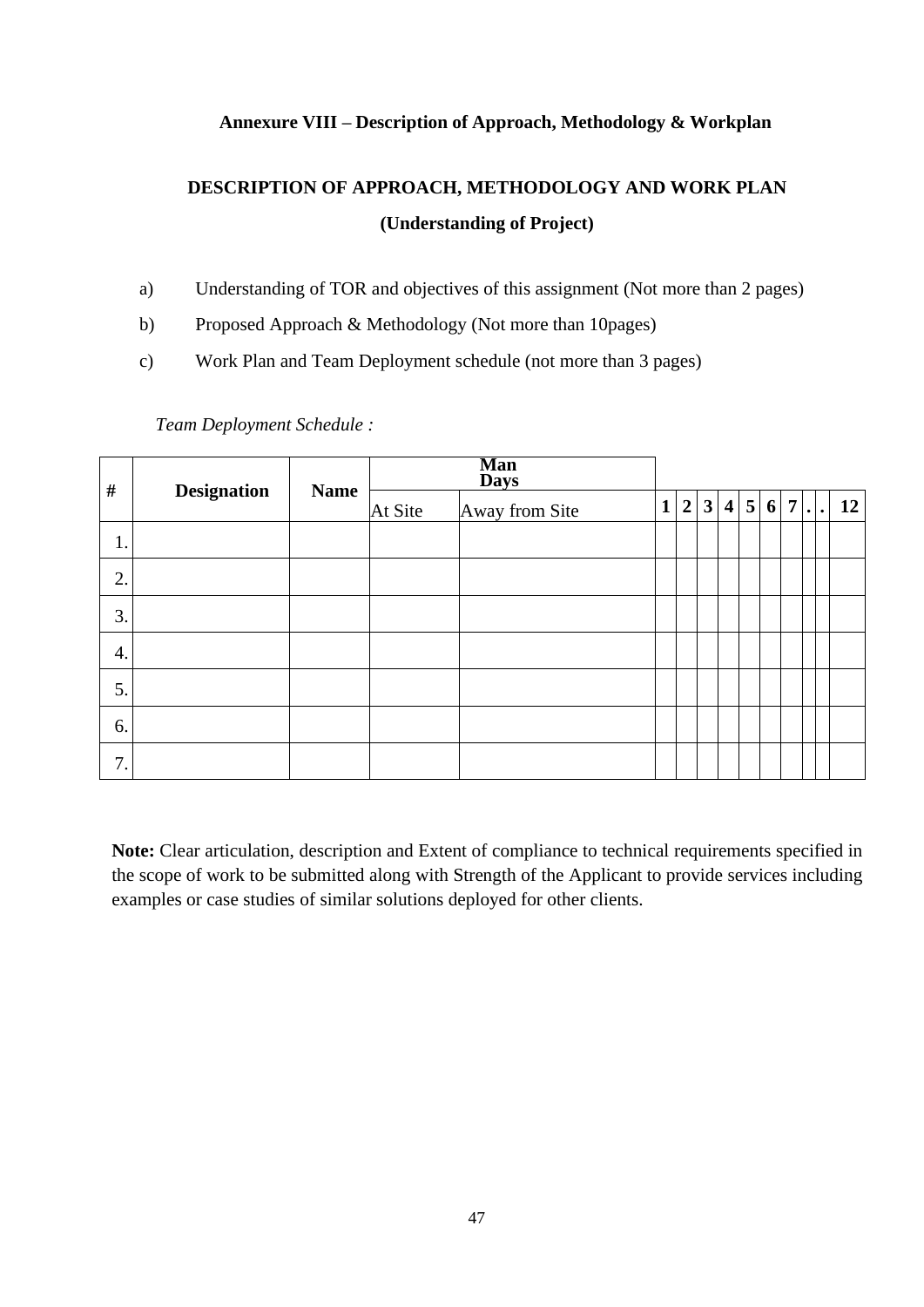|           |                                                  |             |                              |                                             |                 | <b>Present Employment</b>       | No. of<br><b>Eligible</b>                                                                                              |  |  |
|-----------|--------------------------------------------------|-------------|------------------------------|---------------------------------------------|-----------------|---------------------------------|------------------------------------------------------------------------------------------------------------------------|--|--|
| S.<br>No. | <b>Designation</b><br>Key of<br><b>Personnel</b> | <b>Name</b> | Educational<br>Qualification | Length<br>Professional<br><b>Experience</b> | Name of<br>Firm | <b>Employed</b><br><b>Since</b> | <b>Assignments</b><br>$&/$ or<br><b>International</b><br><b>Experience</b><br>projects as<br>per Section<br>2.5 of RFP |  |  |
| (1)       | (2)                                              | (3)         | (4)                          | (5)                                         | (6)             | (7)                             | (8)                                                                                                                    |  |  |
| 1.        |                                                  |             |                              |                                             |                 |                                 |                                                                                                                        |  |  |
| 2.        |                                                  |             |                              |                                             |                 |                                 |                                                                                                                        |  |  |
| 3.        |                                                  |             |                              |                                             |                 |                                 |                                                                                                                        |  |  |
| 4.        |                                                  |             |                              |                                             |                 |                                 |                                                                                                                        |  |  |
| 5.        |                                                  |             |                              |                                             |                 |                                 |                                                                                                                        |  |  |
| 6.        |                                                  |             |                              |                                             |                 |                                 |                                                                                                                        |  |  |

# **Annexure IX – Particulars of Key Personnel**

(Signature, name and designation of the authorised signatory) (Name and seal of the Applicant)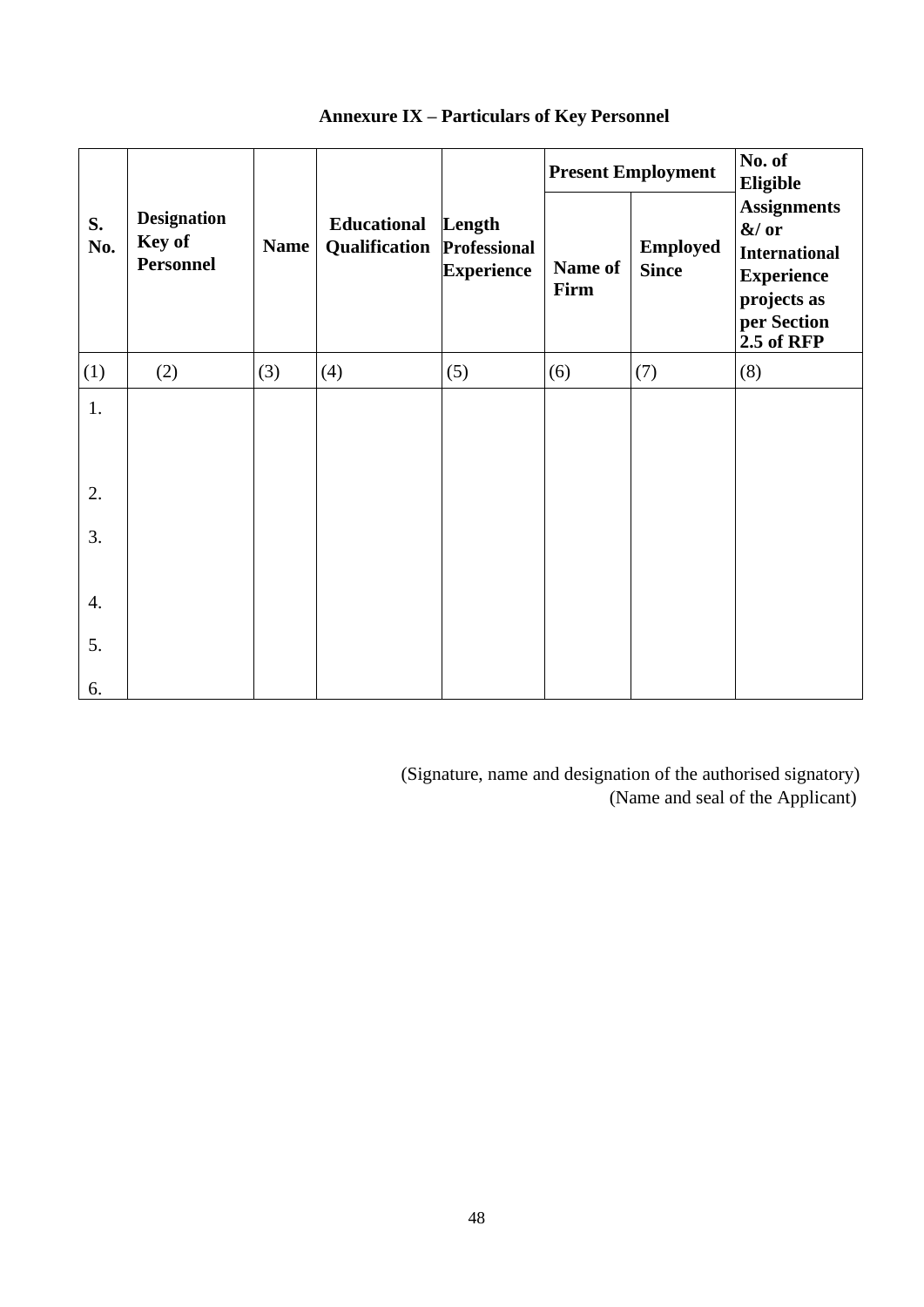| i.    | position Expert]                                                                                                                                                                                        | Proposed Position [only one candidate shall be nominated for each |  |  |  |  |  |  |
|-------|---------------------------------------------------------------------------------------------------------------------------------------------------------------------------------------------------------|-------------------------------------------------------------------|--|--|--|--|--|--|
| ii.   | Name of Staff [Insert full name]                                                                                                                                                                        |                                                                   |  |  |  |  |  |  |
| iii.  | Date of Birth                                                                                                                                                                                           |                                                                   |  |  |  |  |  |  |
| iv.   | Nationality                                                                                                                                                                                             |                                                                   |  |  |  |  |  |  |
| V.    | Education [Indicate college/university and other specialized education<br>of staff member, giving names of institutions, degrees obtained and<br>dates of obtainment]                                   |                                                                   |  |  |  |  |  |  |
| vi.   | Total No. of years of experience                                                                                                                                                                        |                                                                   |  |  |  |  |  |  |
| vii.  | Total No. of years with the firm                                                                                                                                                                        |                                                                   |  |  |  |  |  |  |
| viii. | Areas of expertise                                                                                                                                                                                      |                                                                   |  |  |  |  |  |  |
| ix.   | Certifications and Trainings attended                                                                                                                                                                   |                                                                   |  |  |  |  |  |  |
| X.    | Membership of Professional Associations                                                                                                                                                                 |                                                                   |  |  |  |  |  |  |
| xi.   | Employment Record [Starting with present position list in reverse order,<br>giving for each employment (see format here below): dates of<br>employment, name of employing organization, positions held] |                                                                   |  |  |  |  |  |  |
| xii.  | From:                                                                                                                                                                                                   | To:                                                               |  |  |  |  |  |  |
| xiii. | Employer:                                                                                                                                                                                               |                                                                   |  |  |  |  |  |  |
| xiv.  | Position(s) Held :                                                                                                                                                                                      |                                                                   |  |  |  |  |  |  |
|       | <b>Assignments for Evaluation</b>                                                                                                                                                                       |                                                                   |  |  |  |  |  |  |
|       | Name of the Assignment :                                                                                                                                                                                |                                                                   |  |  |  |  |  |  |
|       | Duration of the Assignment : Start :                                                                                                                                                                    |                                                                   |  |  |  |  |  |  |
|       | Location:                                                                                                                                                                                               |                                                                   |  |  |  |  |  |  |
|       | Main Project Features :                                                                                                                                                                                 |                                                                   |  |  |  |  |  |  |
|       | Positions Held:                                                                                                                                                                                         |                                                                   |  |  |  |  |  |  |
|       | <b>Activities Performed:</b>                                                                                                                                                                            |                                                                   |  |  |  |  |  |  |

# **Annexure X – Curriculum Vitae for Key Personnel**

I, the undersigned, certify that to the best of my knowledge and belief, this CV correctly describes me, my qualifications, and my experience. I understand that any willful misstatement described herein may lead to my disqualification or dismissal, from the assignment if engaged.

Date:

[Signature of staff member ] Full name of Staff:

[Signature of authorized representative] Full name of authorized representative: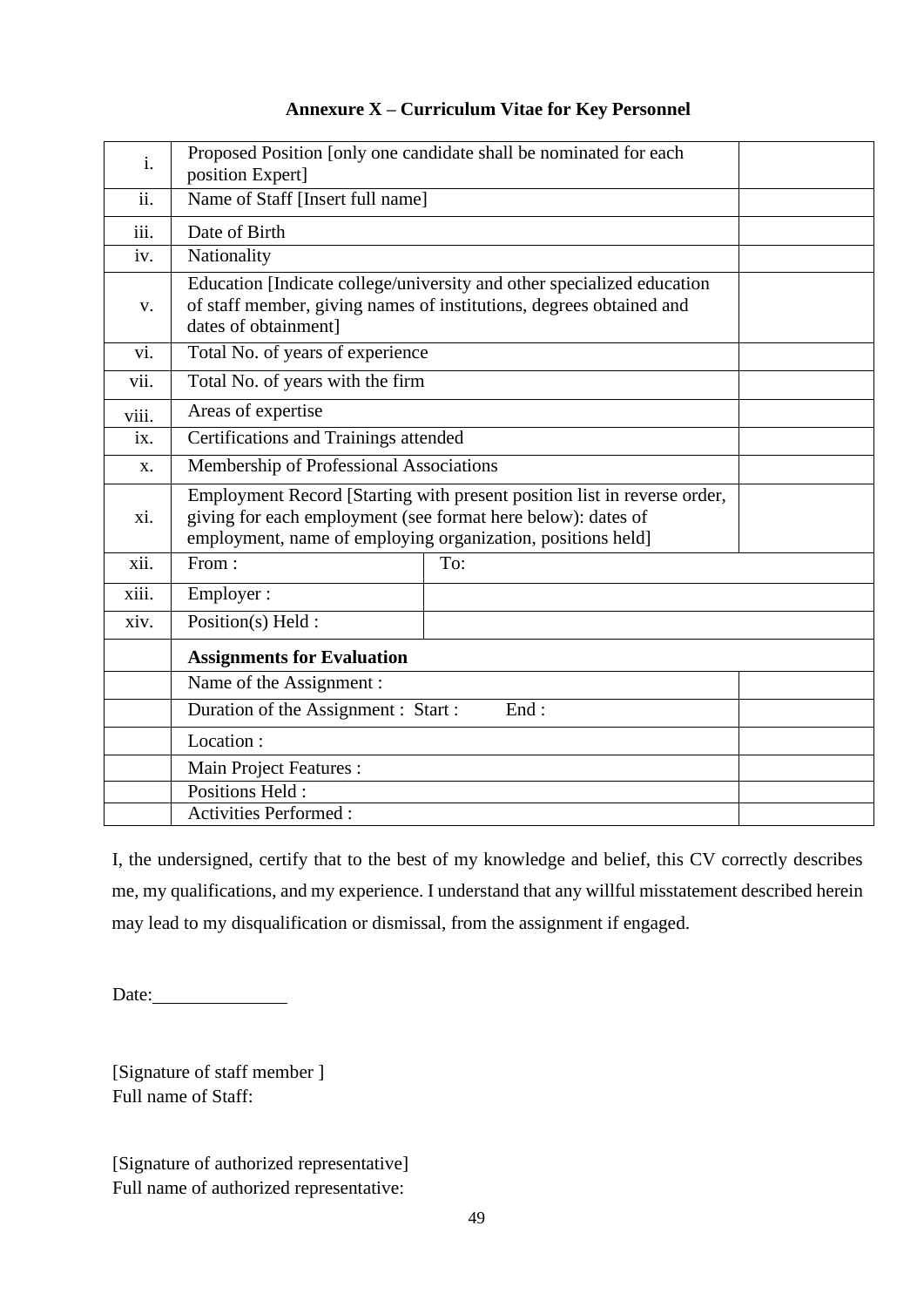# **Annexure XI – Financial Proposal- Covering Letter**

### **Covering Letter**

(On Applicant's letter head)

(Date and Reference) To, ............................................. .......................

Dear Sir,

Subject: Selection of Consultant for Proposal for Technical Consultancy Services for Development of Integrated Micro Irrigation (IMI) Infrastructure at Identified Cultivatable Command Area (CCA) clusters in Lower Bhavani Project

I/We, ................................. (Applicant's name) herewith enclose the Financial Proposal forselection of my/our firm as Consultant for above.

I/We agree that this offer shall remain valid for a period of 90 (ninety) days from theProposal Due Date or such further period as may be mutually agreed upon.

Yours faithfully,

 (Signature, name and designation of the authorised signatory) (Name and seal of the Applicant)

Note: The Financial Proposal is to be submitted strictly as per forms given in the RFP.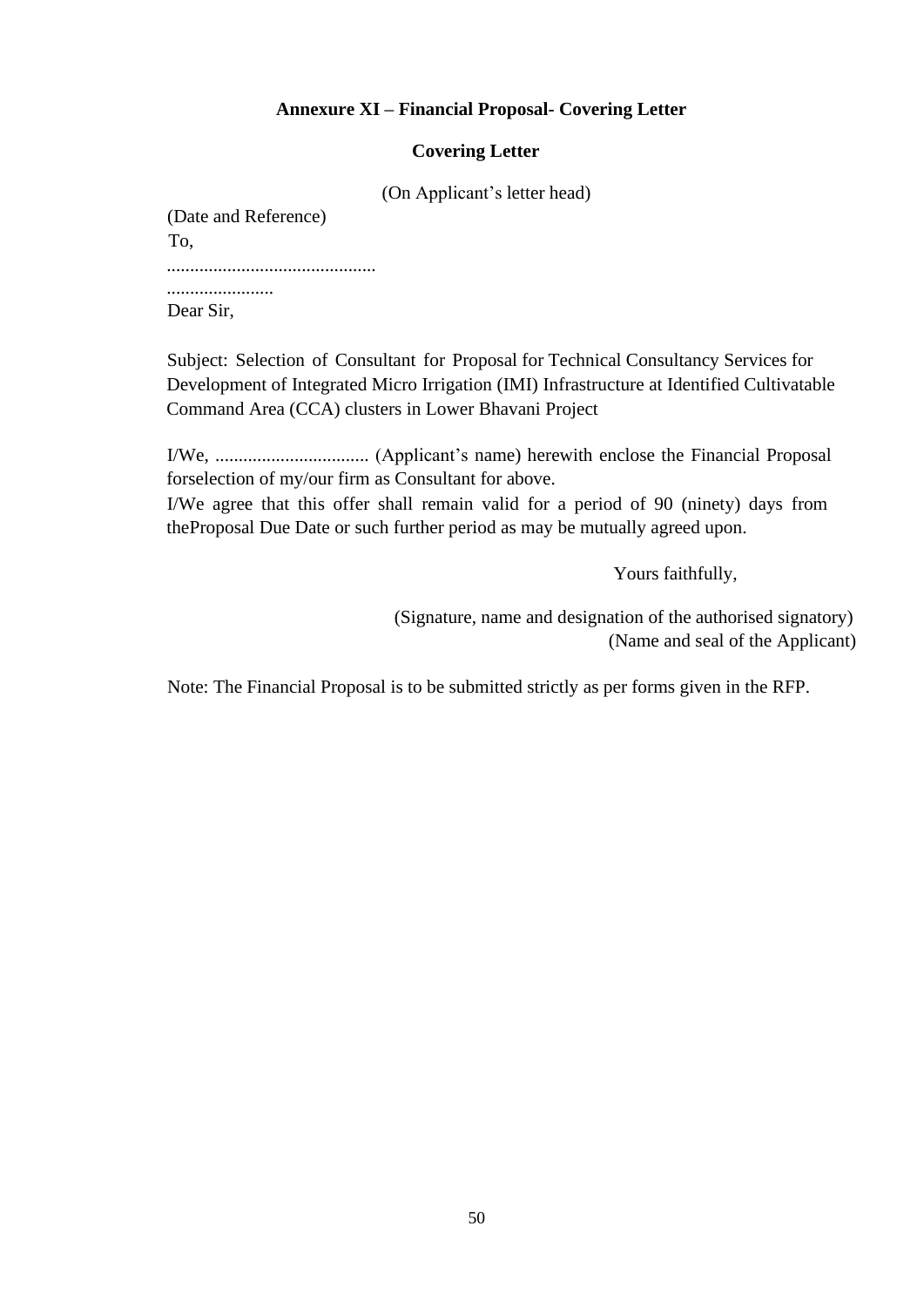# **Annexure XII – Financial Proposal –Price Bid (Lump Sum)**

# **Name of Work : Request for Proposal for Technical Consultancy Services for Development of Integrated Micro Irrigation (IMI) Infrastructure at Identified Cultivatable Command Area (CCA) clusters in Lower Bhavani Project**

| <b>Description</b>           | <b>TotalPrice (INR)</b> | <b>GST</b> | <b>Total (inclusive of</b><br>all taxes in INR) |
|------------------------------|-------------------------|------------|-------------------------------------------------|
| Preparation of Detailed      |                         |            |                                                 |
| Master Plan for setting up a |                         |            |                                                 |
| Development of Integrated    |                         |            |                                                 |
| Micro Irrigation (IMI)       |                         |            |                                                 |
| Infrastructure at Identified |                         |            |                                                 |
| Cultivatable Command Area    |                         |            |                                                 |
| (CCA) clusters in Lower      |                         |            |                                                 |
| Bhavani Project - Lump sum   |                         |            |                                                 |
| fee for providing services   |                         |            |                                                 |
| including out of pocket      |                         |            |                                                 |
| expenses and all other       |                         |            |                                                 |
| expenses.                    |                         |            |                                                 |

(Amount in Words Rupees …………………………………………………………………… ………………………………………………………………………………………………… ……………………………………………………………………………………………….)

> (Signature, name and designation of the authorised signatory) (Name and seal of the Applicant)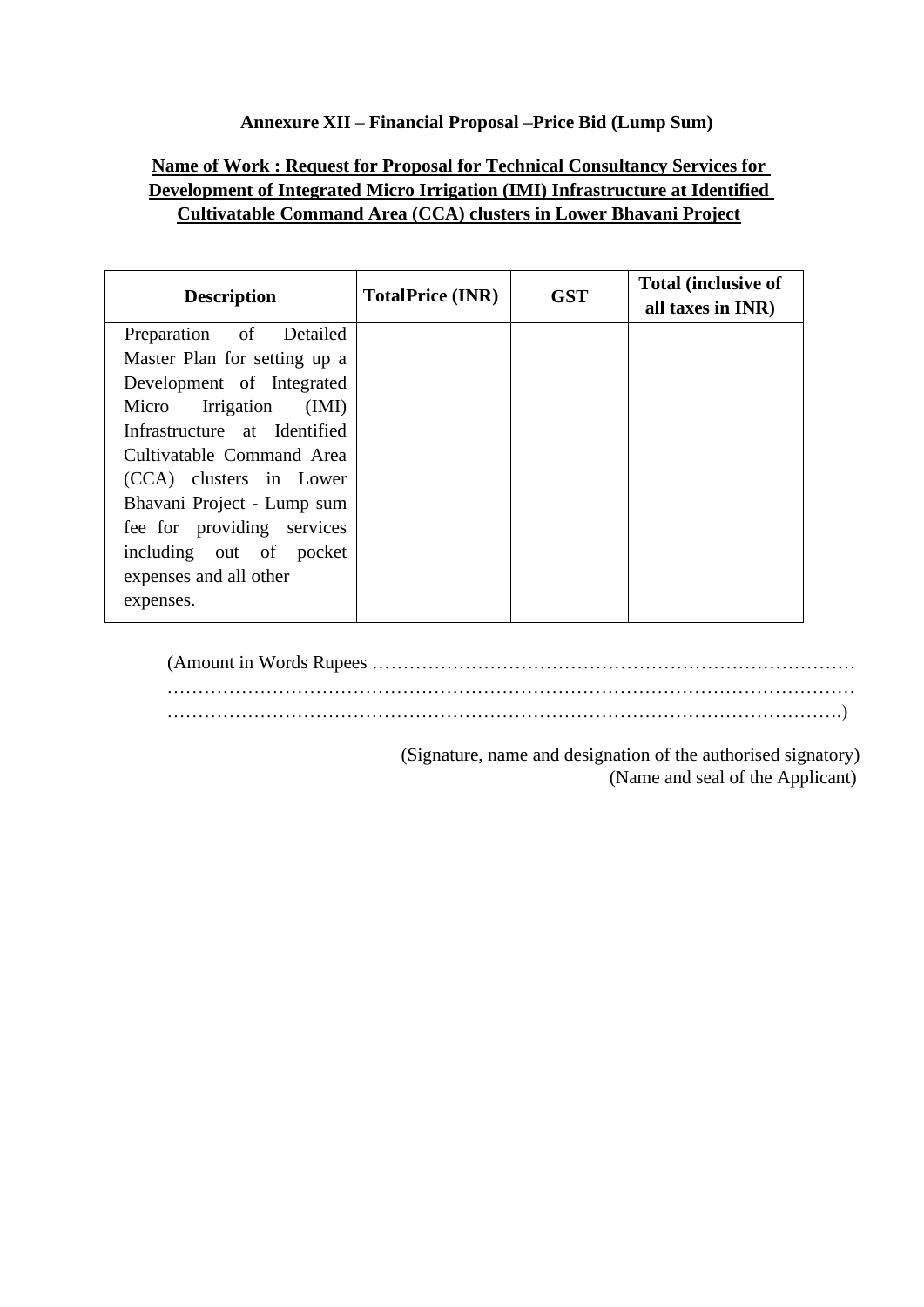## **ANNEXURE D -1**

#### **WORK EXPERIENCE LIST OF IRRIGATION PROJECTS COMPLETED IN THE PRECEDING THREE YEARS.**

# **Name of the Applicant:**

| Sl.              | Type and       | Location  | Name and   | Value of    | Agree- | Stipulated  | Date of | Date of   | Reasons   | Actual      | Quality |
|------------------|----------------|-----------|------------|-------------|--------|-------------|---------|-----------|-----------|-------------|---------|
| N <sub>o</sub>   | Nature of work | Village/  | designatio | work as per | ment   | period of   | commen  | actual    | for delay | value of    | of work |
|                  |                | Town /    | n of the   | Agreement   | No.    | contract as | cement  | completio | in        | work        | done    |
|                  |                | Taluk/    | employer / | Rs.         |        | per         | of the  | n of work | completi  | executed as |         |
|                  |                | District/ | owner      |             |        | agreement   | work    |           | on (if    | per final   |         |
|                  |                | State     |            |             |        |             |         |           | any)      | payment     |         |
| 1.               |                |           |            |             |        |             |         |           |           |             |         |
| 2.               |                |           |            |             |        |             |         |           |           |             |         |
| 3.               |                |           |            |             |        |             |         |           |           |             |         |
| $\overline{4}$ . |                |           |            |             |        |             |         |           |           |             |         |
| 5.               |                |           |            |             |        |             |         |           |           |             |         |
| 6.               |                |           |            |             |        |             |         |           |           |             |         |
| 7.               |                |           |            |             |        |             |         |           |           |             |         |

1. Certificate issued by the Engineer-in-charge (not below the rank of Executive Engineer/Project Engineer) of each of the work is to be appended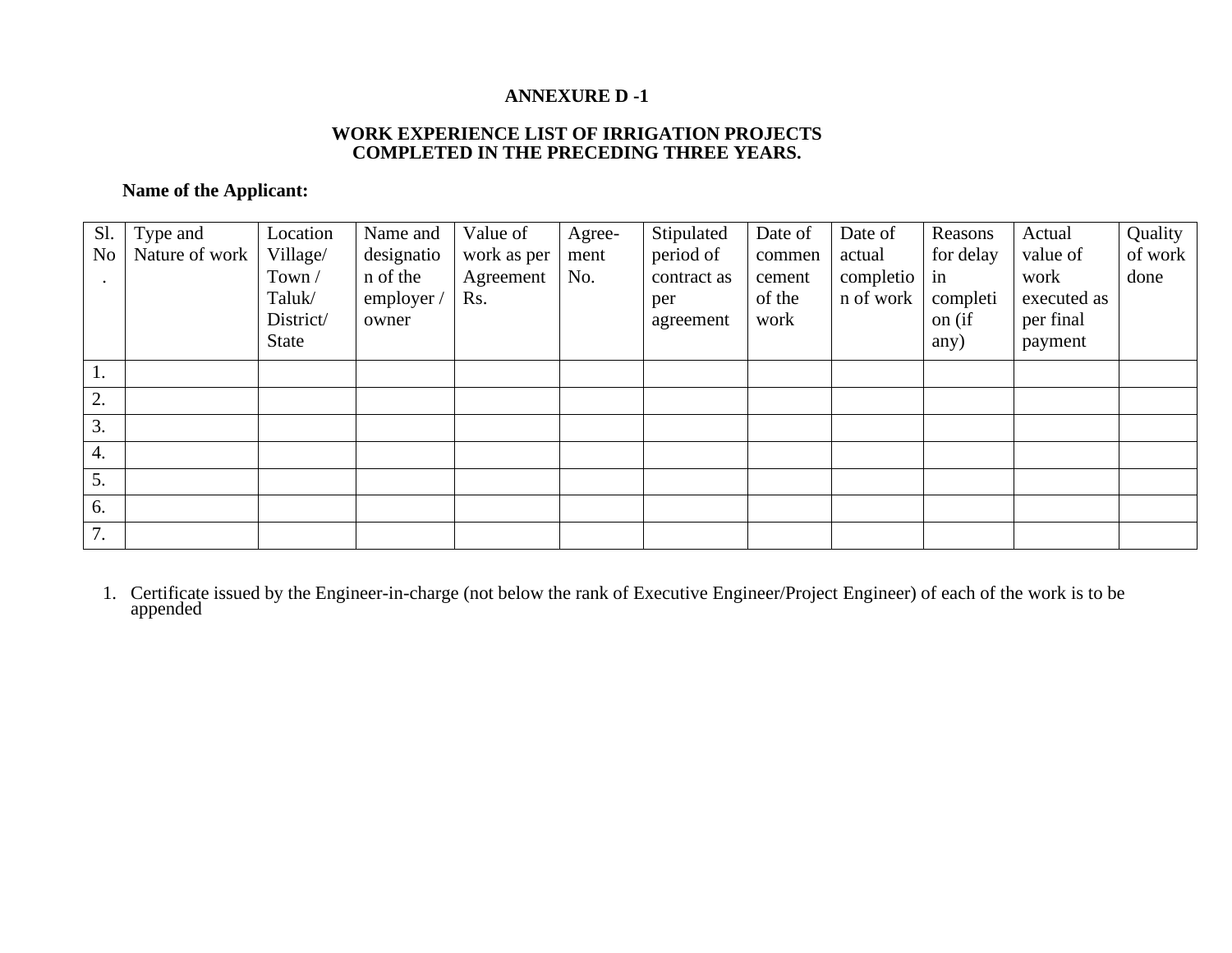## **ANNEXURE D -2**

# **LIST OF SIMILAR TYPE OF WORKS COSTING MORE THAN Rs.50.00 LAKHS UNDER SINGLE AGREEMENT COMPLETED IN THE PRECEDING THREE YEARS**

# **Name of the Applicant:**

| S1.          | Nature of | Name and    | Agreemen | Total   | Period of  | Date of  | <b>Balance</b> | Value of  | Value of   | Physical | Remark |
|--------------|-----------|-------------|----------|---------|------------|----------|----------------|-----------|------------|----------|--------|
| No.          | work with | designation | t No.    | Value   | completio  | comme    | period         | work so   | balance    | progress | S      |
|              | location  | of the      |          | of work | n          | ncemen   | available      | far       | items of   | or stage |        |
|              |           | employer /  |          | as per  | Stipulated | t of the | for            | completed | work to be | of work  |        |
|              |           | owner       |          | Agreem  | in the     | work     | completi       |           | completed  |          |        |
|              |           |             |          | ent Rs. | agreement  |          | ng the         |           | Rs.        |          |        |
|              |           |             |          |         |            |          | remainin       |           |            |          |        |
|              |           |             |          |         |            |          | g portion      |           |            |          |        |
|              |           |             |          |         |            |          | of the         |           |            |          |        |
|              |           |             |          |         |            |          | work           |           |            |          |        |
| $\mathbf{1}$ |           |             |          |         |            |          |                |           |            |          |        |
| 2            |           |             |          |         |            |          |                |           |            |          |        |
| 3            |           |             |          |         |            |          |                |           |            |          |        |
| 4            |           |             |          |         |            |          |                |           |            |          |        |
| 5            |           |             |          |         |            |          |                |           |            |          |        |
| 6            |           |             |          |         |            |          |                |           |            |          |        |
| 7            |           |             |          |         |            |          |                |           |            |          |        |